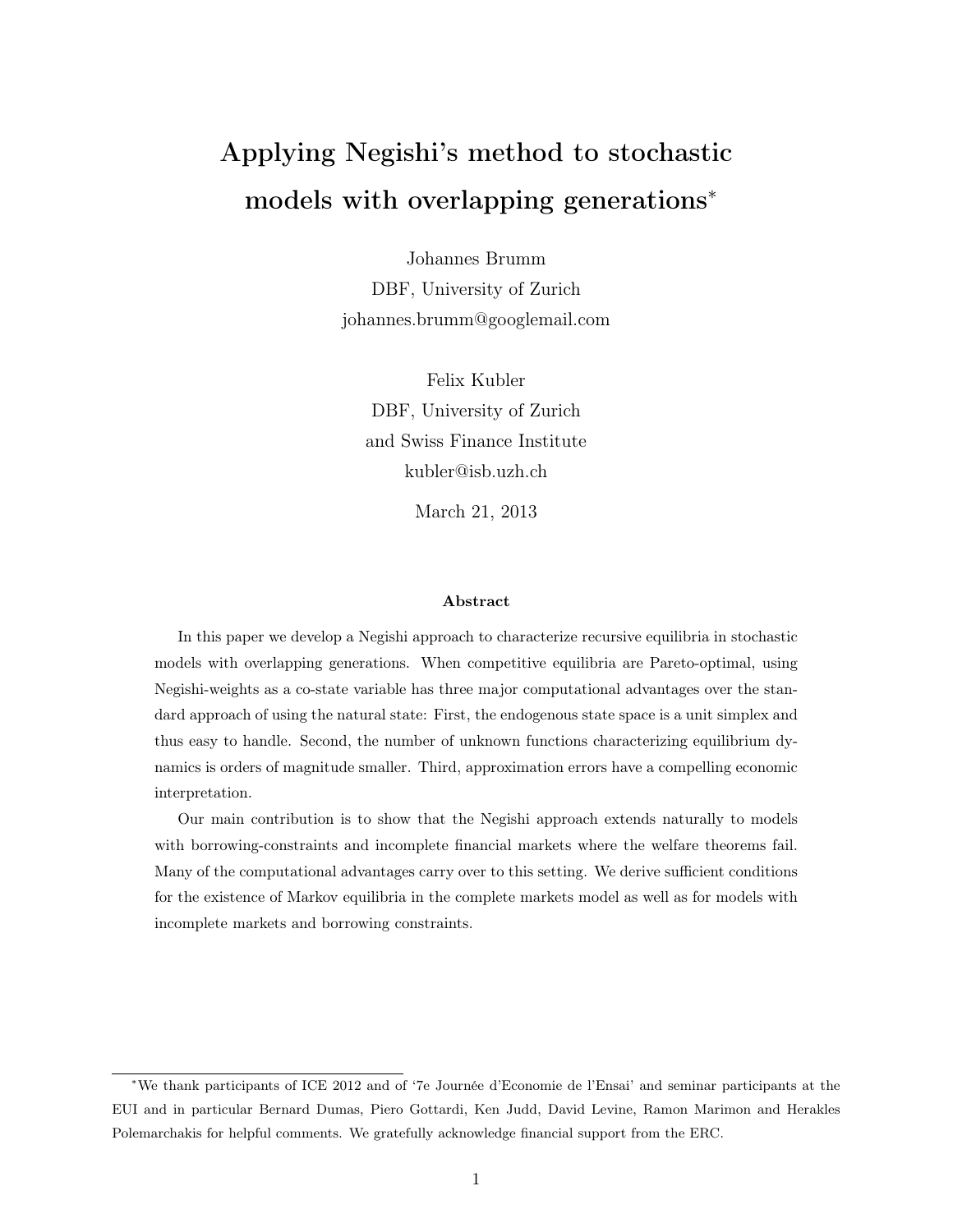# 1 Introduction

In stochastic infinite horizon exchange economies with overlapping generations and complete financial markets the welfare theorems hold if one assumes that there is a Lucas tree in unit net supply. Thus, Negishi's (1960) approach to characterize equilibrium allocations as the solution to a social planner's problem can be employed (see Kehoe et al. (1992)). Unfortunately, Negishi's approach is typically thought of as useful only when the number of commodities is larger than the number of agents and in the OLG model both the number of agents and the number of commodities are countably infinite. Moreover, in the presence of borrowing constraints or when financial markets are incomplete, competitive equilibria fail to be Pareto-efficient and Negishi's method appears no longer to be applicable. In this paper we show that using Negishi's method to compute equilibria in OLG models can result in large efficiency gains compared to conventional methods that approximate recursive equilibria on a natural state space, e.g. agents' portfolios. We also show that Negishi's method can still be applied in the presence of borrowing constraints and incomplete markets. We consider an OLG exchange economy with L perishable commodities and Markovian fundamentals. Each period  $H$  agents enter the economy, they live for  $A$  periods and maximize time-separable expected utility. We start with a model with complete financial markets where equilibrium allocations are Pareto-efficient and can be obtained as a solution to a planner's problem that maximizes the sum of all agents' utility weighted by Pareto-weights that ensure budget-balance for each agent. At each node of the tree we define instantaneous Negishi weights as the discounted weights associated with agents currently alive. Since utility is time- and state-separable, individuals' consumption at each node is a simple function of the instantaneous Negishi-weights. As a second step we show how the approach extends naturally to debt-constrained models with possibly incomplete financial markets where the welfare theorems fail. We argue that it is still advantageous to use instantaneous Negishi-weights as the endogenous state variable. Obviously, they can no longer be interpreted as welfare weights for a social planner's problem, but they are still a sufficient statistic for current consumption.

Models with overlapping generations have widespread applications in public finance, macroeconomics, and finance (see e.g. Kotlikoff and Auerbach (1983) or Storesletten et al. (2007)). In the presence of aggregate risk the computation of equilibria in these models becomes very difficult (see e.g. Krueger and Kubler (2004)). One of the difficulties stems from the fact that it is common to use individuals' cash-at-hand, i.e. the value of their beginning of period portfolio-holdings, as an endogenous state variable and that in these models the domain of policy functions is endogenous and possibly quite large. For models with infinitely lived agents, there have been various papers that use instead individuals' consumption or instantaneous Negishi-weights as a co-state to facilitate the computation of equilibria (e.g. Cuoco and He (1994), Chien and Lustig (2011), Chien et al. (2011) and Dumas and Lyasoff (2012)). We show that for models with overlapping generations, instanta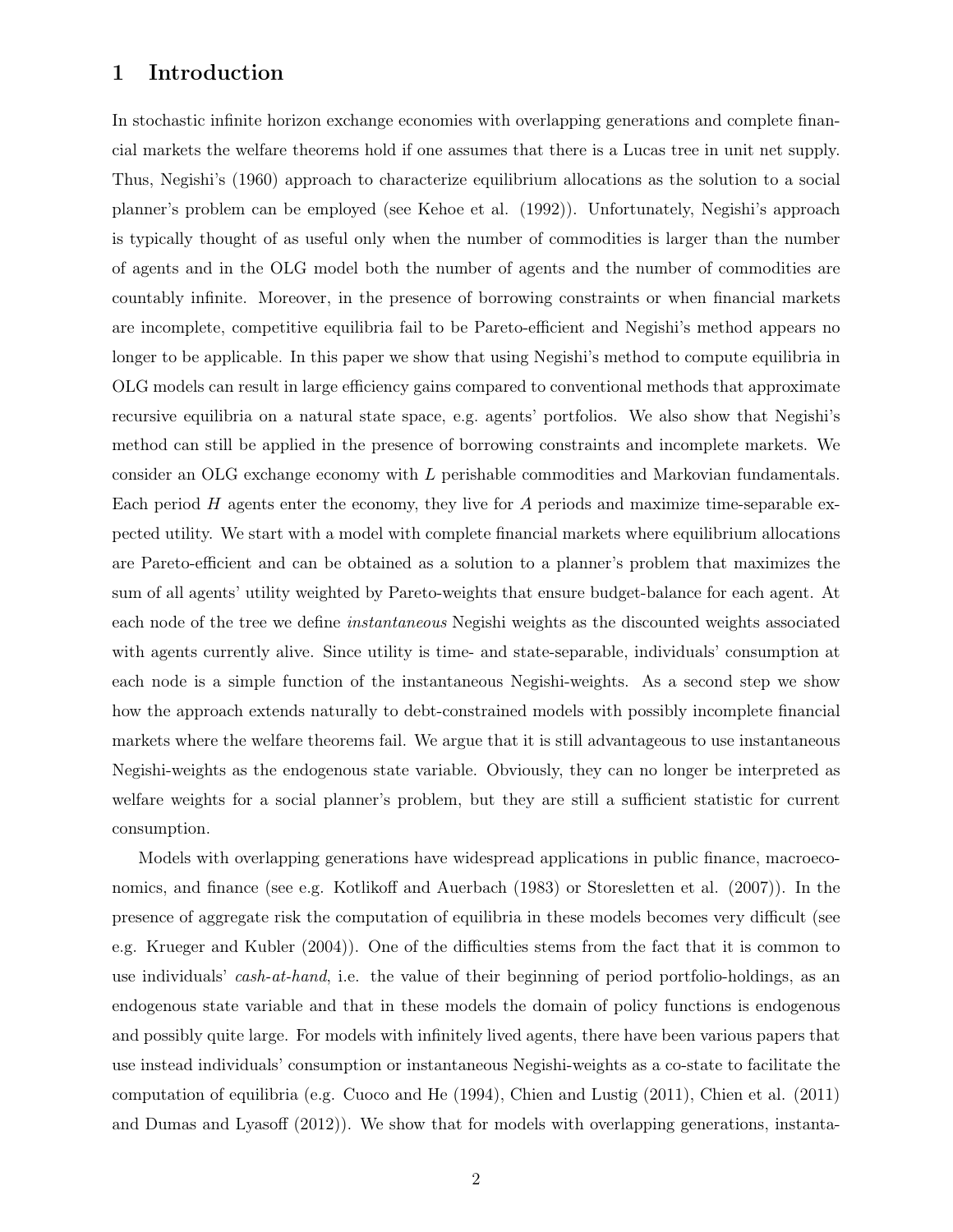neous Negishi-weights do not only have the advantage that one can take a unit-simplex as the state space. One also needs to approximate fewer functions to characterize the equilibrium dynamics of the economy. For the case of complete markets, one needs only the map from the current state to Negishi weights of the current young. These are  $SH$  functions, where  $S$  is the number of exogenous shocks and H is the number of agents per generation. In contrast, one needs  $H(A-1)S^2$  functions if one wants to approximate the map from current cash-at-hand across agents to their cash-at-hand next period for each combination of shocks in the current and the subsequent period. Furthermore, the use of Negishi weights as states allows for a straightforward error analysis. Approximation errors can be interpreted as transfers that are necessary to obtain the computed allocation as an equilibrium allocation. Last but not least, using Negishi's method the computational burden barely increases with the number of physical commodities, while it substantially increases if the natural state space is used.

It is well known that recursive equilibrium might not exist in stochastic models with overlapping generations if one uses beginning of period asset holdings as the endogenous state variable (see Kubler and Polemarchakis (2004)). Sufficient conditions for existence are generally not applicable to models used in applications (see e.g. Citanna and Siconolfi (2010)). We examine existence of equilibria for which the Negishi-weights follow a Markov-process. While we do not know of counterexamples to existence in our framework, it seems likely that one can construct them. However, we show for the case of 2 period lived agents that recursive equilibria always exist, even if there is intra-generational heterogeneity and there are several goods (i.e. in the set-up of Kubler and Polemarchakis' counterexample). It is known that in our unconstrained model with complete markets equilibria are unique if all agents utility functions satisfy the gross-substitute property (see Kehoe et al. (1991)). We show that even if agents' are borrowing constrained, as long as they can trade in a full set of Arrow-securities, the assumption still guarantees uniqueness and hence the existence of a recursive equilibrium. In this paper we focus on pure exchange economies. The introduction of a neo-classical production sector is straightforward – however our existence results that rely on a gross substitute property do not carry over. Existence of recursive equilibria in production economies is an open issue that is subject to further research.

The rest of the paper is organized as follows. In Section 2 we introduce the basic model with complete markets, characterize recursive equilibria and explain the computational advantages of our approach. Although this is only a special case of our general model, it is useful to examine it first as it makes the computational advantages most transparent. In Section 3 we introduce borrowing constraints and incomplete markets and derive conditions for the existence of Markov equilibria in this general setup. In Section 4 we discuss two special cases. First we assume that markets are incomplete but that agents are not borrowing constraint. Then we examine the case where agents can trade in a full set of Arrow securities but are borrowing constrained. For this latter case, we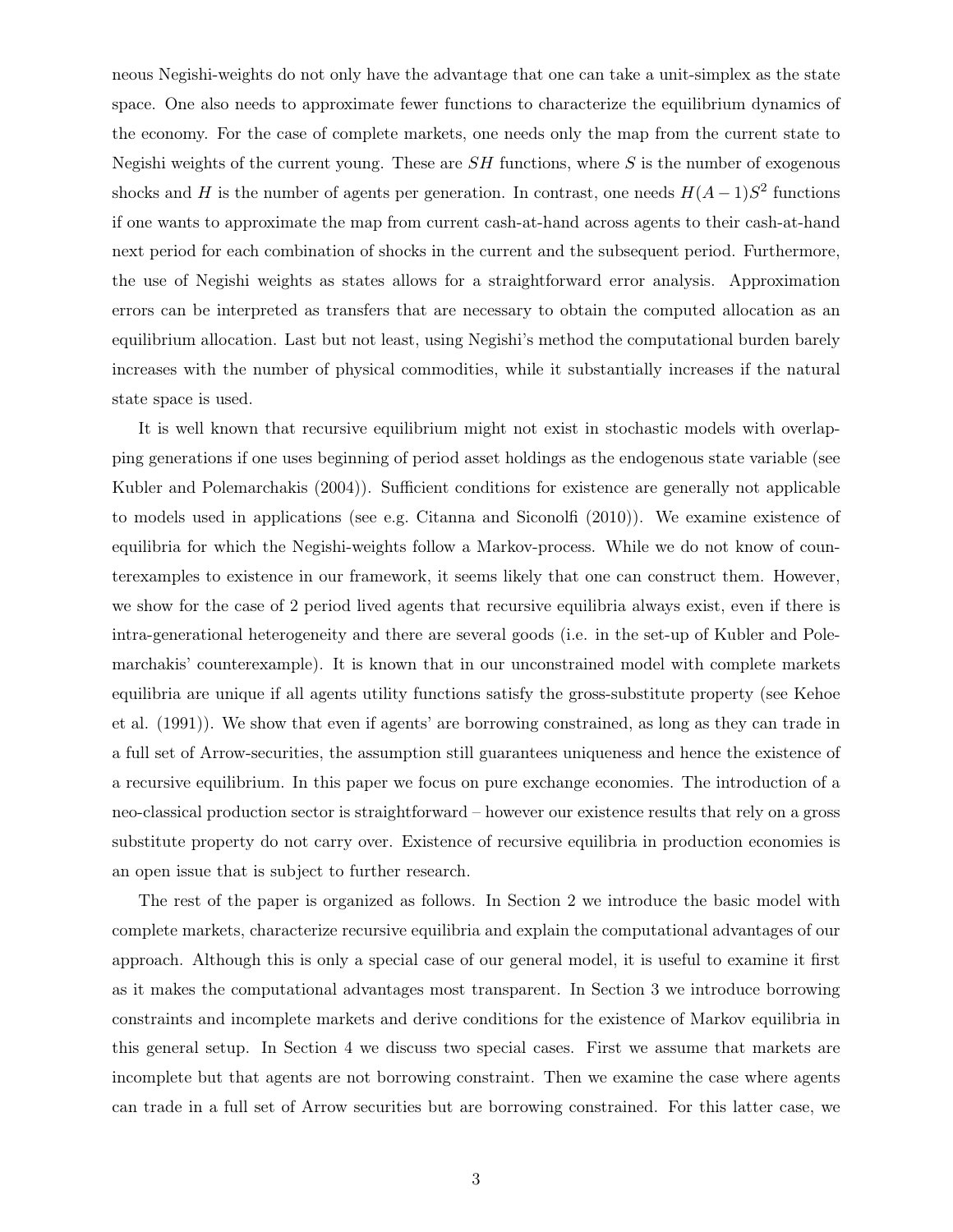proof existence of recursive equilibria under a gross substitutes assumption. In Section 5 we give an interpretation of the instantaneous Negishi-weights as welfare weights in a modified planner's problem.

# 2 Complete markets

To fix ideas we start with an economy with complete financial markets and no borrowing constraints. We assume that there is a Lucas-tree in unit net supply – this guarantees Pareto-efficiency of equilibrium allocations (see e.g. Demange (2002)). In the next section we generalize the model by allowing for arbitrary financial securities and borrowing constraints.

## 2.1 The physical economy

Time is indexed by  $t = 0, 1, 2, \ldots$  Exogenous shocks  $s_t \in \mathcal{S} = \{1, \ldots, S\}$  follow a Markov chain. A finite history of shocks  $\sigma = s^t = (s_0, s_1, \ldots, s_t)$  is also called date-event or node of the event-tree. We use the symbols  $\sigma$  and  $s^t$  interchangeably. To indicate that  $s^{t'}$  is a successor of  $s^t$  (or  $s^t$  itself) we write  $s^{t'} \succeq s^{t}$ . The set of all possible date-events  $s^{t}$  is denoted by  $\Sigma$ . We consider an exchange economy with L perishable commodities available for consumption at each date-event.

At each date-event  $H$  agents enter the economy; they live for  $A$  periods. An individual is identified by the date-event of his birth,  $\sigma = s^t$ , and his type,  $h \in \mathcal{H} = \{1, \ldots, H\}$ . The age of an individual is denoted by  $a = 1, ..., A$ ; he consumes and has endowments at all nodes  $s^{t+a-1} \succeq s^t$ ,  $a = 1, \ldots, A$ . At a given date-event  $s^t$  we can uniquely identify agents who consume at that node by their age and type,  $(a, h)$ . We denote the set of all these agents by  $\mathcal{A} = \{(a, h) : 1 \le a \le A, h \in \mathcal{H}\}\$ and the set of all agents except for generation i by  $\mathcal{A}_{-i} = \mathcal{A} \setminus \{(a, h) : a = i, h \in \mathcal{H}\}\.$  We will use  $(a, h)$  and  $(s<sup>t</sup>, h)$  interchangeably to refer to a specific agent.

We denote individual endowments by  $\omega_{a,h}(s^t) \in \mathbb{R}_+^L$  and assume that they are positive timeinvariant functions of the current shock alone. Each agent has an intertemporal time-separable utility function,

$$
U_{s^t,h}(x) = u_{1,h}\left(x(s^t)\right) + \sum_{a=1}^{A-1} \sum_{s^{t+a} \succeq s^t} \delta_{a,h}(s^{t+a}) u_{a+1,h}\left(x(s^{t+a})\right),
$$

where  $x(\sigma) \in \mathbb{R}^L_+$  denotes consumption of agent  $(s^t, h)$  at date-event  $\sigma$ , and x denotes consumption over the lifecycle

$$
\{x(s^{t+a})\}_{0\leq a\leq A-1, s^{t+a}\succeq s^t}.
$$

The probability-discount factors  $\delta_{a,h}(s^t) > 0$  are assumed to be stationary in that  $\delta_{1,h}(s^t) = 1$  and  $\delta_{a,h}(s^{t+a}) = \delta_{a-1,h}(s^{t+a-1})\delta_{a,h}(s_{t+a-1}, s_{t+a})$  for some  $\delta_{a,h}(s, s') > 0$ . This formulation encompasses heterogeneous beliefs as well as heterogeneous and age-varying discounting. The Bernoulli-functions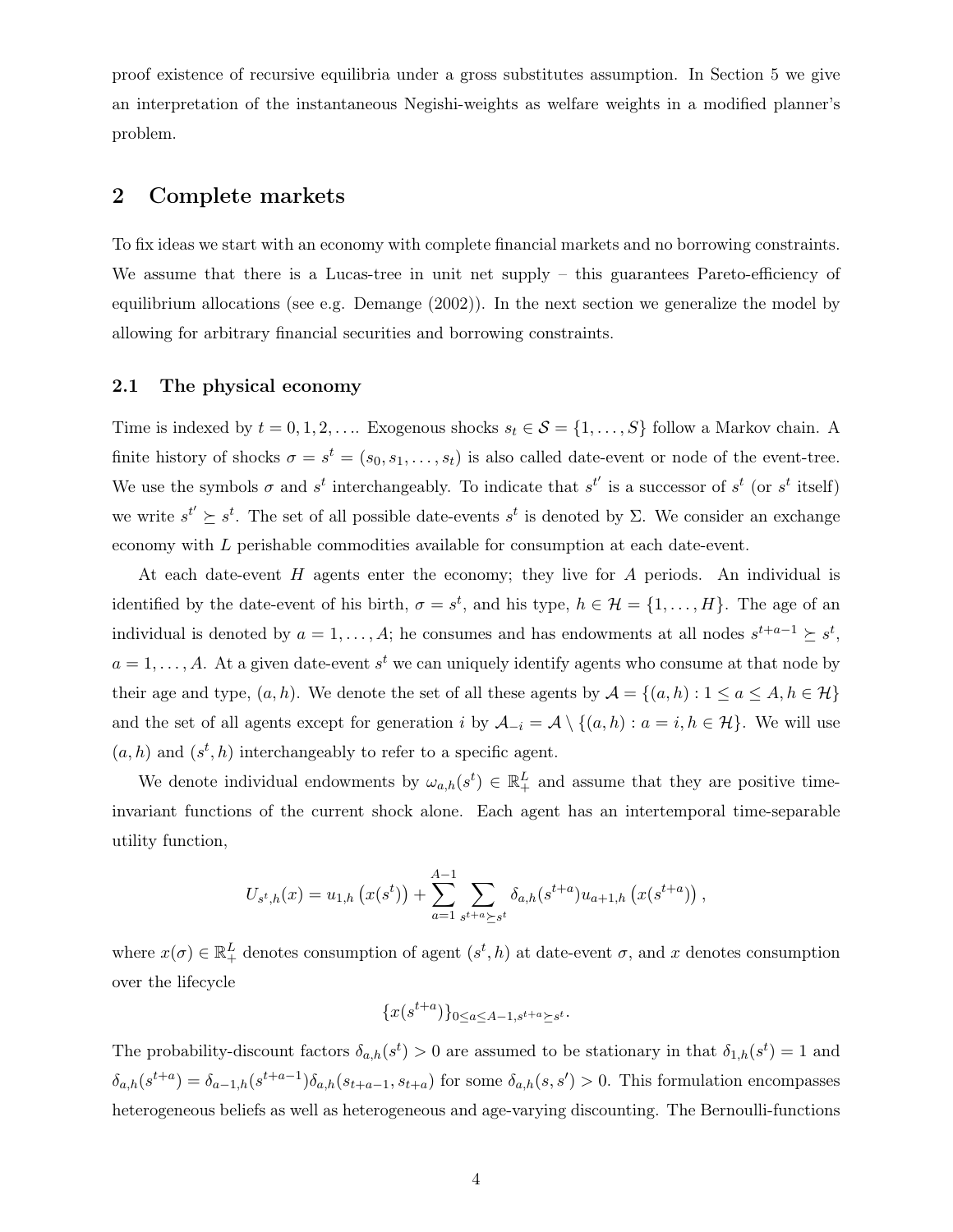$u_{a,h} : \mathbb{R}^L_+ \to \mathbb{R}$  are assumed to be  $C^2$  on  $\mathbb{R}^L_{++}$ , strictly increasing, strictly concave and satisfy an Inada condition: for all  $y \gg 0$  the closure of the set  $\{x \in \mathbb{R}^L_+ : u(x) > u(y)\}$  lies in  $\mathbb{R}^L_{++}$ .

There is a Lucas tree in unit net supply paying dividends  $d(s^t) \in \mathbb{R}^L_+$ ,  $d(s^t) > 0$ . Dividends are a function of the shock alone, so  $d(s^t) = d(s_t)$  for some function  $d: \mathcal{S} \to \mathbb{R}^L_+$ . At time  $t = 0$ , in addition to the H new agents  $(s^0, h)$ ,  $h \in \mathcal{H}$ , there are individuals of each age  $a = 2, \ldots, A$ and each type  $h = 1, \ldots, H$  present in the economy. We denote these individuals by  $(s^{1-a}, h)$  for  $h = 1, \ldots, H$  and  $a = 2, \ldots, A$ . They have initial tree holdings,  $\theta^{s^{1-a},h}(s^{-1})$ , summing up to one:

$$
\sum_{a=2}^{A} \theta_{s^{1-a},h}(s^{-1}) = 1.
$$

These holdings determine the 'initial condition' of the economy. The aggregate endowment in the economy is  $\bar{\omega}(s^t) = \bar{\omega}(s_t) = d(s_t) + \sum_{(a,h)\in\mathcal{A}} \omega_{a,h}(s_t)$ .

## 2.1.1 Complete financial markets

At each node there are complete spot markets for the L commodities. Prices are  $\pi(s^t) \in \mathbb{R}^L_{++}$  with the normalisation that  $\pi_1(s^t) = 1$  for all  $s^t$ . Agents can trade the Lucas tree after dividends are payed out. Let  $\theta_{s^t,h}(s^t) \geq 0$  denote the Lucas tree holding of individual  $(s^t,h)$  at date-event  $s^t$  and let  $q(s^t)$  denote the price of the tree at that node. In addition there are S Arrow securities available for trade at each node. Arrow security  $s \in \mathcal{S}$  pays one unit of the numéraire commodity  $(l = 1)$ exactly if the subsequent shock is s and it is traded at a price  $p_s$ . An agent's portfolio of Arrow securities is denoted by  $\phi(s^t) \in \mathbb{R}^S$ , and the vector of Arrow security prices is denote by  $p \in \mathbb{R}^S_{++}$ . While we rule out short-sales in the Lucas tree, we impose no restrictions on trades in the financial assets. Since in this setting the payoffs of the tree are spanned by the other assets, the constraints on short-sales are irrelevant. However, they become important in the next section.

A sequential competitive equilibrium is a collection of prices and choices of individuals

$$
\Big(\pi(s^t),p(s^t),q(s^t),\big(\phi_{a,h}(s^t),\theta_{a,h}(s^t),x_{a,h}(s^t)\big)_{(a,h)\in\mathcal{A}}\Big)_{s^t\in\Sigma}
$$

such that markets clear and agents optimize, i.e. (1) and (2) hold.

(1) Market clearing equations:

$$
\sum_{(a,h)\in\mathcal{A}_{-A}} \theta_{a,h}(s^t) = 1, \sum_{(a,h)\in\mathcal{A}_{-A}} \phi_{a,h}(s^t) = 0, \sum_{(a,h)\in\mathcal{A}} x_{a,h}(s^t) = \bar{\omega}(s_t), \quad \text{for all } s^t \in \Sigma.
$$

(2) For each  $s^t$  and  $h = 1, \ldots, H$ , individual  $(s^t, h)$  maximizes utility:

$$
(x_{s^t,h}, \theta_{s^t,h}, \phi_{s^t,h}) \in \arg\max_{x \ge 0, \theta \ge 0, \phi} U_{s^t,h}(x) \quad \text{ s.t. the constraints (i)-(ii).}
$$

(i) Budget constraint for  $a = 1$ :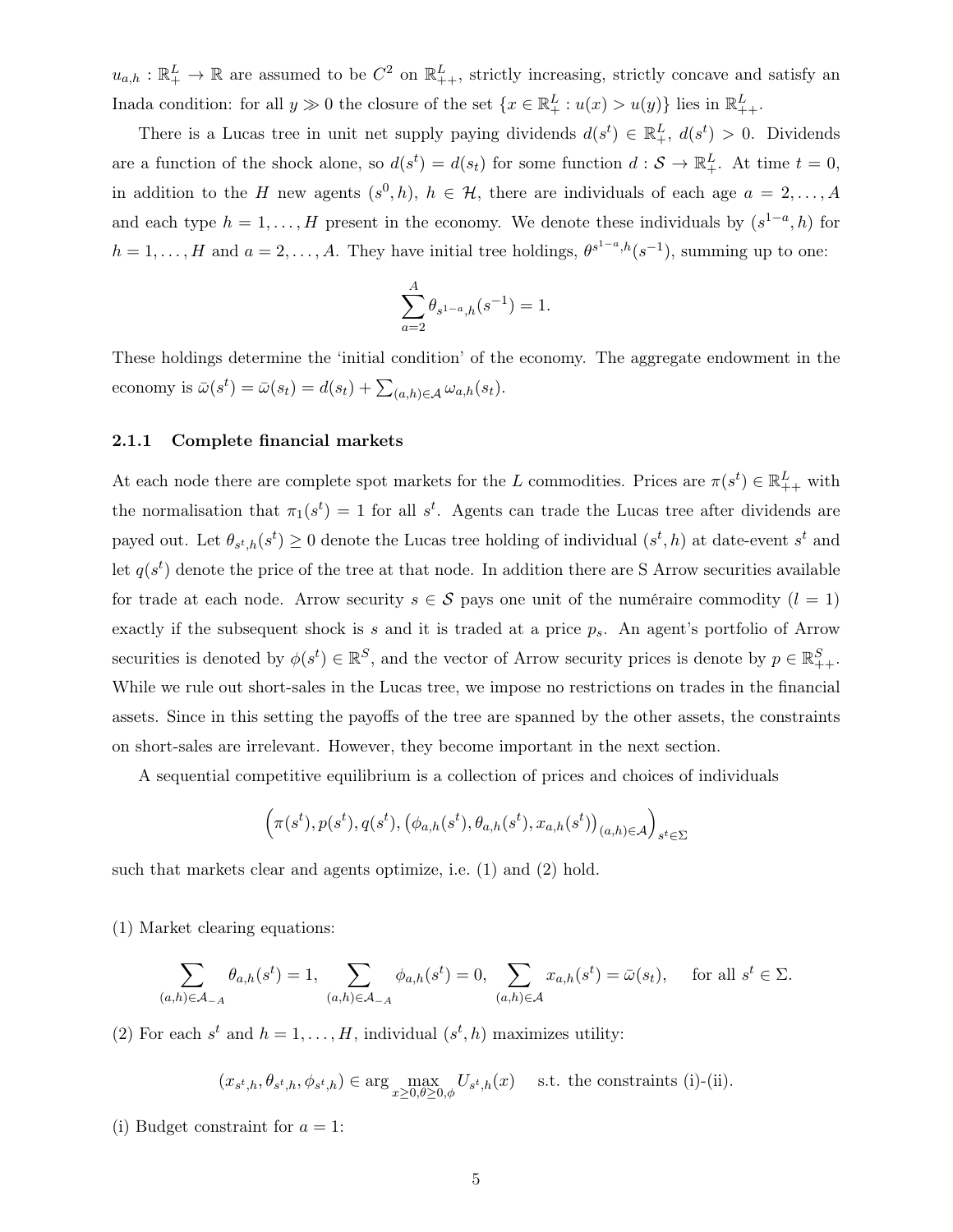$$
\pi(s^t) \cdot (x(s^t) - \omega_{1,h}(s_t)) + p(s^t) \cdot \phi(s^t) + q(s^t)\theta(s^t) \le 0.
$$

(ii) Budget constraints for all  $a = 2, ..., A$  and  $s^{t+a-1} \succ s^t$ :

$$
\pi(s^{t+a-1}) \cdot (x(s^{t+a-1}) - \omega_{a,h}(s_{t+a-1})) -
$$
  
\n
$$
(\phi_{s_{t+a-1}}(s^{t+a-2}) + \theta(s^{t+a-2})(q(s^{t+a-1}) + \pi(s^{t+a-1}) \cdot d(s_{t+a-1}))) +
$$
  
\n
$$
(p(s^{t+a-1}) \cdot \phi(s^{t+a-1}) + q(s^{t+a-1})\theta(s^{t+a-1})) \le 0,
$$
  
\n
$$
\phi(s^{t+A-1}) = \theta(s^{t+A-1}) = 0.
$$

The utility maximization problems for the agents  $(s^{1-a}, h)$ ,  $a = 2, \ldots, A$ ,  $h = 1, \ldots, H$ , who are initially alive at  $t = 0$  are analogous to the optimization problems for agents  $(s^t, h)$ .

## 2.2 Negishi's approach to analyze equilibrium

As Kehoe et al. (1992) point out, the presence of a Lucas tree ensures that competitive equilibria in this economy are Pareto efficient and that there must exist summable Pareto weights  $\{\eta_{s^t,h}\}_{s^t \in \Sigma, h \in \mathcal{H}}$ such that competitive equilibrium allocations satisfy

$$
(x_{s^t,h})_{s^t \in \Sigma, h \in \mathcal{H}} = \arg \max_{x \ge 0} \sum_{s^t \in \Sigma, h \in \mathcal{H}} \eta_{s^t,h} U_{s^t,h}(x_{s^t,h}) \text{ s.t. } \sum_{s^t \in \Sigma, h \in \mathcal{H}} x_{s^t,h}(\sigma) \le \bar{\omega}(\sigma) \text{ for all } \sigma \in \Sigma. \tag{1}
$$

Since we assume time-separable expected utility, we can characterize equilibrium also by using instantaneous Negishi weights,  $\lambda(s^t) = (\lambda_{a,h}(s^t))_{(a,h)\in\mathcal{A}}$ , defined by

$$
\lambda_{a,h}(s^t) = \eta_{s^{t-a+1},h} \delta_{a,h}(s^t).
$$

Individuals' consumption is then given as a function  $X: \mathcal{S} \times \mathbb{R}^{AH}_+ \to \mathbb{R}^{AHL}_+$  of the shock and the instantaneous weights with

$$
X(s,\lambda) = \arg\max_{x \in \mathbb{R}_+^{AHL}} \sum_{(a,h) \in \mathcal{A}} \lambda_{a,h} u_{a,h}(x_{a,h}) \text{ s.t. } \sum_{(a,h) \in \mathcal{A}} x_{a,h} \le \bar{\omega}(s).
$$
 (2)

For  $\lambda_{a,h} = 0$  we take  $X_{a,h} = 0$  to be the optimal solution (although utility might be minus infinity at that consumption bundle). Given a process of instantaneous Negishi weights  $(\lambda(\sigma))_{\sigma \in \Sigma}$ ,  $\lambda(s^t) \in$  $\mathbb{R}^{AH}_{++}$  for all  $s^t$ , we define for each node  $s^t$ ,  $x_{a,h}(s^t) := X_{a,h}(s_t, \lambda(s^t))$ .

Then a sequence of Negishi weights

$$
\big((\lambda_{a,h}(s^t))_{(a,h)\in\mathcal{A}}\big)_{s^t\in\Sigma}
$$

characterizes a financial markets equilibrium if the following two conditions (E1)-(E2) hold.

(E1) Intertemporal Euler equations.

For all  $h \in \mathcal{H}$  and all  $a = 2, ..., A$  it holds that  $\lambda_{a,h}(s^t) = \delta_{a,h}(s_t, s_{t-1})\lambda_{a-1,h}(s^{t-1}).$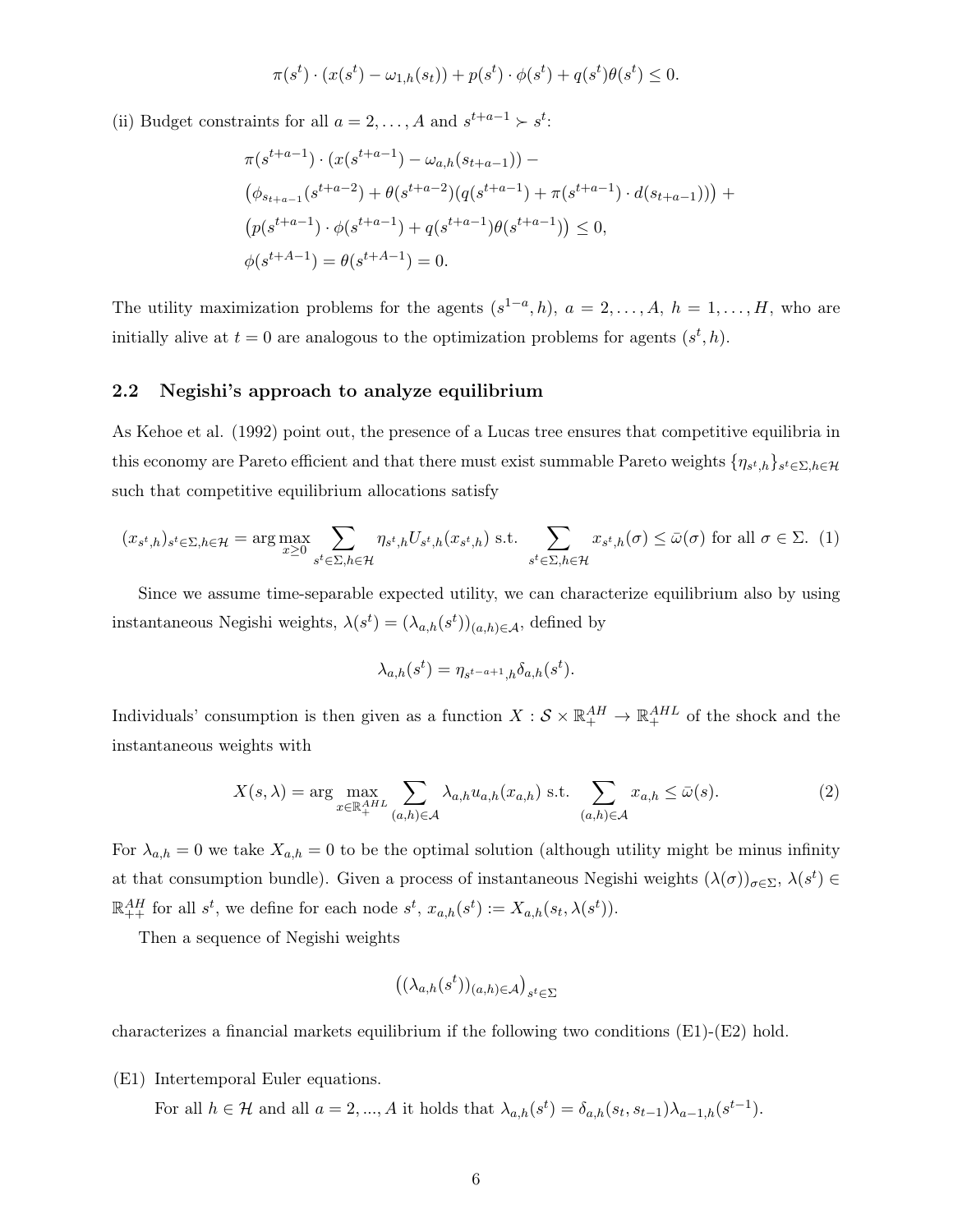# (E2) Budget constraints.

Defining the budget of agent  $(a, h)$  at node  $s<sup>t</sup>$  for all  $h \in \mathcal{H}$  recursively by

$$
w_{A,h}(s^t) := D_x u_{A,h}(x_{A,h}(s^t)) \cdot (x_{A,h}(s^t) - \omega_{A,h}(s^t)), \text{ and for } a = 1, ..., A-1 \text{ by}
$$
  

$$
w_{a,h}(s^t) := D_x u_{a,h}(x_{a,h}(s^t)) \cdot (x_{a,h}(s^t) - \omega_{a,h}(s^t)) + \sum_{s^{t+1} \succeq s^t} \delta_{a+1,h}(s^t, s_{t+1}) w_{a+1,h}(s^{t+1}),
$$

it holds for all  $h \in \mathcal{H}$  that:  $w_{1,h}(s^t) = 0$ .

It is easy to verify that for a sequence of Negishi weights that satisfies conditions  $(E1)-(E2)$ , there exist initial conditions and a sequential equilibrium,

$$
\left(\bar{\pi}(s^t),\bar{p}(s^t),\bar{q}(s^t),\left(\bar{\phi}_{a,h}(s^t),\bar{\theta}_{a,h}(s^t),\bar{x}_{a,h}(s^t)\right)_{(a,h)\in\mathcal{A}}\right)_{s^t\in\Sigma},
$$

 $\text{with } \bar{x}_{a,h}(s^t) = X_{a,h}(s_t, \lambda(s^t)), \ \bar{\pi}(s^t) = \frac{1}{\partial_{1,1}(s^t)} D_x u_{1,1}(x_{1,1}(s^t)) \text{ and } \bar{p}_{s_{t+1}}(s^t) = \frac{\delta_{2,1}(s_t, s_{t+1})\partial_{2,1}(s^{t+1})}{\partial_{1,1}(s^t)}$  $\overline{\partial_{1,1}(s^t)}$ for all  $s_{t+1} \geq s_t$ , where  $\partial_{a,h}(s^t) := \partial_{a,h}(s_t, \lambda(s^t)) := \frac{\partial u_{a,h}(X_{a,h}(s,\lambda))}{\partial x_1}$ . The budget constraints imply that  $\bar{q}(s^t) = -d(s_t) + \sum_{(a,h)\in\mathcal{A}}$  $w_{a,h}(s^t)$  $\frac{w_{a,h}(s)}{\partial_{a,h}(s^t)}$ .

It is somewhat misleading to refer to (E1) as an 'intertemporal Euler equation'. The evolution of the instantaneous weight  $\lambda_{a,h}(\sigma)$  simply follows from the definition of the planner's problem. However, once we introduce incomplete markets we can no longer work with a social planner and the evolution of instantaneous Negishi weights is then determined by an actual Euler equation.

## 2.3 Recursive equilibria

Using Negishi's approach to compute equilibria is useful only if the Negishi weights follow a Markov process. We refer to such equilibria as 'recursive equilibria', although it should be clear that they might or might not be recursive when one uses beginning-of-period portfolios as the state, which we call the natural state in what follows. A recursive equilibrium is described by a policy function mapping the state into all agents' consumption,  $X(s, \lambda)$ , and a state transition

$$
\Lambda: \mathcal{S} \times \mathcal{S} \times \mathbb{R}^{AH}_{++} \to \mathbb{R}^{AH}_{++}.
$$

We take as given a sequential equilibrium described by  $(\lambda(s^t))_{s^t \in \sigma}$ . Clearly this sequential equilibrium might fail to be a recursive equilibrium which is the case if the state transition can only be described by a correspondence and not a function. However, if there is a transition function, we can describe  $w(s^t)$  recursively using the functions  $X(s, \lambda)$  and  $\Lambda(s, s, \lambda)$  as follows. Define for all types  $h \in \mathcal{H}$  the value of their excess consumption (i.e. their budget) to be

$$
W_{A,h}(s,\lambda) := D_x u_{a,h}(X_{A,h}(s,\lambda)) \cdot (X_{A,h}(s,\lambda) - \omega_{A,h}(s)), \tag{3}
$$

$$
W_{a,h}(s,\lambda) := D_x u_{a,h}(X_{a,h}(s,\lambda)) \cdot (X_{a,h}(s,\lambda) - \omega_{a,h}(s)) + \sum_{s'} \delta_{a+1,h}(s,s') W_{a+1,h}(s',\Lambda(s,s',\lambda))
$$
\n(4)

for all  $a = 1, ..., A - 1$ .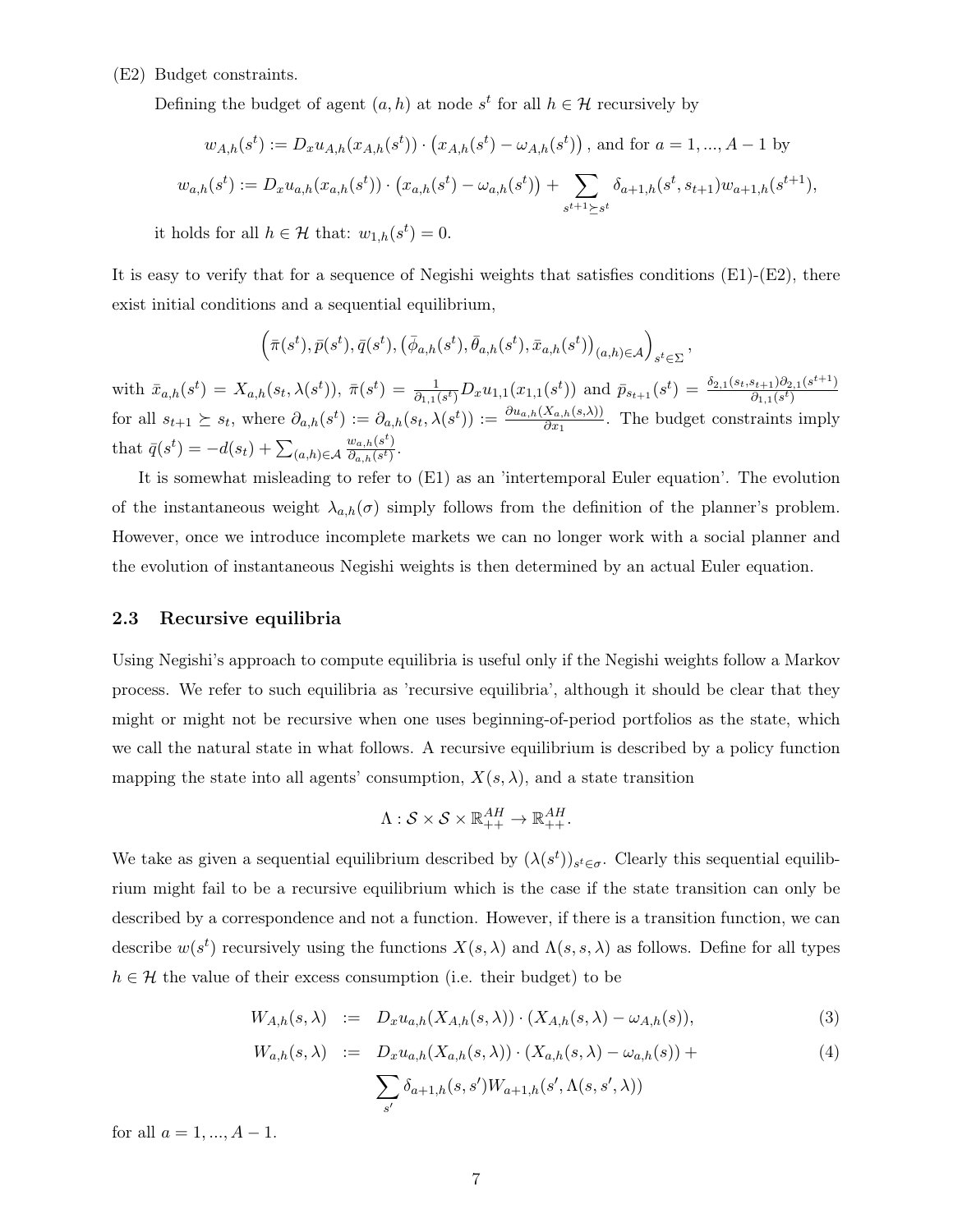DEFINITION  $1$   $A$  recursive equilibrium is a function  $\Lambda:S\times\mathcal{S}\times\mathbb{R}^{AH}_{++}\to\mathbb{R}^{AH}_{++}$  that satisfies for all  $s, s' \in \mathcal{S}$  and all  $\lambda \in \mathbb{R}^{AH}_{++}$ ,

$$
W_{1,h}(s', \Lambda(s, s', \lambda)) = 0 \text{ for all } h \in \mathcal{H} \text{ and}
$$
  

$$
\Lambda_{a,h}(s, s', \lambda) = \delta_{a,h}(s, s')\lambda_{a-1,h} \text{ for all } (a, h) \in \mathcal{A}_{-1}.
$$

It is clear that if such a transition function  $\Lambda$  exists, then it does indeed characterize an equilibrium. However, there is in general no guarantee that equilibria exist for which Negishi weights are Markov. As Kubler and Polemarchakis (2004) point out, in economies with overlapping generations recursive equilibria for the natural state space might fail to exist. Although we have no counterexample to existence of equilibria that are recursive using Negishi weights, there is no good reason to believe that these equilibria always exist. However, as we will show below they always exist for the case of two-period lived agents,  $A = 2$ . Moreover, we also show that they always exist if utility satisfies a gross substitute property. Citanna and Siconolfi (2010) have the clever insight that with sufficiently many agents per generation recursive equilibrium must exist generically. They prove their result using the natural state space, but it is clear that a similar approach can be used to prove generic existence of equilibria with Markovian Negishi weights. However, we want to use the fact that Negishi weights are Markov to approximate equilibria using Negishi's method in models where agents live for many periods. In this case, the number of agents needed for Citanna and Siconolfi's result to apply becomes astronomical very fast. It is subject to further research to use their approach to tackle models with a continuum of ex ante identical agents within each generation, for all other models it seems of little practical relevance.

When it comes to computing recursive equilibrium below, we consider only *minimal recursive* equilibrium, which we define as a recursive equilibrium for which the current  $(\lambda_{1,h})_{h\in\mathcal{H}}$  is a function of  $(\lambda_{a,h})_{(a,h)\in\mathcal{A}_{-1}}$ . Thus, a recursive equilibrium is said to be minimal if there exists a function  $\ell(s,(\lambda_{a,h})_{(a,h)\in\mathcal{A}_{-1}})$  so that  $\Lambda_{1,h}(s,s',\lambda) = \ell_h(s',(\Lambda_{a,h}(s,s',\lambda))_{(a,h)\in\mathcal{A}_{-1}})$  for all  $h \in \mathcal{H}$ . While our concept of recursive equilibrium is consistent with the idea of Markov-equilibria where the state is required to follow a Markov chain, the concept of minimal recursive equilibrium is actually more easily comparable to recursive equilibria using the natural state space. In that concept, the endogenous state at a node  $s<sup>t</sup>$  consists only of variables that were determined at  $s<sup>t-1</sup>$ . Clearly for each h,  $\lambda_{1,h}(s^t)$  is typically not 'predetermined' and hence it is not obvious whether it should be included in the state space. In the computational approach below we search for a minimal recursive equilibrium. Obviously conditions that ensure existence of a minimal recursive equilibrium must be stronger than conditions for the existence of a recursive equilibrium. We revisit the existence of recursive equilibrium and of minimal recursive equilibrium in the next two sections where we prove general results that apply to models with and without borrowing constraints.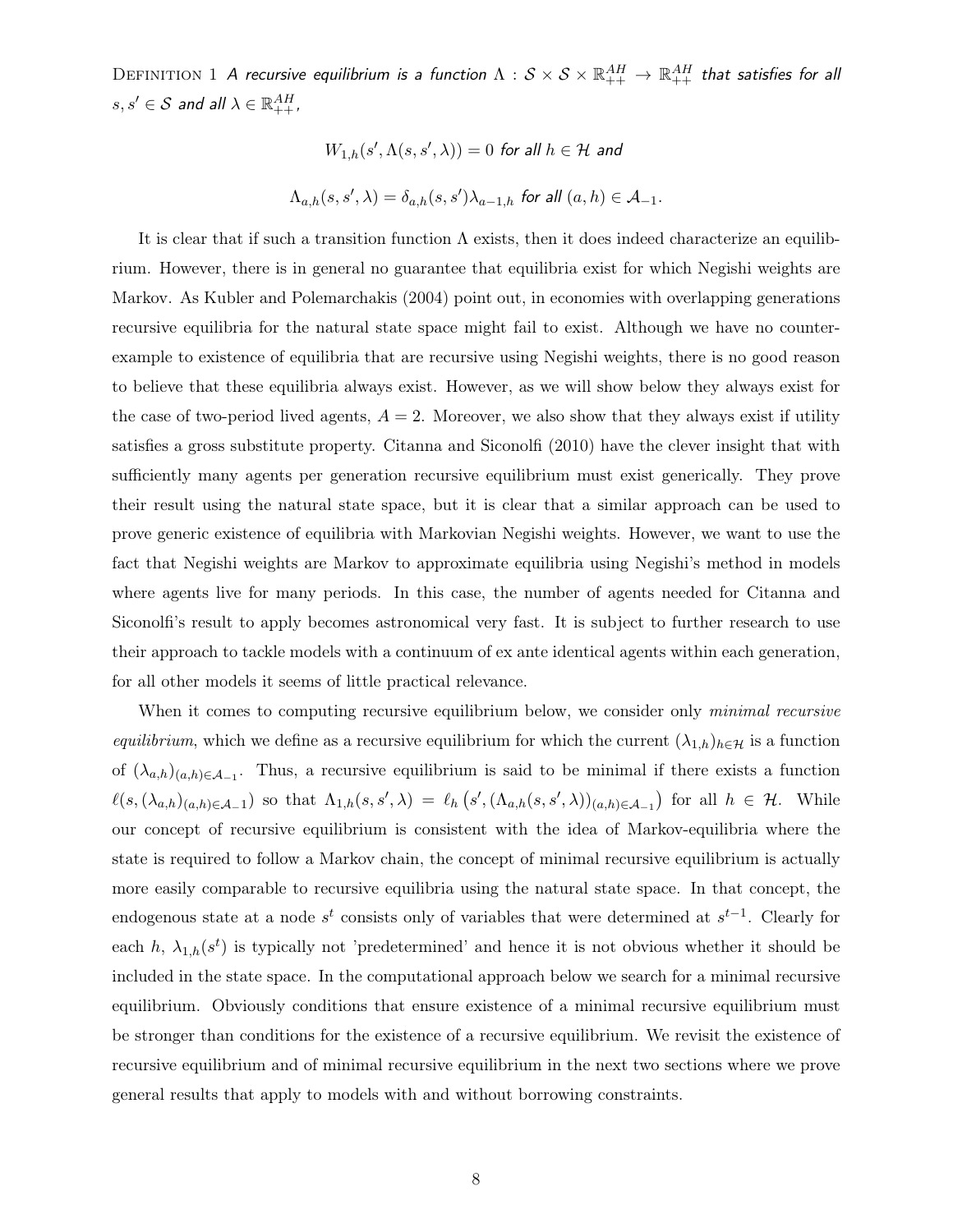## 2.4 Computation

We describe and discuss a simple time iteration collocation method to numerically approximate minimal recursive equilibria. Time iteration is one of several standard approaches to solve dynamic non-optimal models (see e.g. Section 7.2. of Judd et al. (2003) or Krueger and Kubler (2004)). Obviously there are several other approaches which have advantages and disadvantages compared to time iteration. However, we chose to discuss this algorithm because it makes it easy to compare our approach to the conventional approach of doing time-iteration using the natural state-space. It also serves as a basis for computing large-scale models in practice.

We take as given that the functions  $X(s, \lambda)$  can be approximated with high accuracy and negligible computational cost. For standard calibrations that assume identical homothetic utility this function is linear after a change of variable. For the case of one commodity there are several other classes of preferences for which closed-form solutions are known.

As we solve for a minimal recursive equilibrium, the endogenous state consist of  $(\lambda_{a,h})_{(a,h)\in\mathcal{A}_{-1}}$ while  $(\lambda_{1,h})$  is described by the function  $\ell$ . Note that we could normalize  $(\lambda_{a,h})_{(a,h)\in\mathcal{A}_{-1}}$  to lie on the unit simplex, yet it more straightforward to describe the algorithm without this normalization. To simplify notation, we define a vector  $\tilde{\lambda} := (\lambda_{a,h})_{(a,h)\in\mathcal{A}_{-1}}$ . Given  $\ell(s,\lambda)$ , we are only interested in  $W(s, \lambda)$  for values of  $\lambda$  that satisfy  $(\lambda_{1h})_{h\in\mathcal{H}} = \ell(s, \tilde{\lambda})$ . We therefore define  $\tilde{W}(s, \tilde{\lambda}) := W(s, (\ell(s, \tilde{\lambda}), \tilde{\lambda}))).$ 

We assume that the unknown functions  $\tilde{W}(s, \tilde{\lambda})$  and  $\ell(s, \tilde{\lambda})$  can be well approximated by some  $\hat{W}(s,\tilde{\lambda})$  and  $\hat{\ell}(s,\tilde{\lambda})$  that are uniquely determined by the requirement that  $\hat{W}_{a,h}(s,\tilde{\lambda}^i)=W_{a,h}(s,\tilde{\lambda}^i)$ and  $\hat{\ell}_h(s, \tilde{\lambda}^i) = \ell(s, \tilde{\lambda}^i)$  for some finite number G of so-called 'collocation points'  $\tilde{\lambda}^i \in \mathcal{G} \subset \mathbb{R}_{++}^{(A-1)H}$ ,  $i = 1, ..., G$ . Examples of functions commonly used for collocation methods include Smolyakpolynomials as in Krueger and Kubler (2004) or splines as in Judd et al. (2003). Recall that for expositional reasons, we do not normalize the state variable to lie in the unit simplex. Thus, all functions are homogeneous of degree zero in  $\lambda$ , thus we can easily redefine them over compact domains. The main steps of the algorithm are as follows.

- 1. Set  $n = 0$  and start with an initial guess  $\hat{W}^0$  :  $S \times \mathbb{R}^{(A-1)H}_{+} \to \mathbb{R}^{(A-1)H}_{+}$ .
- 2. Given  $\hat{W}^n$ , for each  $s \in \mathcal{S}$  and each  $\tilde{\lambda}^i \in \mathcal{G}$ , compute  $\hat{\ell}^{n+1}(s, \tilde{\lambda}^i)$  as a solution to the system of equations

$$
D_x u_{1,h}(X_{1,h}(s,\lambda^{i}(s))) \cdot (X_{1,h}(s,\lambda^{i}(s)) - \omega_{1,h}) + \sum_{s'} \delta_{2,h}(s,s') \hat{W}_{2,h}^{n}(s',\tilde{\lambda}^{i}(s')) = 0, \ h \in \mathcal{H}, \ (5)
$$
  
where  $\lambda^{i}(s) = (\hat{\ell}^{n+1}(s,\tilde{\lambda}^{i}),\tilde{\lambda}^{i})$  and  $\tilde{\lambda}^{i}(s') = (\delta_{a,h}(s,s')\lambda_{a-1,h}^{i}(s))_{(a,h)\in\mathcal{A}_{-1}}.$ 

3. For each  $s \in S$  and each  $\tilde{\lambda}^i \in \mathcal{G}$ , let  $\lambda^i(s)$  and  $\tilde{\lambda}^i(s')$  be given as before and compute for all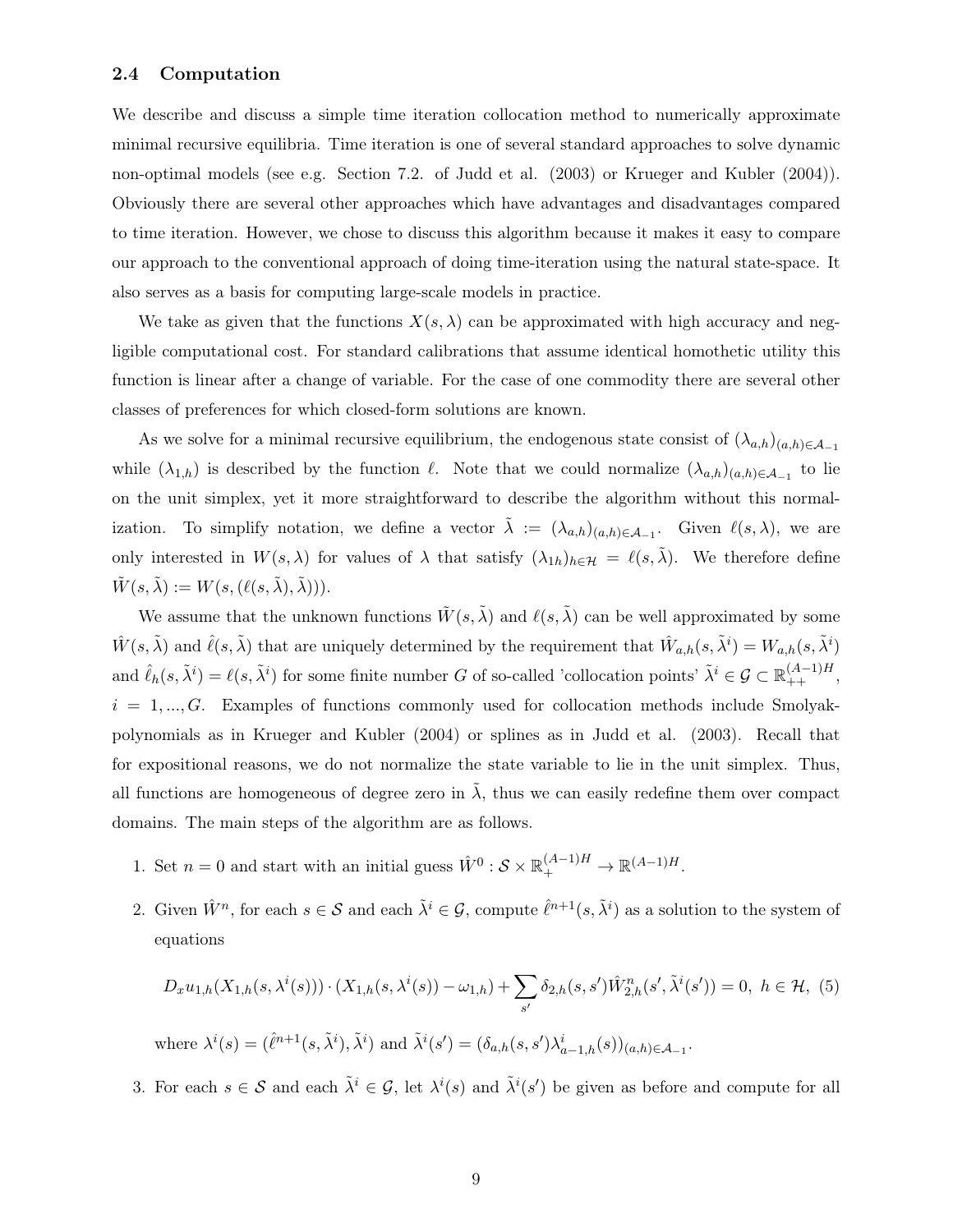$(a, h) \in \mathcal{A}_{-1}$ 

$$
\hat{W}_{a,h}^{n+1}(s,\tilde{\lambda}^i) = D_x u_{a,h}(X_{a,h}(s,\lambda^i(s))) \cdot (X_{a,h}(s,\lambda^i(s)) - \omega_{a,h}) + \sum_{s'} \delta_{a+1,h}(s,s') \hat{W}_{a+1,h}^n(s',\tilde{\lambda}^i(s')),
$$

where  $\hat{W}^{n+1}_{A+1,h}(s,\tilde{\lambda}^i) := 0.$ 

- 4. For each  $s \in \mathcal{S}$ , interpolate  $\{\hat{W}^{n+1}(s, \tilde{\lambda}^i), i = 1, ..., G\}$  to obtain approximating functions  $\hat{W}^{n+1}(s, .).$
- 5. Check some error criterion. If error criterion is not met, increase  $n$  by 1 and go to 2.
- 6. Set  $\hat{W}^* = \hat{W}^{n+1}$  and interpolate  $\hat{\ell}^n(s, \tilde{\lambda}^i)$  to obtain  $\hat{\ell}^*(s, \cdot)$ .

In Section 4 below, we give conditions under which the algorithm converges, assuming an idealized situation without error in the function-approximation. In general, the system of equations (5) might have no solutions, or it might have several solutions. Furthermore, there is no guarantee that  $\hat{W}^n$  converges as n tends to infinity. This is obvious as there is generally no guarantee that a (minimal recursive) equilibrium exists. Feng et al. (2013) develop a method which can be used to compute generalized Markov equilibria in this setting. However, for reasonable values of A the method is not applicable as it suffers from a severe curse of dimensionality.

In this simple framework with complete markets, it is clear that using Negishi weights as state variables has important advantages over the 'standard' approach that uses beginning-of-period cashat-hand. Most importantly, the computational complexity barely increases with the number of goods, L. Only the computation of  $X(s, \lambda)$  and of  $D_xu_{a,h}(X(s, \lambda))$  depends on L. This is in stark contrast to the case of cash-at-hand as endogenous state variable where one needs to solve for spotprices and allocations simultaneously with portfolios and asset-prices. We will return to this issue in Section 4 below.

Even for the case of a single commodity the Negishi-approach has three important advantages over conventional methods: First, as policies are homogeneous of degree zero in Negishi weights, policy functions may be defined over the  $(A-1)H-1$  dimensional unit simplex (for given states today and tomorrow). Thus the admissible set is simple and can easily be worked with, while it can be arbitrarily complicated in the case of the natural state space. Since agents do not face borrowing constraints, young agents typically borrow substantial amounts and one thus has to determine the 'natural' borrowing limits as one step of the computations. For models with large H and/or A this can result in substantial difficulties. Second, along the time iteration the only costly computation consists of solving for  $\hat{\ell}(s, \tilde{\lambda}^i)$  in Step 2 above. For each s and  $\tilde{\lambda}^i$ , this is a non-linear system of  $H$  equations in as many unknowns. In contrast, for the case of cash-at-hand, one needs to solve all agents' first order conditions plus market clearing conditions simultaneously to obtain optimal choices and prices. This results in  $(A-1)HS$  equations for each s and  $\tilde{\lambda}^i$  (if market clearing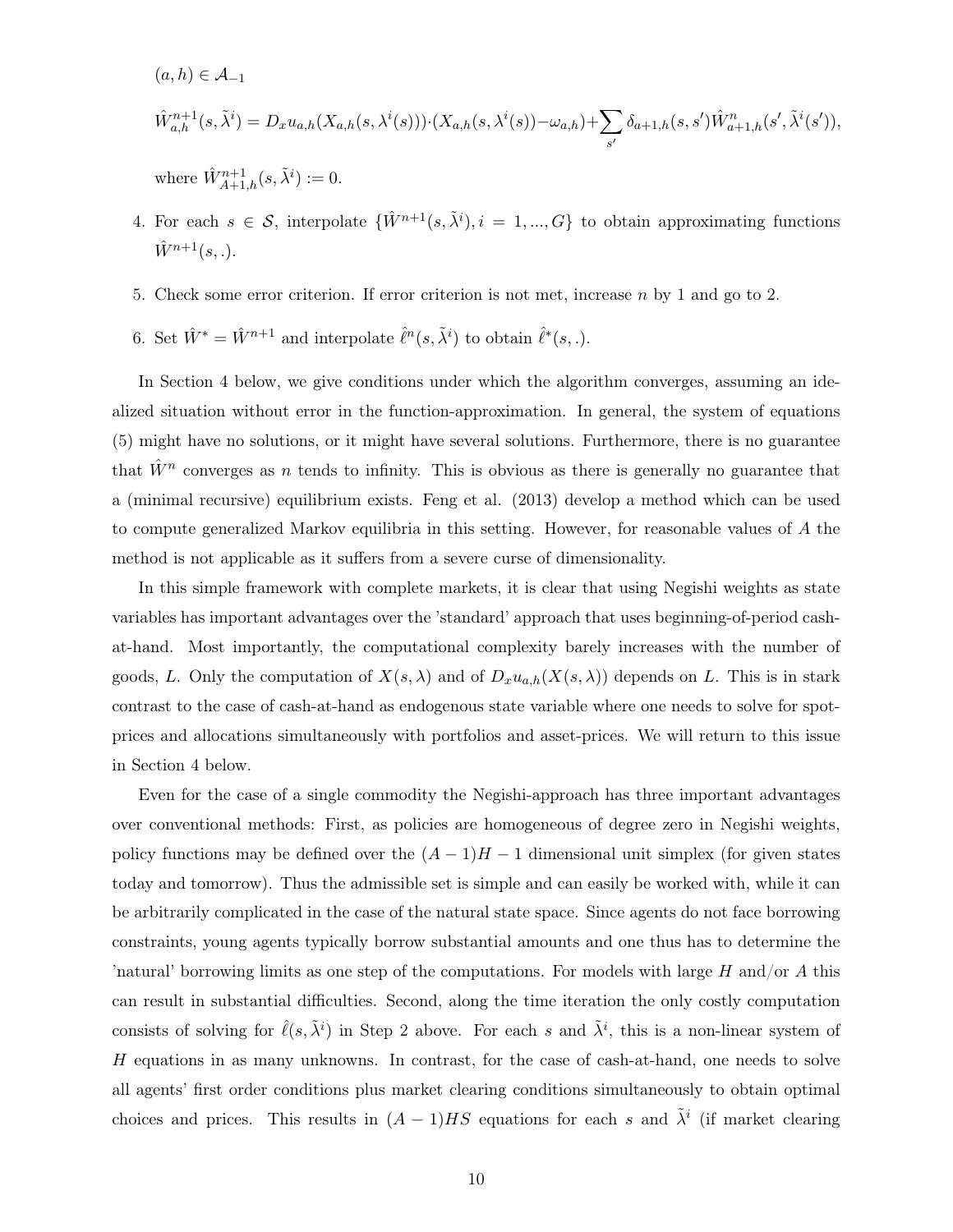conditions are used to express one agent's portfolio in terms of all others'). Even for moderate A and S this can be an order of magnitude larger, thus an enormous efficiency gain can be realized if Negishi-weights are used. Note also, that the dynamics of the economy is fully captured by the HS functions  $(\ell_h(s, .))_{s\in S, h\in\mathcal{H}}$ . If cash-at-hand is used instead, one needs to keep track of  $(A - 1)HS^2$ functions, for each current shock s mapping cash-at-hand of all generations but the oldest into their cash-at-hand at all successor nodes. Thus, the Negishi approach reduces both the number of equations that have to be solved simultaneously as well as the number of functions that are needed to characterize equilibrium dynamics by a factor of  $(A-1)S$ . Third, and perhaps most importantly, error analysis is trivial to conduct if we use Negishi-weights. As mentioned above, the error in computing  $X(s, \lambda)$  can typically be taken to be negligible. Given a transition  $\hat{\ell}$ , the errors in the computation of  $\hat{W}$  are pure function-approximation errors and there are reliable methods to bound them above. As explained for example in Kubler and Schmedders (2005) it is generally impossible to find bounds on how close a computed approximation is to an exact equilibrium. In the current context, it is impossible to determine how close the computed evolution of  $\lambda$  is to the exact equilibrium evolution. Given approximations  $\hat{W}$  and  $\hat{\ell}$  for the unknown policy functions, the only relevant error is  $MAXERR = \sup_{h \in \mathcal{H}, s \in \mathcal{S}, \tilde{\lambda} \in \mathbb{R}^{(A-1)H}} || \frac{\hat{W}_{1,h}(s', \hat{\ell}(s, \tilde{\lambda}))}{\partial_{1,h}(s, \tilde{\lambda})}$  $\frac{\partial h(s^i, t(s, \lambda))}{\partial \theta_{1,h}(s, \tilde{\lambda})}$ . This can be interpreted as the maximal transfer necessary to turn the computed allocation into an equilibrium allocation. That is, while we cannot guarantee in general that the computed allocation is close to an exact equilibrium allocation, it is always close to an equilibrium allocation of an economy with transfers. The size of the transfers is bounded by  $MAXERR$ . Kubler and Schmedders (2005) suggest a similar interpretation for the case of the natural state. However, in their method one needs to transform the error in the computation into an error that has an economic interpretation. Using Negishi-weights as state variable has the advantage that the error in the computation translates directly to an interpretable approximation error.

# 3 The general model

We now generalize the above model by introducing borrowing constraints and the possibility of incomplete financial markets. We assume that there are  $J \leq S$  financial securities with stationary payoffs, i.e. security j pays  $b_j(s)$  units of the numéraire commodity in shock s. Budget constraints and borrowing constraints for agent  $(s^t, h)$  read as follows

(i) Budget constraint for  $a = 1$ :

$$
\pi(s^t) \cdot (x(s^t) - \omega_{1,h}(s_t)) + p(s^t) \cdot \phi(s^t) + q(s^t)\theta(s^t) \leq 0.
$$

(ii) Budget constraints for all  $a = 2, \ldots, A$  and  $s^{t+a-1} \succeq s^t$ :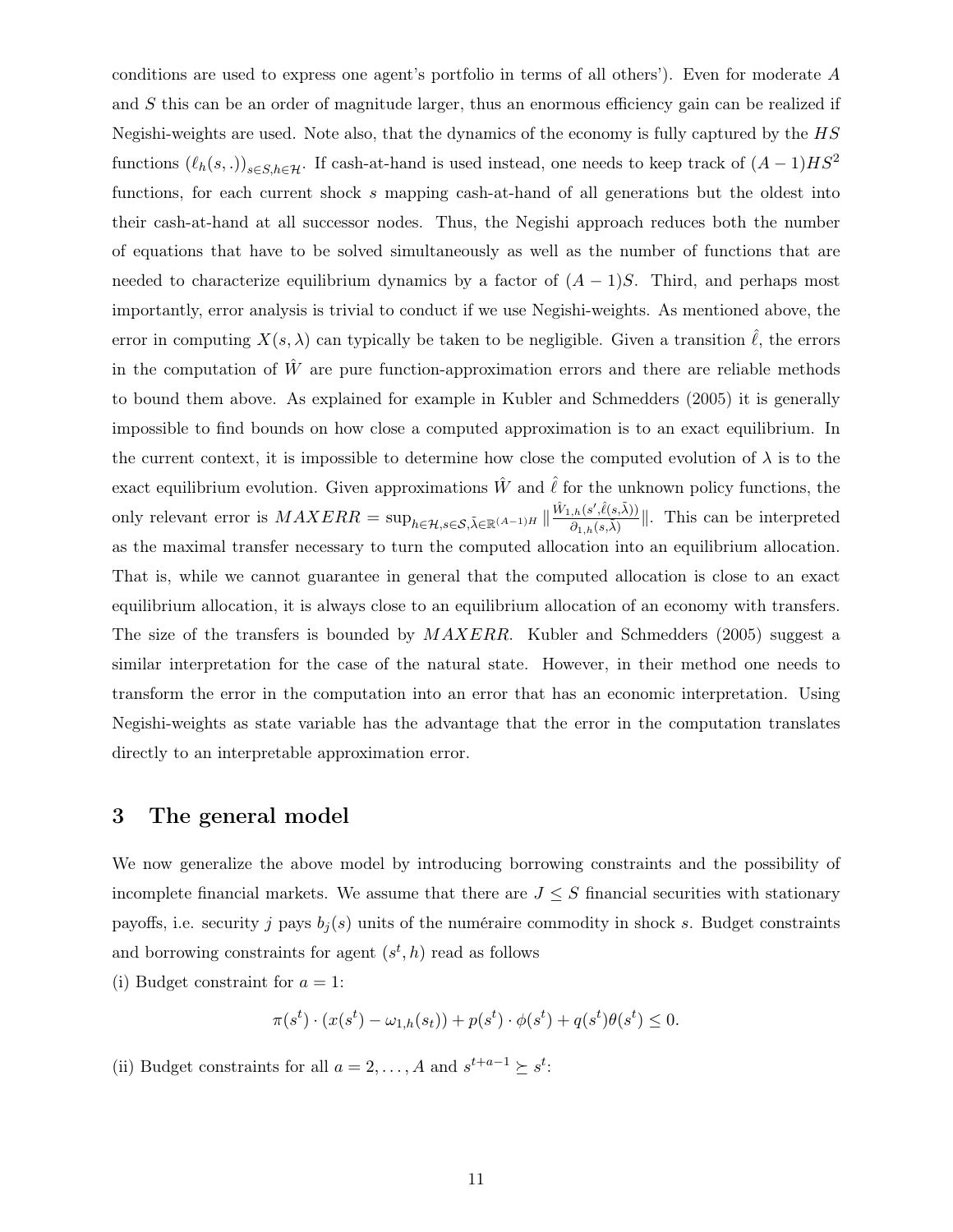$$
\pi(s^{t+a-1}) \cdot (x(s^{t+a-1}) - \omega_{a,h}(s_{t+a-1})) -
$$
  
\n
$$
(\phi(s^{t+a-2}) \cdot b(s^{t+a-1}) + \theta(s^{t+a-2})(q(s^{t+a-1}) + \pi(s^{t+a-1}) \cdot d(s_{t+a-1}))) +
$$
  
\n
$$
p(s^{t+a-1}) \cdot \phi(s^{t+a-1}) + q(s^{t+a-1})\theta(s^{t+a-1}) \le 0,
$$
  
\n
$$
\phi(s^{t+A-1}) = \theta(s^{t+A-1}) = 0.
$$

(iii) Borrowing constraint for all  $a = 1, ..., A - 1$  and  $s^{t+a} > s^t$ :

$$
\phi(s^{t+a-1})\cdot b(s^{t+a-1})+\theta(s^{t+a-1})(q(s^{t+a})+\pi(s^{t+1})\cdot d(s_{t+a}))\ge -D(s^{t+a}).
$$

This borrowing constraint demands that the value in  $s^{t+a}$  of the portfolio bought in  $s^{t+a-1}$  has to exceed  $-D(s^{t+a})$ , i.e. the net repayment obligation in  $s^{t+a}$  may not exceed  $D(s^{t+a})$ . On the left hand side of the borrowing constraint, short positions in financial assets might be offset by long positions in other financial assets or the Lucas tree. This means that these long positions may be used as collateral for borrowing. The additional amount that agents are able to borrow, which is represented by  $D(s^{t+a})$ , is determined by the assumption that agents may borrow against part of their future endowments. We denote this part of their endowments by  $f_{a,h}(s^t) \geq 0$ . These are tangible resources that can be pledged to finance consumption and asset purchases at a time before they are received (see Gottardi and Kubler (2012)). The remaining part of an agents endowments is non-pledgeable and assumed to be positive for all  $s^t$ . It is denoted by  $e_{a,h}(s^t)$ . Total endowments of agent  $(a, h)$  are thus given by

$$
\omega_{a,h}(\sigma) = e_{a,h}(\sigma) + f_{a,h}(\sigma)
$$
 for all  $\sigma$ .

We assume that both components depend only on the current shock:  $e_{a,h}(s^t) = e_{a,h}(s_t)$ ,  $f_{a,h}(s^t) =$  $f_{a,h}(s_t)$ . To understand how the debt limit  $D(s^{t+a})$  is determined it is helpful to first consider the case where agents can trade in a complete set of assets. In this case agents can borrow against the current value of their future f-endowments. Thus, for all  $a = 1, ..., A$  and  $s^{t+a} \succ s^t$ :

$$
D(s^{t+a}) = \sum_{s^{t+i} \ge s^{t+a}} \frac{\rho(s^{t+i})}{\rho(s^{t+a})} \pi(s^{t+i}) \cdot f_{i,h}(s^{t+i}),
$$

were  $\rho(s^t)$  denotes the Arrow-Debreu price of consumption of the numeraire good at node  $s^t$ .

If the set of available assets is not complete, then the debt limit cannot be derived in closedform. Instead, we provide a recursive definition of the debt limit starting with the final period of an agent's life. In that period, an agent has to repay all his debt. Thus, the repayment obligations that he enters that period with may not exceed the f-endowments that he earns in that period:

$$
D(s^{t+A-1}) = \pi(s^{t+A-1}) \cdot f_{A,h}(s^{t+A-1}).
$$

Given debt limits at all  $s^{t+a} > s^{t+a-1}$ , the debt limit for  $s^{t+a-1}$  is given by

$$
D(s^{t+a-1}) = \pi(s^{t+a-1}) \cdot f_{a,h}(s^{t+a-1}) - \max_{\phi \in \mathbb{R}^S, \theta \ge 0} (p(s^{t+a-1}) \cdot \phi + q(s^{t+a-1})\theta)
$$
  
s.t.  $\phi \cdot b(s_{t+a}) + \theta(q(s^{t+a+1}) + \pi(s^{t+a+1}) \cdot d(s_{t+1})) + D(s^{t+a}) \ge 0$  for all  $s^{t+a} > s^{t+a-1}$ .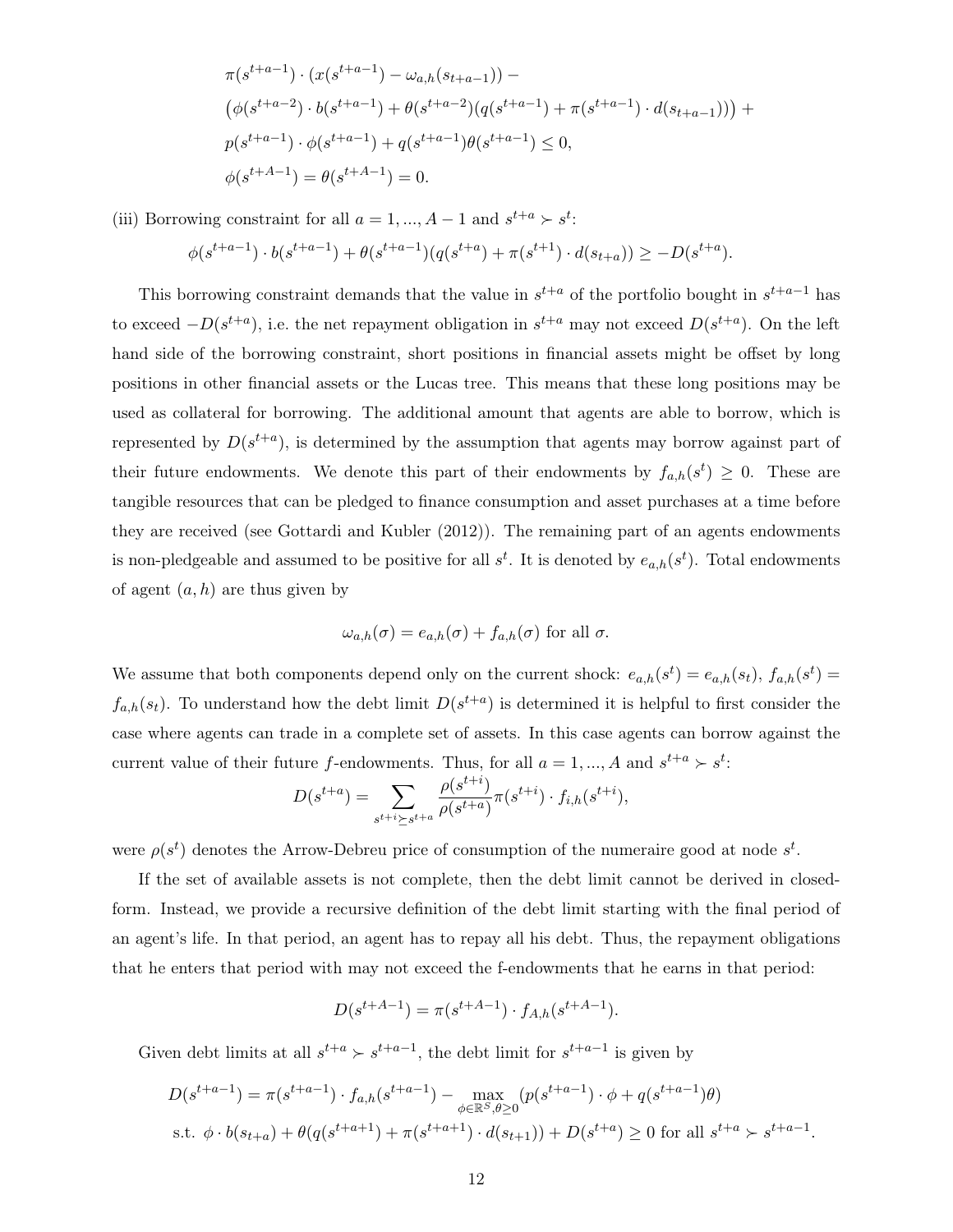This is saying that the repayment obligations that an agent faces at date-event  $s^{t+a-1}$  may not exceed the sum of his f-endowments plus the maximum amount that he may borrow subject to the constraint that he does not violate his debt limit in any of the subsequent periods. In other words, debt must be repayable by a trading strategy that finances itself entirely through f-endowments.

Note that despite the fact that we throughout impose the restrictions  $\theta(s^t) \geq 0$ , it is important to allow trading in the tree in the definition of  $D(s^{t+a-1})$ . If an agent has high f-endowments in one state, but the price of the tree is high in another state, the agent might want to buy the tree to be able to short a risk-free asset that allows him to borrow against both states.

Competitive equilibrium (with borrowing constraints and possibly incomplete markets) is defined as before - agents maximize utility subject to constraints (i) - (iii) and markets clear. Our general description of borrowing constraints has three well known special cases. First, full spanning in which case the borrowing constraints simplifies considerably as we have seen above. Second, if e-endowments are all zero, then our borrowing constraint is nothing but a natural borrowing limit. Third, if f-endowments are all zero, then agents can borrow only against the value of their long positions in the Lucas tree or financial securities, i.e. agents face a collateral constraint. With incomplete markets, the constraint needs to take into account that the future endowments can only be sold through the existing assets. In this case, the assumption that default is not possible is crucial as default might result in payoffs that are not possible through trade in the incomplete set of financial securities. If one wants to allow for default, one needs to model asset-specific margins (see Gottardi and Kubler (2012)) – many of the results below will also hold for such a model, however, in order to make the analysis consistent we choose to rule out default both in the case of complete markets and incomplete markets.

# 3.1 Equilibrium characterization via Negishi weights

As in the complete market case, we can characterize competitive equilibria by a sequence of instantaneous Negishi weights. Without the interpretation of Negishi weights as welfare weights in a social planner's problem, there are infinitely many sequences of weights that give rise to the same allocation. We can therefore choose a normalization each period and it is useful to choose one that simplifies to our earlier definition in the case of complete markets.

Somewhat similarly to the 'Cass-trick' (see Cass (2006)) we take the evolution of one agent's Negishi weight  $\lambda$  to be the same as in complete markets. Without loss of generality, we take this to be agent  $(1, 1)$ .

It is easy to see that competitive equilibrium is characterized by budget equations and first order conditions (see e.g. Kubler and Polemarchakis (2004)). A sequence of Negishi weights

$$
\left((\lambda_{a,h}(s^t))_{(a,h)\in\mathcal{A}}\right)_{s^t\in\Sigma}
$$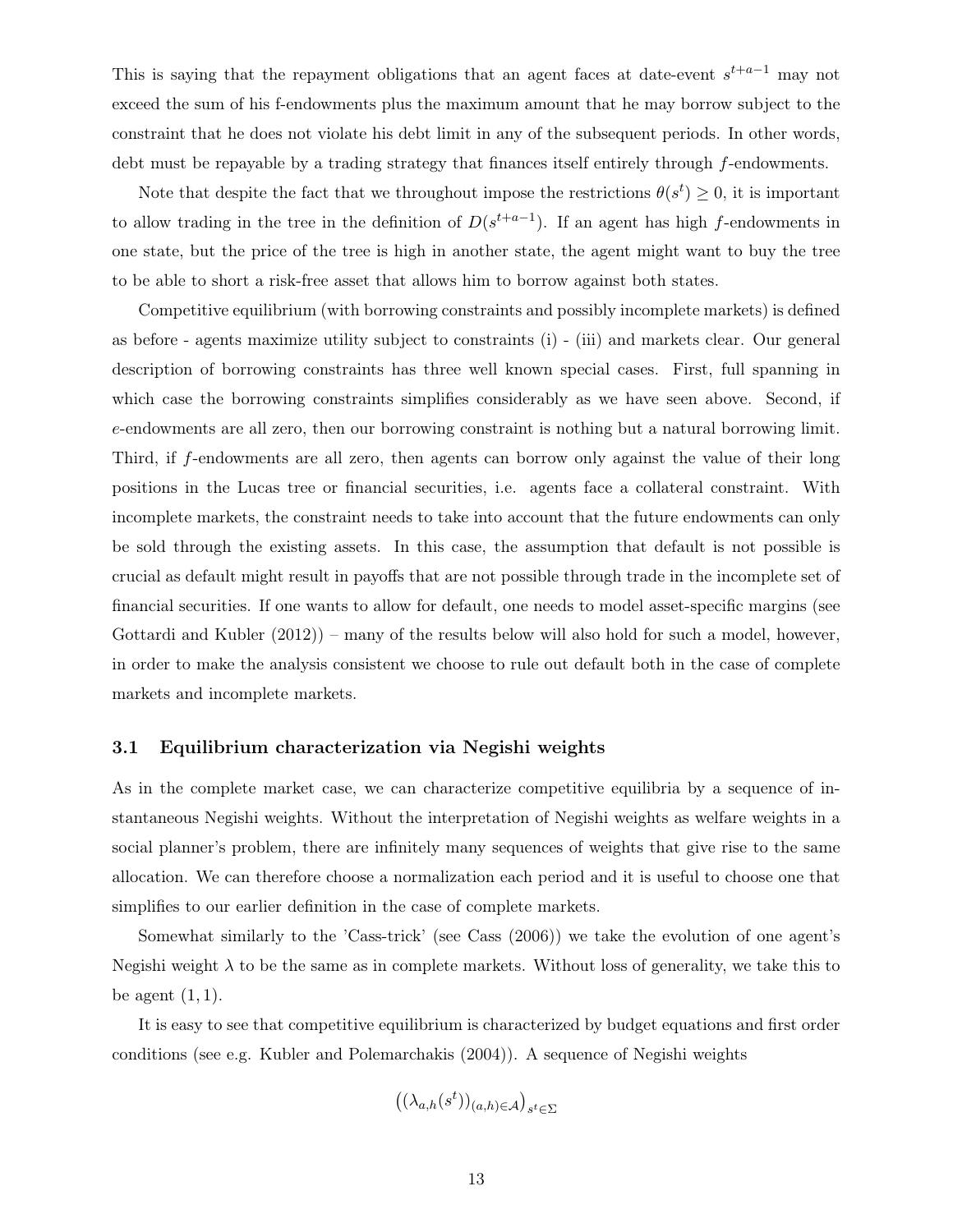characterizes a financial markets equilibrium if there exist portfolios and multipliers

 $((\phi_{a,h}(\sigma), \theta_{a,h}(\sigma), \zeta_{a,h}(\sigma), \chi_{a,h}(\sigma))_{(a,h)\in \mathcal{A}})_{\sigma \in \Sigma},$ 

such that conditions (E1)-(E4) below hold for all  $s<sup>t</sup>$  given the following definitions. As before, we use  $x_{a,h}(s^t) := X_{a,h}(s^t, \lambda(s^t)), \ \partial_{a,h}(s^t) := \frac{\partial u_{a,h}(X_{a,h}(s,\lambda))}{\partial x_1},$  and we define the budget of agents recursively by

$$
w_{A,h}(s^t) := D_x u_{A,h}(x_{A,h}(s^t)) \cdot (x_{A,h}(s^t) - \omega_{A,h}(s^t))
$$
 for all  $h = 1, ..., H$ 

and for all  $(a, h) \in \mathcal{A}_{-A}$ ,

$$
w_{a,h}(s^t) := D_x u_{a,h}(x_{a,h}(s^t)) \cdot (x_{a,h}(s^t) - \omega_{a,h}(s^t)) +
$$
  

$$
\sum_{s^{t+1} \succ s^t} \delta_{a+1,h}(s_t, s_{t+1}) \left(1 + \frac{\zeta_{a+1,h}(s^{t+1})}{\partial_{a+1,h}(s^t)}\right) w_{a+1,h}(s_{t+1}).
$$

Prices are defined by:

$$
\pi(s^t) := \frac{1}{\partial_{1,1}(s^t)} D_x u_{1,1}(x(s^t))
$$
  
\n
$$
q(s^t) := \sum_{(a,h)\in\mathcal{A}} \frac{w_{a,h}(s^t)}{\partial_{a,h}(s^t)} - d(s^t)
$$
  
\n
$$
p(s^t) := \sum_{s^{t+1}\succ s^t} \delta_{2,1}(s_t, s_{t+1}) \frac{\partial_{2,1}(s^{t+1}) + \zeta_{2,1}(s^{t+1})}{\partial_{1,1}(s^t)} b(s_{t+1})
$$

The value of f-endowments is defined recursively by

$$
v_{A,h}(s^t) := D_x u_{a,h}(x_{a,h}(s^t)) \cdot (x_{A,h}(s^t) - e_{A,h}(s^t))
$$
 for all  $h = 1, ..., H$ 

and for all  $(a, h) \in \mathcal{A}_{-A}$ ,

$$
v_{a,h}(s^t) := \max_{\phi \in \mathbb{R}^S, \theta \ge 0} D_x u_{a,h}(x_{a,h}(s^t)) \cdot (x_{a,h}(s^t) - e_{a,h}(s^t)) - \partial_{a,h}(s^t)(p(s^t) \cdot \phi + q(s^t)\theta) \text{ s.t.}
$$
  

$$
\phi \cdot b(s_{t+1}) + \theta \cdot (p(s^{t+1}) + \pi(s^{t+1}) \cdot d(s_{t+1})) + \frac{v_{a+1,h}(s^{t+1})}{\partial_{a+1,h}(s^{t+1})} \ge 0 \text{ for all } s^{t+1} > s^t.
$$

With these definitions the equilibrium conditions read as follows.

(E1) Intertemporal Euler equations.

For agent  $(1,1)$  we have

$$
\lambda_{2,1}(s^{t+1}) = \delta_{2,1}(s_t, s_{t+1})\lambda_{1,1}(s^t) + \eta_{2,1}(s^{t+1})
$$
 for all  $s^{t+1} > s^t$ ,

where 
$$
\eta_{2,1}(s^{t+1}) := \zeta_{2,1}(s^{t+1}) \frac{\lambda_{1,1}(s^{t}) \delta_{2,1}(s_{t}, s_{t+1})}{\delta_{2,1}(s^{t+1})}
$$
.  
\nFor all  $(a, h) \in \mathcal{A}_{-A}$  with  $(a, h) \neq (1, 1)$  we have  
\n
$$
q(s^{t}) = \chi_{a,h}(s^{t}) + \sum_{s^{t+1} > s^{t}} \frac{\delta_{a+1,h}(s_{t}, s_{t+1}) \lambda_{a,h}(s^{t}) + \eta_{a+1,h}(s^{t+1})}{\lambda_{a+1,h}(s^{t+1})}
$$
\n
$$
\delta_{2,1}(s_{t}, s_{t+1}) \frac{\partial_{2,1}(s^{t+1}) + \zeta_{2,1}(s^{t+1})}{\partial_{1,1}(s^{t})} (q(s^{t+1}) + \pi(s^{t+1}) \cdot d(s_{t+1}))
$$
\n
$$
p(s^{t}) = \sum_{s^{t+1} > s^{t}} \frac{\delta_{a+1,h}(s_{t}, s_{t+1}) \lambda_{a,h}(s^{t}) + \eta_{a+1,h}(s^{t+1})}{\lambda_{a+1,h}(s^{t+1})} \delta_{2,1}(s_{t}, s_{t+1}) \frac{\partial_{2,1}(s^{t+1}) + \zeta_{2,1}(s^{t+1})}{\partial_{1,1}(s^{t})} b(s_{t+1}),
$$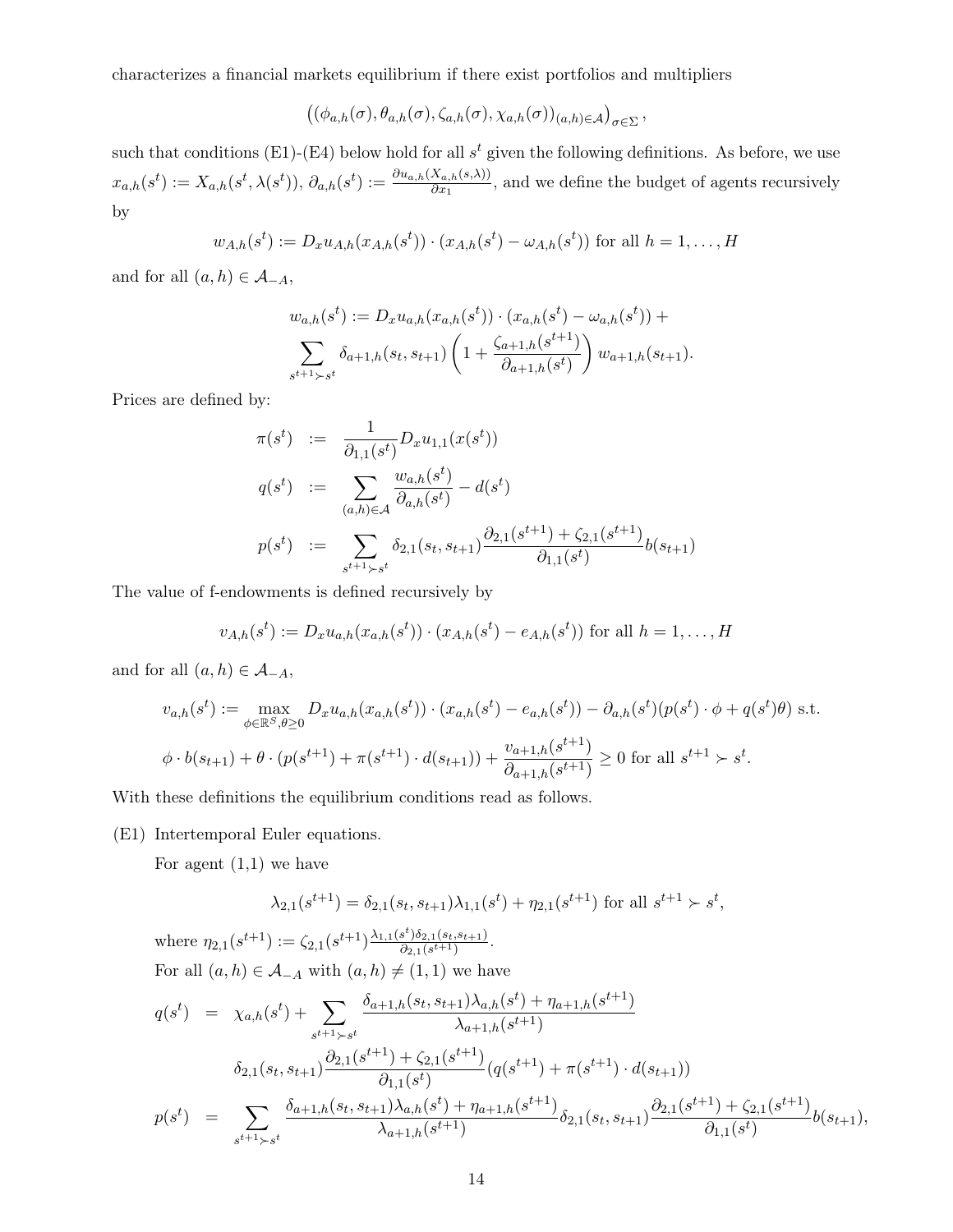where 
$$
\eta_{a+1,h}(s^{t+1}) := \zeta_{a+1,h}(s^{t+1}) \frac{\partial_{1,1}(s^t)}{\partial_{2,1}(s^{t+1}) + \zeta_{2,1}(s^{t+1})} \frac{\lambda_{a+1,h}(s^{t+1})\delta_{a+1,h}(s^{t+1})}{\partial_{a,h}(s^t)\delta_{2,1}(s_t,s_{t+1})}.
$$

(E2) Budget constraints.

For all  $h \in \mathcal{H}$  it holds that:

$$
w_{1,h}(s^t) = 0
$$
 for all  $h \in \mathcal{H}$  and all  $s^t$ .

(E3) Short sale constraints and spanning conditions.

For all  $s^t$  and all  $(a, h) \in \mathcal{A}_{-A}$ :

$$
\theta_{a,h}(s^t) \ge 0, \theta_{a,h}(s^t) \chi_{a,h}(s^t) = 0,
$$

and for all  $s^{t+1} \succ s^t$ ,

$$
\frac{w_{a+1,h}(s^{t+1})}{\partial_{a+1,h}} = \theta_{a,h}(s^t) \left( q(s^{t+1}) + \pi(s^{t+1}) \cdot d(s_{t+1}) \right) + \phi_{a,h}(s^t) \cdot b(s_{t+1}).
$$

(E4) Debt constraints.

For all  $(a, h) \in \mathcal{A}$  and all  $s^t$  it holds that:

$$
v_{a,h}(s^t) \ge 0, \quad \zeta_{a,h}(s^t) v_{a,h}(s^t) = 0.
$$

Clearly, the equilibrium definition via Negishi weights is more complicated in the general setup than in the complete markets case. Two parts of the definition require an explanation.

First, the evolution of the Negishi weights is the same as in complete markets only for agent  $(1, 1)$ . For all other agents, the evolution is implicitly given by the intertemporal Euler equations

$$
p(s^t) = \sum_{s^{t+1} \succ s^t} \frac{\delta_{a+1,h}(s_t, s_{t+1}) \lambda_{a,h}(s^t) + \eta_{a+1,h}(s^{t+1})}{\lambda_{a+1,h}(s^{t+1})} \delta_{2,1}(s_t, s_{t+1}) \frac{\partial_{2,1}(s^{t+1}) + \zeta_{2,1}(s^{t+1})}{\partial_{1,1}(s^t)} b(s_{t+1}).
$$

To rewrite this Euler equation, we use that

$$
\frac{\delta_{a+1,h}(s_t, s_{t+1})\lambda_{a,h}(s^t)}{\lambda_{a+1,h}(s^{t+1})} \delta_{2,1}(s_t, s_{t+1}) \frac{\partial_{2,1}(s^{t+1}) + \zeta_{2,1}(s^{t+1})}{\partial_{1,1}(s^t)} \n= \delta_{a+1,h}(s_t, s_{t+1}) \frac{\lambda_{a,h}(s^t)}{\lambda_{a+1,h}(s^{t+1})} \frac{\left(\delta_{2,1}(s_t, s_{t+1})\lambda_{1,1}(s^t) + \eta_{2,1}(s^{t+1})\right) \partial_{2,1}(s^{t+1})}{\lambda_{1,1}(s^t) \partial_{1,1}(s^t)} \n= \delta_{a+1,h}(s_t, s_{t+1}) \frac{\lambda_{a,h}(s^t)}{\lambda_{a+1,h}(s^{t+1})} \frac{\lambda_{2,1}(s^{t+1}) \partial_{2,1}(s^{t+1})}{\lambda_{1,1}(s^t) \partial_{1,1}(s^t)} = \delta_{a+1,h}(s_t, s_{t+1}) \frac{\partial_{a+1,h}(s^{t+1})}{\partial_{a,h}(s^t)}
$$

and

$$
\frac{\eta_{a+1,h}(s^{t+1})}{\lambda_{a+1,h}(s^{t+1})}\delta_{2,1}(s_t,s_{t+1})\frac{\partial_{2,1}(s^{t+1})+\zeta_{2,1}(s^{t+1})}{\partial_{1,1}(s^t)}=\delta_{a+1,h}(s_t,s_{t+1})\frac{\zeta_{a+1,h}(s^{t+1})}{\partial_{a,h}(s^t)},
$$

which results in the standard intertemporal Euler equation

$$
p(s^{t}) = \sum_{s^{t+1} \succ s^{t}} \delta_{a+1,h}(s_{t}, s_{t+1}) \frac{\partial_{a+1,h}(s^{t+1}) + \zeta_{a+1,h}(s^{t+1})}{\partial_{a,h}(s^{t})} b(s_{t+1}).
$$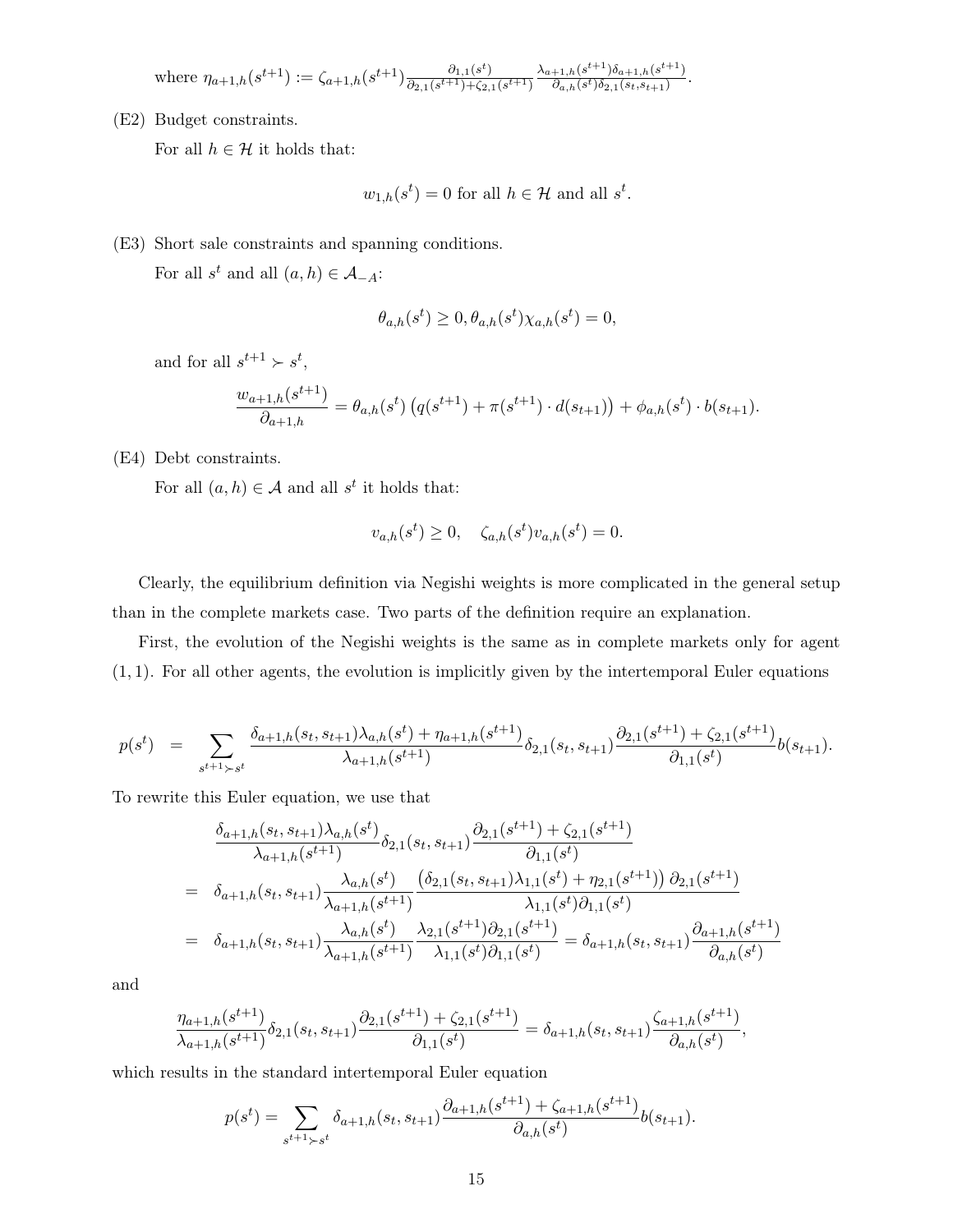Second, debt constraints are now more complicated as well. To understand why  $v_{a,h}(s^t) \geq 0$ captures the borrowing constraint (iii) above, we show by induction that

$$
v_{a,h}(s^t) = D_{a,h}(s^t) + \phi(s^{t-1}) \cdot b(s^t) + \theta(s^{t-1})(q(s^t) + \pi(s^t) \cdot d(s_t)).
$$

We start the induction with  $v_{A,h}(s^{t+a-1})$  where we just need the budget constraint at that age to show that the above equation holds. For  $a < A$  we get from the definition of  $v_{a,h}$  and the budget constraint that

$$
v_{a,h}(s^t) = \pi(s^t) \cdot f(s^t) + \phi(s^{t-1}) \cdot b(s_t) + \theta(s^{t-1}) \cdot (q(s^t) + \pi(s^t) \cdot d(s_{t+1}))
$$
  
-(p(s^t) \cdot \phi(s^t) + q(s^t)\theta(s^t)) - \max\_{\tilde{\phi} \in \mathbb{R}^S, \tilde{\theta} \ge 0} (p(s^t) \cdot \tilde{\phi} + q(s^t)\tilde{\theta})  
s.t.  $\tilde{\phi} \cdot b(s_{t+1}) + \tilde{\theta}(q(s^{t+1}) + \pi(s^{t+1}) \cdot d(s_{t+1})) + v_{a+1,h}(s^{t+1}) \ge 0$  for all  $s^{t+1} > s^t$ .

Using the induction hypothesis we can rewrite the side condition for the maximization as

s.t. 
$$
(\phi(s^t) + \tilde{\phi}) \cdot b(s_{t+1}) + (\theta(s^t) + \tilde{\theta})(q(s^{t+1}) + \pi(s^{t+1}) \cdot d(s_{t+1})) + D_{a+1,h}(s^{t+1}) \ge 0
$$
 for all  $s^{t+1} > s^t$ .

Defining  $\hat{\phi} = (\phi + \tilde{\phi})$  and  $\hat{\theta} = (\phi + \tilde{\theta})$ , we get

$$
v_{a,h}(s^t) = \pi(s^t) \cdot f(s^t) + \phi(s^{t-1}) \cdot b(s_t) + \theta(s^{t-1}) \cdot (q(s^t) + \pi(s^t) \cdot d(s_{t+1}))
$$
  
\n
$$
- \max_{\hat{\phi} \in \mathbb{R}^S, \hat{\theta} \ge 0} (p(s^t) \cdot \hat{\phi} + q(s^t)\hat{\theta})
$$
  
\ns.t.  $\hat{\phi} \cdot b(s_{t+1}) + \hat{\theta}(q(s^{t+1}) + \pi(s^{t+1}) \cdot d(s_{t+1})) + D_{a+1,h}(s^{t+1}) \ge 0$  for all  $s^{t+1} > s^t$ .

Comparing this representation of  $v_{a,h}(s^t)$  with the definition of  $D_{a,h}(s^t)$  shows that

$$
v_{a,h}(s^t) = D_{a,h}(s^t) + \phi(s^{t-1}) \cdot b(s^t) + \theta(s^{t-1})(q(s^t) + \pi(s^t) \cdot d(s_t)),
$$

which implies that  $v_{a,h}(s^t) \geq 0$  is equivalent to the borrowing constraint (iii).

#### 3.2 Recursive equilibrium

As before we aim to find equilibria for which  $(s_t, \lambda(s^t))$  follow a Markov process. We say that the function  $\Lambda: \mathcal{S} \times \mathcal{S} \times \mathbb{R}^{AH}_+ \to \mathbb{R}^{AH}_+$  characterizes a recursive equilibrium if for each initial condition s<sup>0</sup> and  $\lambda(s^0)$  there exists a financial markets equilibrium with  $\lambda(s^{t+1}) = \Lambda(s_t, s_{t+1}, \lambda(s^t))$  for all  $s^t$ and  $s^{t+1} \succ s^t$ . In this case we can define  $W_{a,h}(s_t, \lambda(s^t)) := w_{a,h}(s^t)$  and  $V_{a,h}(s_t, \lambda(s^t)) := v_{a,h}(s^t)$ .

In the case of incomplete markets, it is not obvious that the use of instantaneous Negishi weights as endogenous state variables provides large computational advantages. We discuss the issue in Section 4.1 below.

As in the complete markets case general existence of a recursive equilibrium is an open issue. However, it is easy to show that for  $A = 2$  recursive equilibria always exist (this is in contrast to the case of the natural state space, where Kubler and Polemarchakis (2004) show that recursive equilibria might fail to exist even if  $A = 2$ . This follows directly from the existence of a so-called 'generalized Markov equilibrium' where additional endogenous variables enter the state.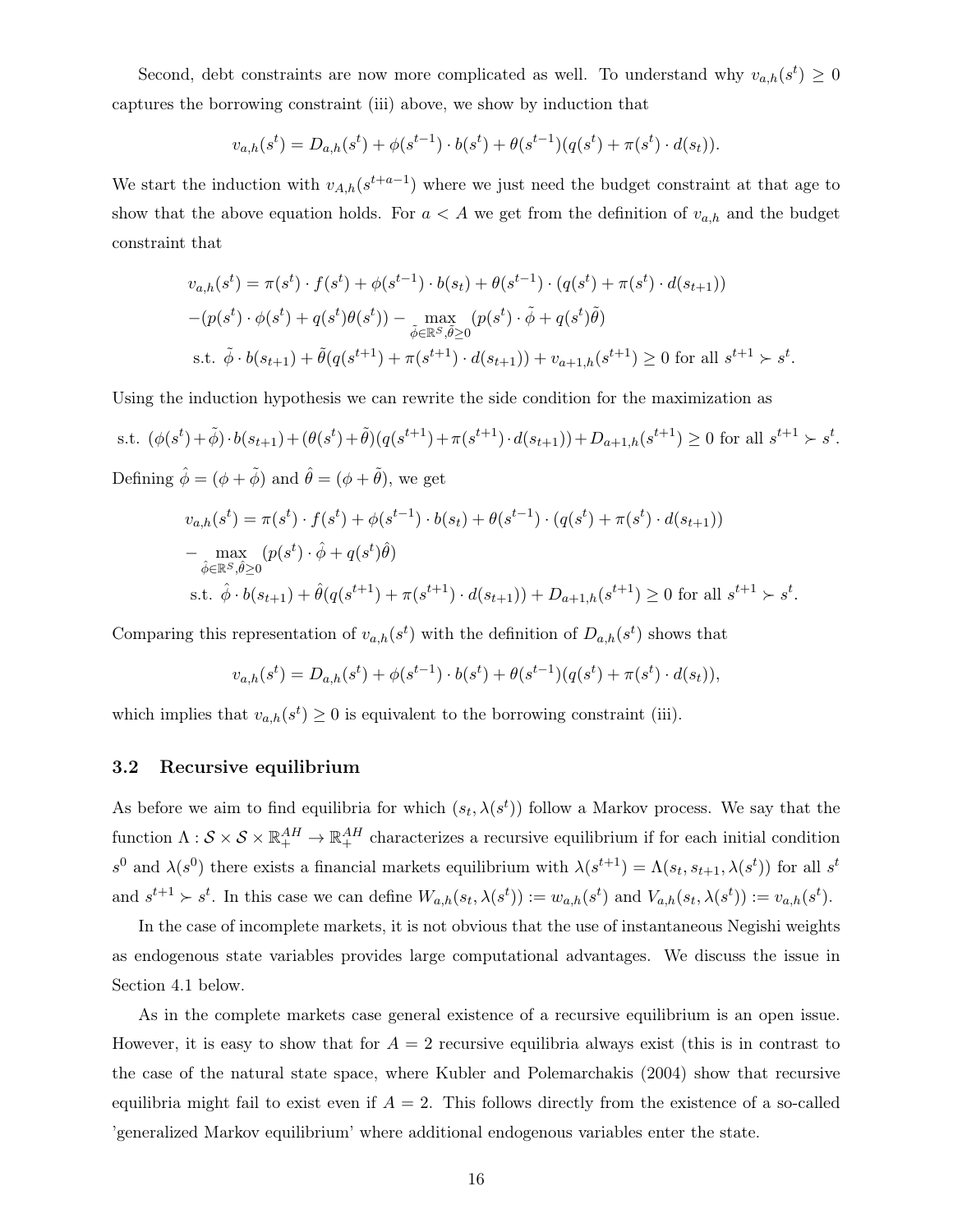#### 3.2.1 Generalized Markov equilibria

Following the proof in Kubler and Polemarchakis (2004) or in Citanna and Siconolfi (2011), one can show that there exist correspondences  $\mathbf{\Lambda}: \mathcal{S} \times \mathcal{S} \times \mathbb{R}^{AH}_+ \rightrightarrows \mathbb{R}^{AH}_+, \mathbf{V}: \mathcal{S} \times \mathbb{R}^{AH}_+ \rightrightarrows \mathbb{R}^{AH},$  and  $\mathbf{W}: \mathcal{S} \times$  $\mathbb{R}^{AH}_+ \rightrightarrows \mathbb{R}^{AH}$ , such that there exists a financial markets equilibrium with  $\lambda(s^{t+1}) \in \Lambda(s_t, s_{t+1}, \lambda(s^t))$ for all  $s^t$  and all  $s^{t+1} \succ s^t$ , where  $w_{a,h}(s^t) \in \mathbf{W}_{a,h}(s_t, \lambda(s^t)), v_{a,h}(s^t) \in \mathbf{V}_{a,h}(s_t, \lambda(s^t)).$  The key step of the proof<sup>1</sup> is to apply Proposition 1 in Kubler and Polemarchakis (2004) in our framework. To do this, one has to redefine the expectations correspondence using (E1)-(E4). The only technical difficulty then lies in showing existence of a T-horizon equilibrium for arbitrary first period Negishiweights. It is standard to show existence for an open set of initial conditions (i.e. tree-holdings among the initially alive). The proof in Kubler and Polemarchakis (2004) can be directly applied. In order to show existence for arbitrary initial Negishi weights, one simply alters the best-response correspondence of the initially young. For each agent initially alive, by the intermediate value theorem, one can find a continuous map from prices and first period consumption to life-time consumption after the initial period and first period initial cash-at-hand so that with that cash-athand, given prices, life-time consumption maximizes utility given the budget constraints. This map is continuous in prices and a standard fixed point argument shows existence of an equilibrium for arbitrary first period consumption.

To show that there exists a 'generalized' Markov equilibrium where the state space is enlarged to contain not only instantaneous weights but also current values of  $v$  and  $w$ , we need to show that there exists a function  $T(s, s', \lambda, v, w)$  such that

$$
(\lambda(s^{t+1}), v(s^{t+1}), w(s^{t+1})) = T(s_t, s_{t+1}, \lambda(s^t), v(s^t), w(s^t))
$$

for all  $s^t$  and all  $s^{t+1} \succ s^t$ . To do so, first note that we must have that for all  $s^t$ :  $q(s^t) + d(s_t) =$  $\sum_{(a,h)\in\mathcal{A}}$  $w_{a,h}(s^t)$  $\frac{d(a,h(s))}{d_{a,h}(s)}$ . Second, note that the requirements (E1)-(E4) all only involve values of  $v, w, q$  and  $\lambda$  in the current period and at all nodes of the subsequent period. Therefore if there is an equilibrium that is not Markov in the enlarged state space  $(v, w, \lambda)$  we can construct a new equilibrium that is. I.e. if at two nodes  $\sigma$  and  $\tilde{\sigma}$  with the same current shock s we have that  $(v(\sigma), w(\sigma), \lambda(\sigma)) =$  $(v(\tilde{\sigma}), w(\tilde{\sigma}), \lambda(\tilde{\sigma}))$  but there are direct successor  $\sigma_+$  of  $\sigma$  and  $\tilde{\sigma}_+$  of  $\tilde{\sigma}$  with the same shock but different values for  $v, w, \lambda$ , i.e.  $(v(\sigma_+), w(\sigma_+), \lambda(\sigma_+)) \neq (v(\tilde{\sigma}_+), w(\tilde{\sigma}_+), \lambda(\tilde{\sigma}_+))$ , we can just replace all endogenous variables at the direct successor nodes of  $\tilde{\sigma}$  by the endogenous variables of the direct successor nodes of  $\sigma$ . The conditions (E1)-(E4) must then be satisfied and since they are necessary and sufficient for equilibrium, this must be a new equilibrium that is Markov in the extended state space. Citanna and Siconolfi (2011) and Duffie et al (1994, Section 2.5)) develop a similar argument for the case of cash-at-hand as a state variable.

Finally note that in equilibrium we must always have that  $\mathbf{W}_{1,h}(s,\lambda) = \{0\}$  and that there is

 ${}^{1}$ A full proof is available from the authors upon request.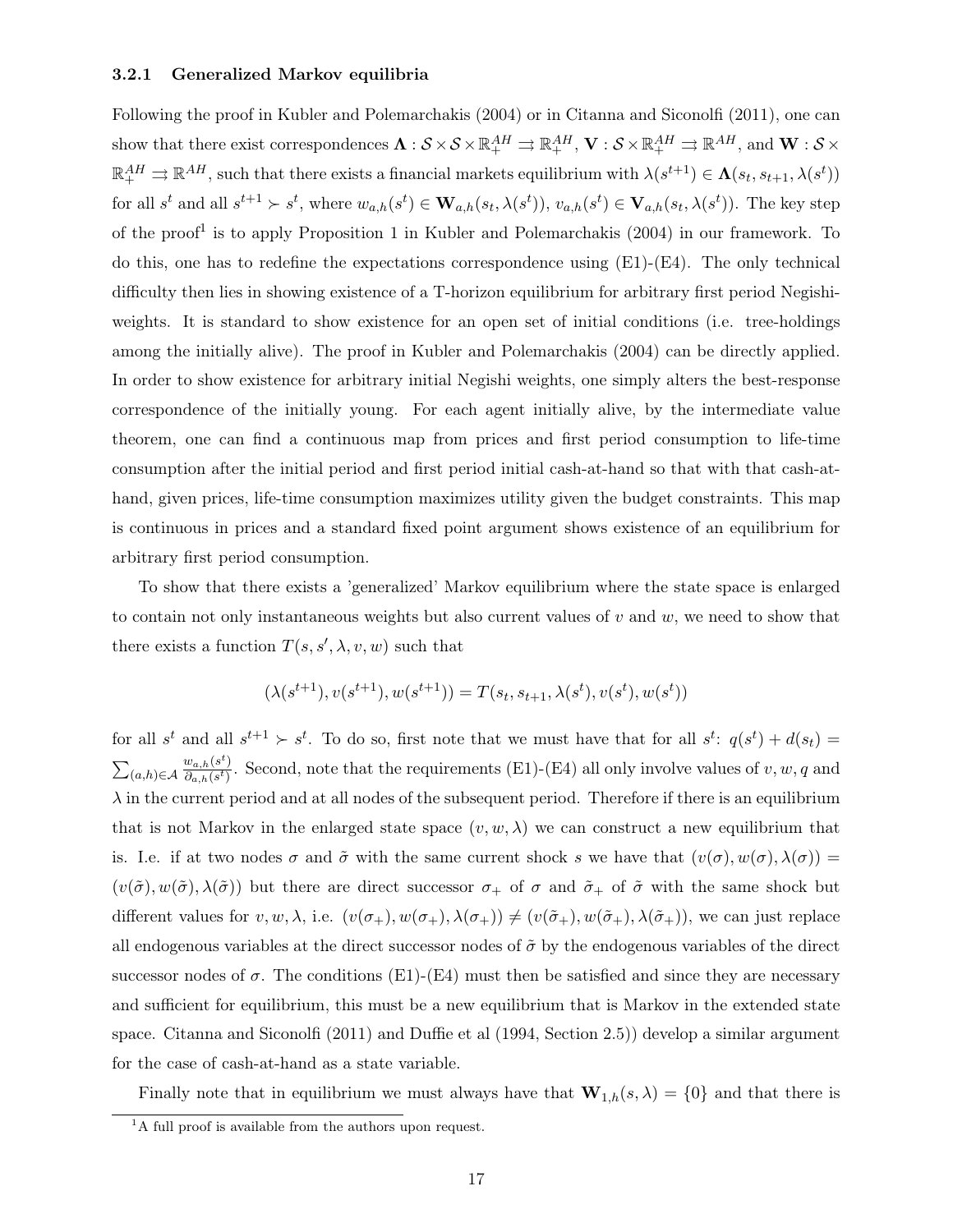a function from  $(s, \lambda, (v_{a,h}, w_{a,h})_{(a,h)\in\mathcal{A}_{-1}})$  to  $(v_{1,h})_{h\in\mathcal{H}}$ . As in the above argument, if in a given equilibrium there occur different values of  $v_{1,h}$  for given  $(s, \lambda, (v_{a,h}, w_{a,h})_{(a,h)\in\mathcal{A}_{-1}})$  we can construct a new equilibrium by picking one of them.

These observation gives rise to the following simple lemma.

LEMMA 1 Given a generalised Markov equilibrium with  $\mathbf{V}(s,\lambda)$  and  $\mathbf{W}(s,\lambda)$ , there exists a recursive equilibrium if  $\mathbf{V}_{a,h}(s,\lambda)$  and  $\mathbf{W}_{a,h}(s,\lambda)$  are single valued for all  $(a,h) \in \mathcal{A}_{-1}$ .

It is noteworthy that in the case of no constraints, the correspondence  $V$  is irrelevant. In this case,  $w_{a,h}(s^t)$  simply denotes agent  $(a, h)$ 's cash-at-hand at node  $s^t$ . If a given Negishi-weight can only be supported by a single value for cash-at-hand across agents there must be a recursive equilibrium.

#### 3.2.2 Two period lived agents

It is easy to see that for the case  $A = 2$  the existence of a generalized Markov equilibrium directly implies existence of a recursive equilibrium. This is because we obtain

$$
\mathbf{V}_{2,h}(s,\lambda) = \{ \frac{1}{\partial_{2,h}(s^t)} D_x u_{2,h}(X_{2,h}(s,\lambda)) \cdot (X_{2,h}(s,\lambda) - e_{2,h}) \}, \text{ and}
$$

$$
\mathbf{W}_{2,h}(s,\lambda) = \{ \frac{1}{\partial_{2,h}(s^t)} D_x u_{2,h}(X_{2,h}(s,\lambda)) \cdot (X_{2,h}(s,\lambda) - \omega_{2,h}) \},
$$

which shows that both correspondences are single valued. By Lemma 1 there must therefore exist a function  $\Lambda(s, s, \lambda)$  that describes the equilibrium evolution of  $\lambda$  - a recursive equilibrium always exists.

This simple general existence result is in contrast to the case of the natural state space. In this case, as Kubler and Polemarchakis (2004) show, recursive equilibrium might fail to exist even if  $A = 2$ . However, this seems to be an artefact of the assumption of two-period lived agents. In particular, the result does not imply that there always exist minimal recursive equilibria. In fact the strategy from Kubler and Polemarchakis (2004) can be used to find simple counter-examples.

As it is well known, in the case without constraints and with complete financial markets, a model with A-period lived agents can always be reduced to a two period model (see e.g. Balasko et al. (1980)). For this two-period model, recursive equilibria always exist. However, if one recalls how the construction works it becomes clear that existence of a recursive equilibrium in the twoperiod reduction does not say more than the existence of a generalised Markov equilibrium. In the construction all agents born within  $A - 1$  periods are grouped together. The state then consists of all these agents instantaneous Negishi weights – even if  $H = 1$ , we then have a  $A - 1 + \sum_{a=1}^{A-1} S^a$ dimensional endogenous state space. This is clearly not in the spirit of recursive equilibrium.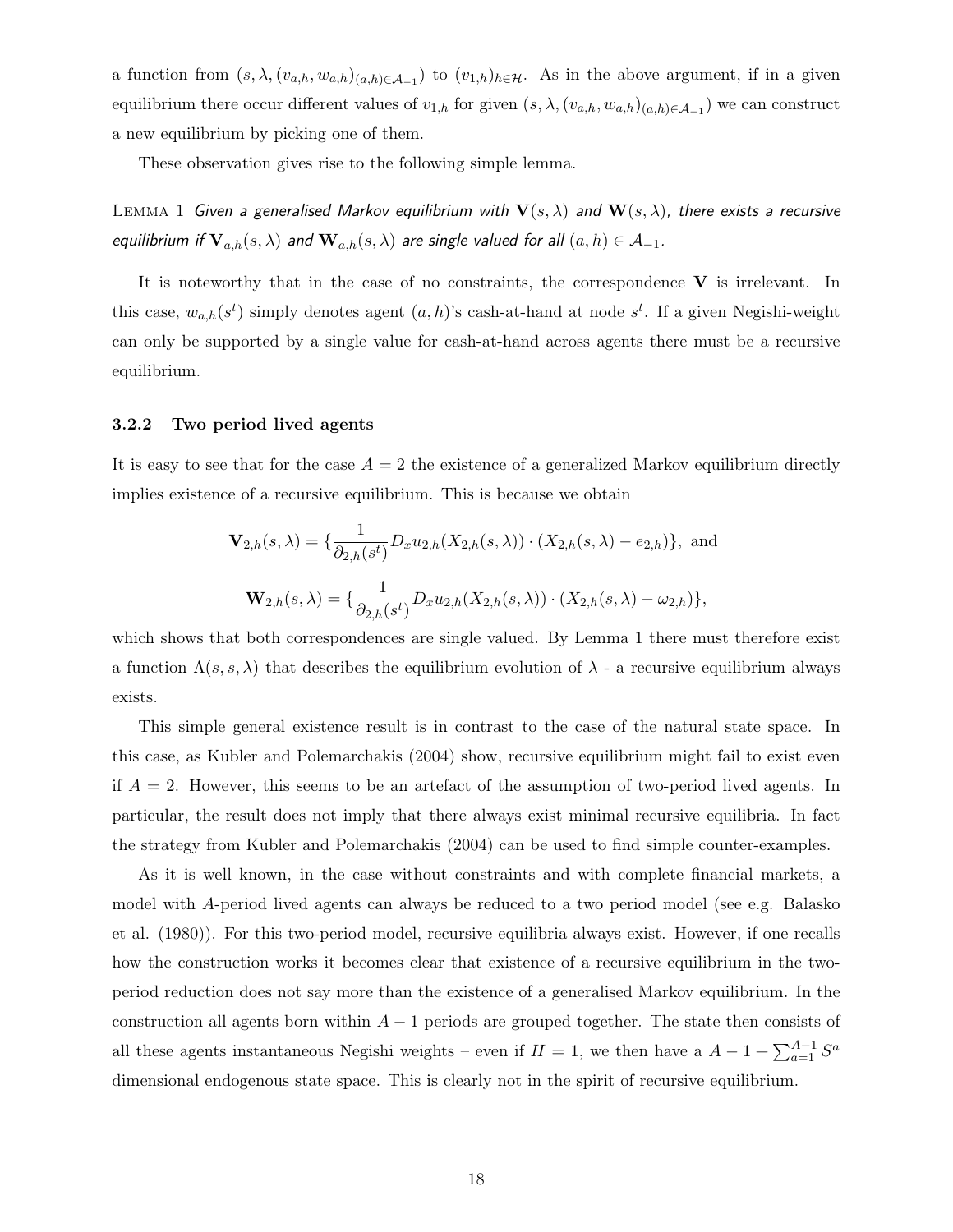# 3.2.3 Log-utility

We now assume as in Huffman (1987) that for all  $a > 2$  and all  $h$ ,  $u_{a,h}(x) = \sum_{l=1}^{L} \alpha_{a,h,l} \log x_l$  and  $\omega_{a,h} = 0$ . For this very restricted case recursive equilibria always exist, independently of A, the market structure and borrowing constraints. Since for this case  $D_xu(x) \cdot x$  is a constant, independent of x, it is easy to see that for  $a > 2$ ,  $v_{a,h}$  and  $w_{a,h}$  are constants, just depending on  $(a, h)$  and the current state s. Therefore  $V_{a,h}(s,\lambda)$  and  $W_{a,h}(s,\lambda)$  must be single-valued for all  $a > 1$  and all h. By the previous argument, a recursive equilibrium must always exist.

# 4 Two important special cases

It is useful to discuss in detail two important special cases of our model. First we assume that financial markets are incomplete but that agents face no constraints on their trades (i.e. neither borrowing constraints nor short-sale constraints on the stock). This case plays an important role in finance and macro-economics and we want to compare the computational burden of the Negishi approach with that of the standard approach that uses cash-at-hand as a state-variable.

Secondly, we examine the case where agents can trade in a complete set of Arrow securities but face borrowing constraints. We refer to this case as 'full-spanning'. Gottardi and Kubler (2012) examine this case for a model with infinitely lived agents and it turns out that competitive equilibria are often constrained inefficient. However, they also show that the assumption of gross substitutes guarantees existence if agents are infinitely lived. We show that this assumption suffices for existence of recursive equilibria in OLG models with borrowing constraints.

#### 4.1 Unconstrained incomplete markets

We first assume that markets are incomplete but that there are no e-endowments and discuss computational issues. We modify the model slightly in that we allow for short-sales in the stock – while this can lead to failures of existence of a competitive equilibrium, these cases are non-robust and the assumption of unlimited short-sales allows us to focus on the consequences of missing financial markets.

Let  $W_{a,h}(s,\lambda)$  be defined as in (3) and (4), and  $\partial_{a,h}(s,\lambda) = \frac{\partial u_{a,h}(X_{a,h}(s,\lambda))}{\partial x_1}$ . Define prices by:

$$
\pi(s,\lambda) := \frac{1}{\partial_{1,1}(s,\lambda)} D_x u_{1,1}(x_{a,h}(s,\lambda)), \quad q(s,\lambda) := \sum_{(a,h)\in\mathcal{A}} \frac{W_{a,h}(s,\lambda)}{\partial_{a,h}(s,\lambda)} - d(s),
$$

$$
p(s,\lambda) := \sum_{s'\succ s} \delta_{2,1}(s,s',\Lambda_{2,1}(s,s',\lambda)) \frac{\partial_{2,1}(s')}{\partial_{1,1}(s)} b(s').
$$

A transition function  $\Lambda(s, s', \lambda)$  with  $\Lambda_{2,1}(s, s', \lambda) = \delta_{2,1}(s, s')\lambda_{1,1}$  defines a recursive equilibrium with incomplete markets if it satisfies, in addition to the requirement that  $W_{1h}(s', \Lambda(s, s', \lambda)) = 0$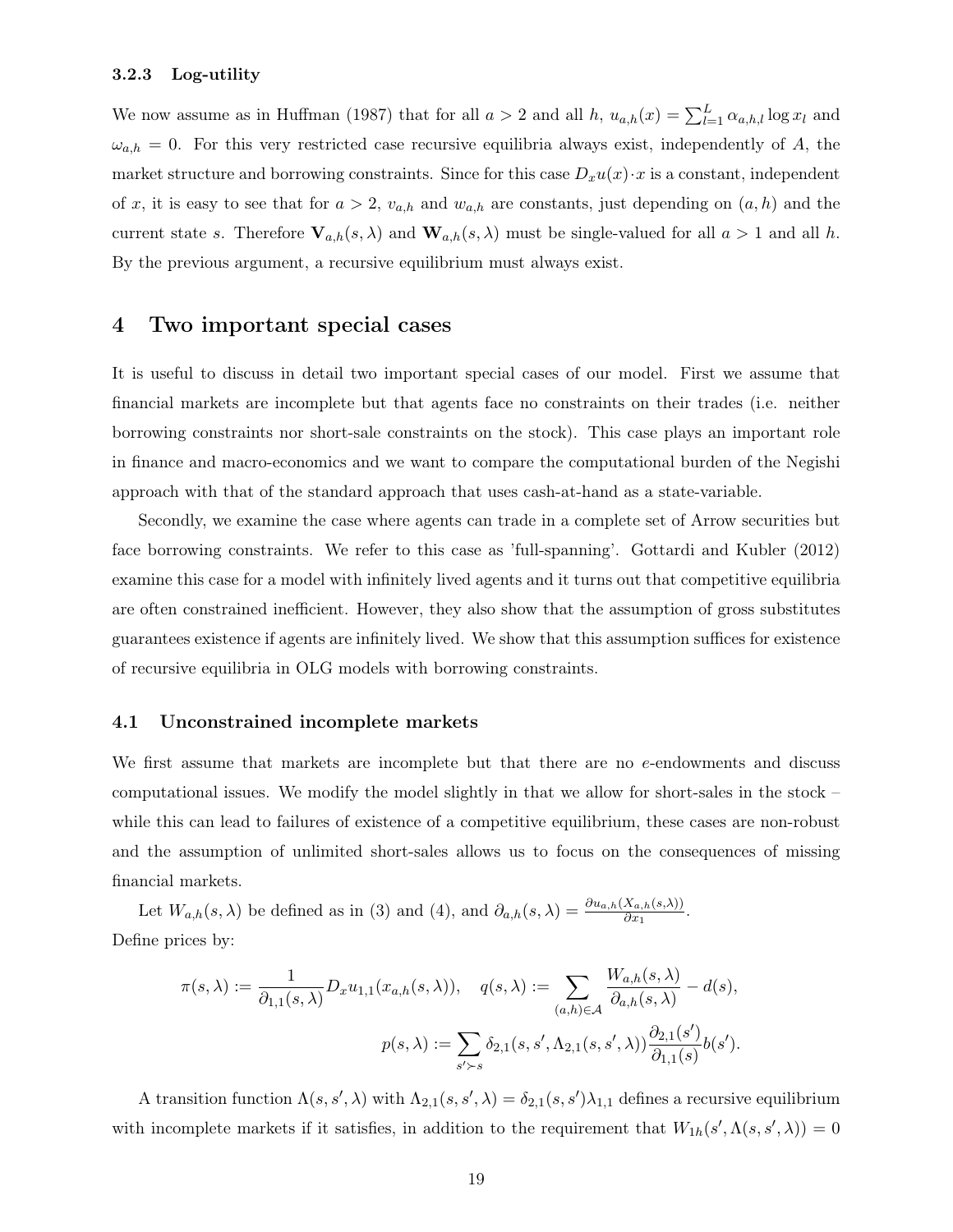for all  $h \in \mathcal{H}$ , that for all  $(a, h) \in \mathcal{A}_{-A} \setminus \{(1, 1)\},\$ 

$$
q(s,\lambda) = \sum_{s'} \frac{\delta_{a+1,h}(s,s')\lambda_{a,h}}{\Lambda_{a+1,h}(s,s',\lambda)} \cdot \qquad (6)
$$
  

$$
\delta_{2,1}(s,s')\partial_{2,1}(s',\Lambda(s,s',\lambda)) \left( \frac{q(s',\Lambda(s,s',\lambda))}{\partial_{1,1}(s,\lambda)} + \pi(s,\Lambda(s,s',\lambda))) \cdot d(s') \right)
$$
  

$$
p(s,\lambda) = \sum_{s'} \frac{\delta_{a+1,h}(s,s')\lambda_{a,h}}{\Lambda_{a+1,h}(s,s',\lambda)} \delta_{2,1}(s,s') \frac{\partial_{2,1}(s',\Lambda(s,s',\lambda))}{\partial_{1,1}(s,\lambda)} b(s'), \qquad (7)
$$

and if for each  $(a, h) \in \mathcal{A}_{-A} \setminus \{(1, 1)\}\$  there exists  $\phi \in \mathbb{R}^J$  and  $\theta \in \mathbb{R}$  such that

$$
\frac{W_{a+1,h}(s',\Lambda(s,s',\lambda))}{\partial_{a+1,h}(s',\Lambda(s,s',\lambda))} = \theta_{a,h}(q(s',\Lambda(s,s',\lambda)) + \pi(s,\Lambda(s,s',\lambda)) \cdot d(s')) + \phi_{a,h} \cdot b(s').
$$
\n(8)

Note that the definition simplifies considerably if there exist Arrow-securities for some states but not for others. For the shocks where agents can trade in an Arrow security the instantaneous Negishi-weight evolves according to the same rule as for complete markets. We want to argue that even outside of this special case, using Negishi-weights faciliates the computation of equilibria. As Chien et al. (2011) point out the use of Negishi-weights also has large advantages in models with limited market participation. If some agents can trade in a complete set of Arrow securities while others only have access to a limited set of assets our definition of recursive equilibrium simplifies for those who trade in Arrow-securities.

#### 4.1.1 Computation

The computational algorithm is as in Section 2 above with the big difference that in Step 2 one needs to solve a more complicated system of non-linear equations. Instead of solving a system with H equations and unknowns we now need to solve  $H + ((A-1)H-1)S + ((A-1)H-1)J$  equations. The additional equations arise because of missing financial markets. Given  $\hat{W}^n$ , for a given shock s and a given collocation-point  $\tilde{\lambda}^i$ , one needs to solve

$$
D_x u_{1,h}(X_{1,h}(s,\lambda^i(s))) \cdot (X_{1,h}(s,\lambda^i(s)) - \omega_{1,h}) + \sum_{s'} \delta_{2,h}(s,s') \hat{W}^n(s',\hat{\Lambda}(s,s',\tilde{\lambda}^i(s'))) = 0, \ h \in \mathcal{H}
$$

together with (6), (7) and (8), resulting in  $H + ((A-1)H-1)(J+1) + ((A-1)H-1)S$  equations in the unknowns

 $(\lambda^i_{1,h})_{h \in \mathcal{H}}, \ \hat{\Lambda}(s,s',\lambda^i), \text{ and } (\theta_{a,h}, \phi_{a,h})_{(a,h) \in \mathcal{A}_{-A} \setminus \{(1,1)\}},$ 

where  $\hat{\Lambda}(s, s', \lambda^i)$  just consists of  $\lambda_{a,h}$  for  $(a, h) \in \mathcal{A}_{-1} \setminus \{(2, 1)\}\.$  A significant efficiency gain can be obtained by noting that for given  $(\lambda_{1,h})_{h\in\mathcal{H}}$  and  $(\theta_{ah}, \phi_{a,h})$ , Equations (8) can be solved separately to obtain  $\hat{\Lambda}(s, s', \lambda^i)$ . Along the iteration, this can typically be done efficiently using starting-points from previous iterations. Taken as given a map from  $(\lambda_{1,h})_{h\in\mathcal{H}}$  and  $(\theta_{ah}, \phi_{a,h})$  to  $\hat{\Lambda}(s, s', \lambda^i)$ , the computational burden reduces to solving  $H + ((A-1)H-1)J$  equations and unknowns.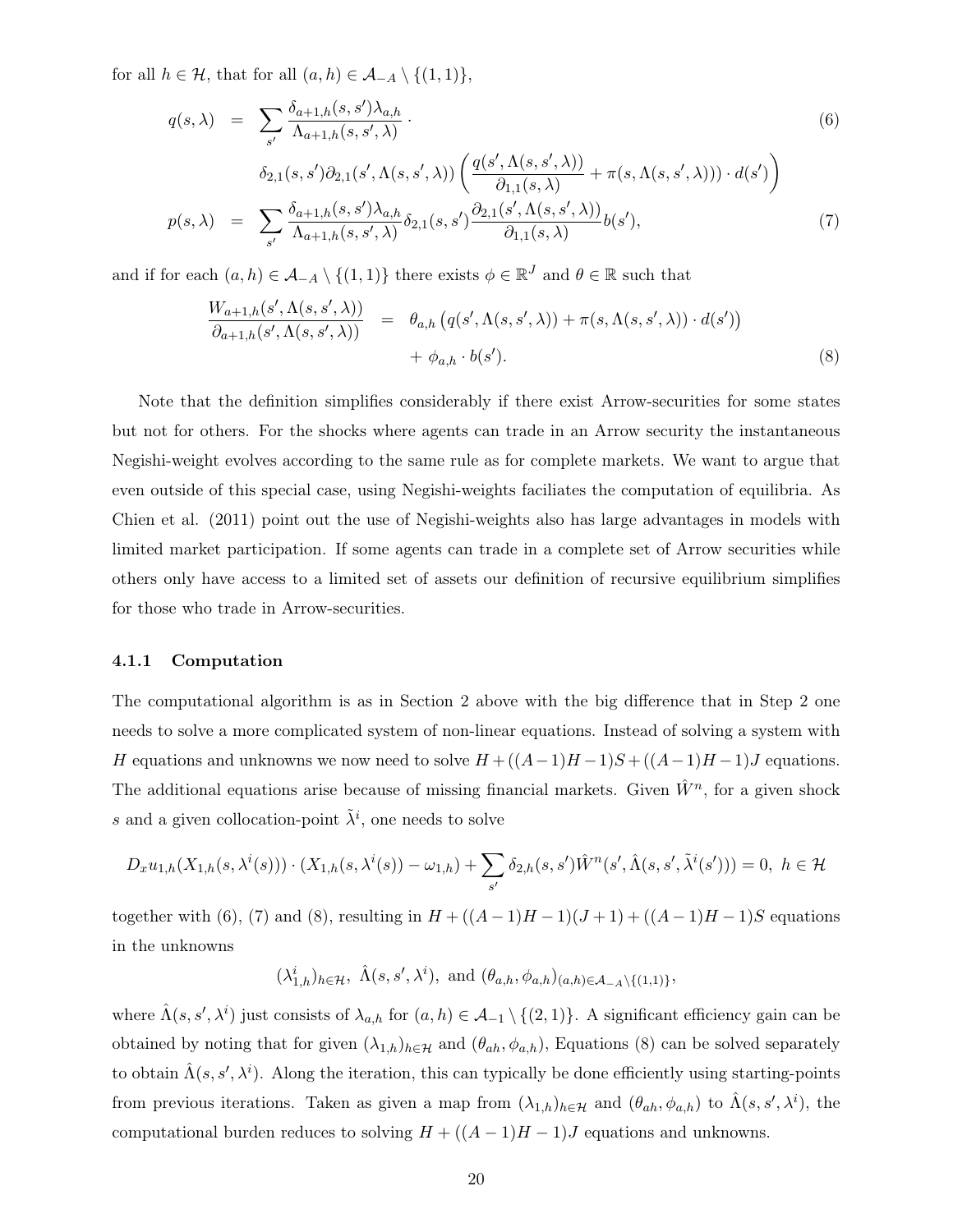This is comparable to the case of cash-at-hand where one needs to solve for agents' cash-at-hand in the subsequent period – since prices depend on cash-at-hand this is also a fixed-point problem that gives cash-at-hand at all S shocks next period given the portfolios today. However, for the case of one good, the number of equations one needs to solve in this case might actually be slightly smaller since one does not need to solve for  $(\lambda_{1,h})_{h\in\mathcal{H}}$  resulting in H fewer equations and unknowns. Yet one does need to solve for  $J + 1$  prices, but if J is small and H is large the resulting system might be smaller.

However, for the case of several commodities, the number of equations to be solved in the Negishiapproach is independent of L while each additional good results in  $H + 1$  additional equations if one uses cash-at-hand. It is clear that if there are several goods, the Negishi-approach results in large efficiency gains.

It is an open question whether the Negishi-approach has significant advantages for the case of one commodity. Dumas and Lyasoff (2011) argue that for infinitely lived agents this is the case – it is certainly true that the problem of bounding the endogenous state space might turn out to be insurmountable if one uses cash-at-hand as the state. On the other hand, it is no longer true that the number of unknown functions is much smaller for the Negishi approach than it is for the 'natural state-space' approach.

## 4.2 Full spanning with constraints

In this subsection, we show that in the presence of a full set of Arrow-securities the model with borrowing constraints is tractable and in many respects quite similar to the complete markets model. It is useful to first spell out how our definition of recursive equilibrium simplifies in the case of full spanning. As before it is useful to evaluate all consumptions in terms of agents' marginal utility. In the case of complete markets, i.e. full spanning without constraints, this was straightforward. With constraints, we have to change the setup slightly and modify the definition of the functions  $W(s, \cdot)$ .

Note that for all nodes  $s^t$  it follows from the first order conditions of the planner problem that  $\lambda_{a,h}(s^t)D_xu_{a,h}(X_{a,h}(s_t,\lambda(s^t)))$  are identical across all agents alive at that node. Furthermore, we must have that for each subsequent node there is at least one agent that is unconstrained. For this agent we have that  $\lambda_{a+1,h}(s^{t+1}) = \delta_{a+1,h}(s_t, s_{t+1})\lambda_{a,h}(s^t)$ . Therefore we must have that for any agent, throughout his life-time,  $\lambda_{a,h}D_xu_{a,h}$  are collinear to market-prices even if  $D_xu_{a,h}$  are not because of constraints. We define for all types  $h \in \mathcal{H}$ 

$$
W_{A,h}(s,\lambda) = \lambda_{a,h} D_x u_{a,h}(X_{A,h}(s,\lambda)) \cdot (X_{A,h}(s,\lambda) - \omega_{A,h}(s)), \text{ and}
$$
  
\n
$$
W_{a,h}(s,\lambda) = \lambda_{a,h} D_x u_{a,h}(X_{a,h}(s,\lambda)) \cdot (X_{a,h}(s,\lambda) - \omega_{a,h}(s)) + \sum_{s'} W_{a+1,h}(s',\Lambda(s,s',\lambda))
$$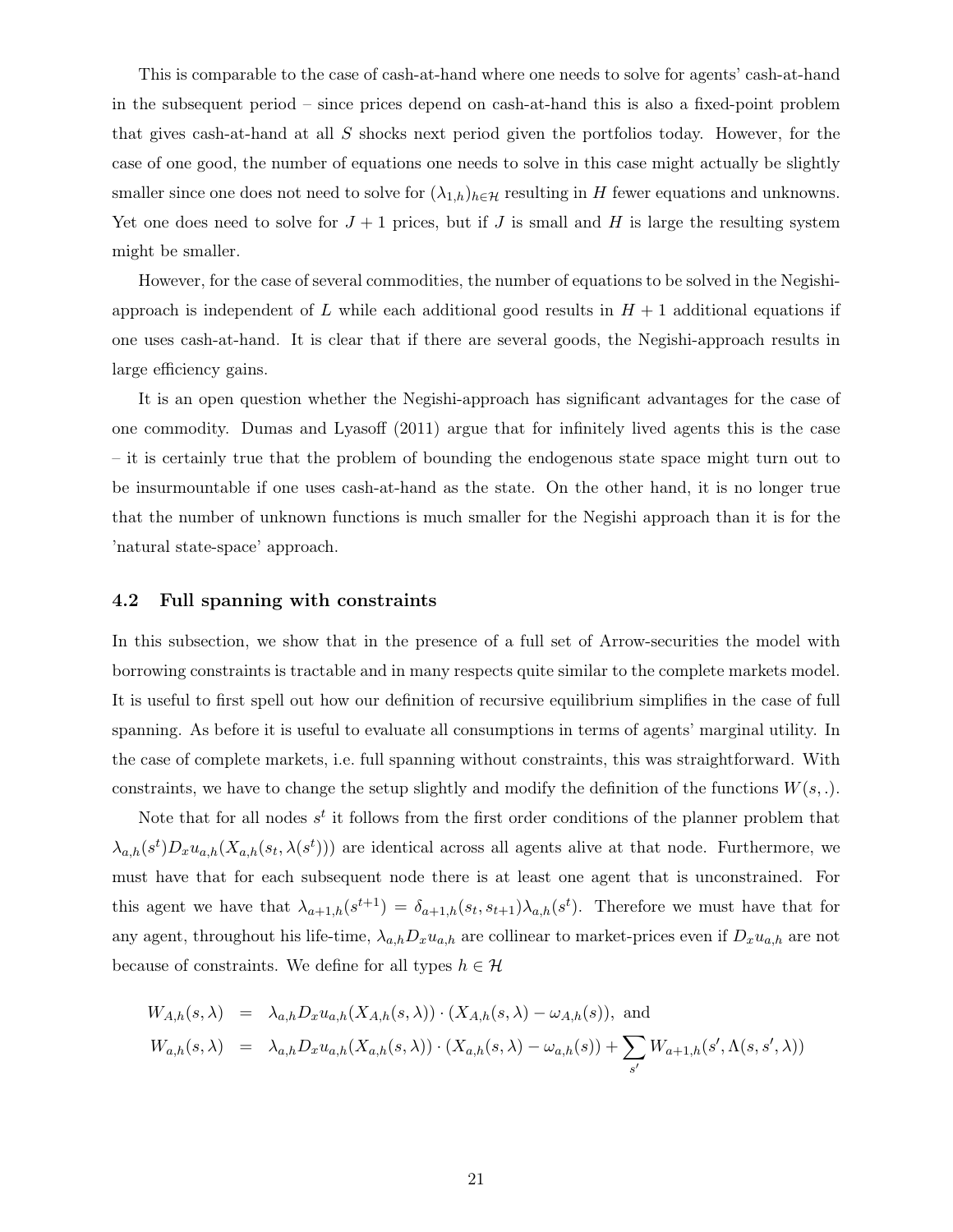for all  $a = 1, ..., A - 1$ . Similarly, we define the value of excess consumption to be

$$
V_{A,h}(s,\lambda) = \lambda_{A,h} D_x u_{a,h}(X_{A,h}(s,\lambda)) \cdot (X_{A,h}(s,\lambda) - e_{A,h}(s)), \text{ and}
$$
  
\n
$$
V_{a,h}(s,\lambda) = \lambda_{a,h} D_x u_{a,h}(X_{a,h}(s,\lambda)) \cdot (X_{a,h}(s,\lambda) - e_{a,h}(s)) + \sum_{s'} V_{a+1,h}(s',\Lambda(s,s',\lambda))
$$

for all  $a = 1, ..., A - 1$ . We then have the following definition of a recursive equilibrium.

DEFINITION 2 A recursive equilibrium is a function  $\Lambda:S\times\mathcal{S}\times\mathbb{R}^{AH}_{++}\to\mathbb{R}^{AH}_{++}$  that satisfies for all  $h\in\mathcal{H}$ , all  $\lambda\in\mathbb{R}^{AH}_{++}$ , all  $s,s'\in\mathcal{S}$ , and some  $\eta\in\mathbb{R}^{AH}_{+}$ 

$$
W_{1,h}(s', \Lambda(s, s', \lambda)) = 0, \ \Lambda_{1,h}(s, s', \lambda) = \eta_{1,h}, \text{ and}
$$

$$
\Lambda_{a,h}(s, s', \lambda) = \delta_{a,h}\lambda_{a-1,h} + \eta_{a,h},
$$

$$
V_{a,h}(s', \Lambda(s, s', \lambda)) \ge 0, \ V_{a,h}(s', \Lambda(s, s', \lambda))\eta_{a,h} = 0 \text{ for all } a = 2, ..., A.
$$

Note that this definition is substantially simpler than the requirements (E1)-(E4) above. The fact that there is a full set of Arrow-securities and that for each Arrow-security at least one of the agents is always unconstrained simplifies the characterization of equilibrium substantially. As in the complete markets case, we define a recursive equilibrium to be minimal if there is a function  $\ell(s,(\lambda_{a,h})_{(a,h)\in\mathcal{A}_{-1}})$  so that  $\Lambda_{1,h}(s,s',\lambda)=\ell_h(s',(\Lambda_{a,h}(s,s',\lambda))_{(a,h)\in\mathcal{A}_{-A}})$  for all  $h\in\mathcal{H}$ .

#### 4.2.1 Gross substitutes

For the case of full spanning with constraints we can show that the assumption of gross substitutes ensures that minimal recursive equilibria always exist (as in Gottardi and Kubler (2012) for the case of infinitely lived agents and a single commodity). The following definition is standard.

DEFINITION 3 A function  $F:\R^m_+\to\R^m$  satisfies the strict gross substitute property if for all  $y\in\R^m_+$ and all  $x \in \mathbb{R}^m_+$  with  $x_i = 0$  for some  $i = 1, ..., m$  it holds that  $F_i(y) > F_i(y + x)$ . It satisfies the weak gross substitute property if the inequality holds weakly.

The gross substitutes assumption is easy to verify if there is a single commodity per state, but we formulate the result generally, for L commodities. In order to state a gross substitute assumption for the case of several commodities it is useful to define the set of fundamentals,  $\mathcal{F} \subset \mathbb{R}^L_{++}$ , to be the set of all possible realization of endowments and dividends, i.e.  $\mathcal{F} = \{e_{a,h}(s), f_{a,h}(s), d(s); (a,h) \in$  $\mathcal{A}, s \in \mathcal{S}$ . We have the following assumption on Bernoulli functions across all agents.

ASSUMPTION 1 For all agents  $(a, h)$  and all shocks  $s \in S$ , the function  $D_x u_{a,h}(X(s, \lambda)) \cdot X(s, \lambda)$  satisfies the weak gross substitute property in  $\lambda$ . Moreover, for each  $y\in\mathcal{F}$  the function  $-D_xu_{a,h}(X(s,\lambda))\cdot y$ satisfies the strict gross substitute property in  $\lambda$ .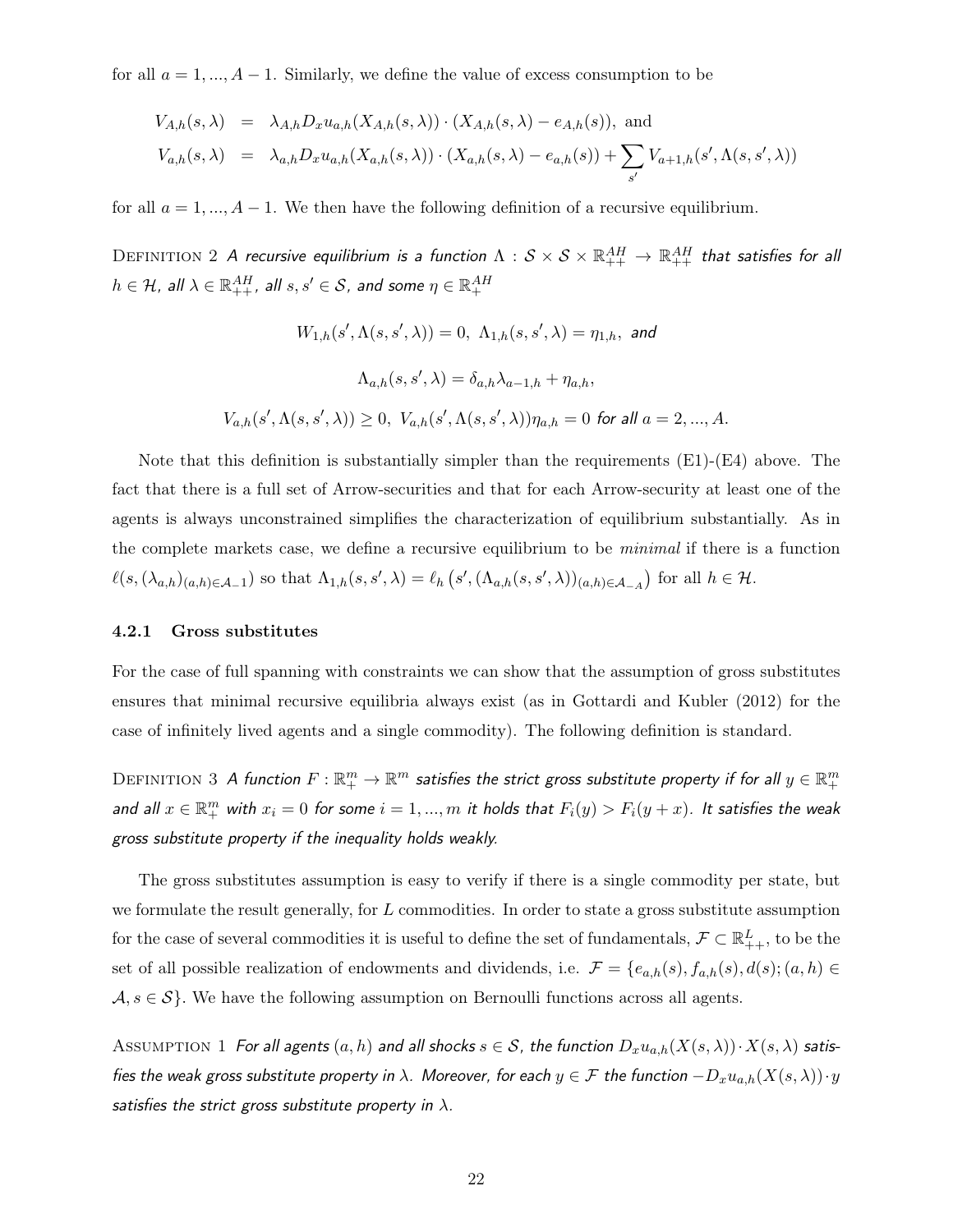For the case of a single good, Dana (1994) uses these assumptions to show uniqueness in a model with complete markets. It is easy to see that for this case, the assumption is satisfied whenever all agents' relative risk aversion is less than or equal to one. For the case of several commodities the assumption is difficult to verify if  $u_{a,h}$ . is non-separable, but it is a well-defined assumption on fundamentals.

The assumption guarantees that minimal recursive equilibria always exist. To see this, note that existence of a minimal recursive equilibrium can only fail if given some initial shock,  $s_0$  there exist two distinct competitive equilibria  $(\lambda(\sigma), \lambda'(\sigma))_{\sigma \in \Sigma}$  with  $\lambda_{a,h}(s_0) = \lambda'_{a,h}(s_0)$  for all  $(a, h) \in \mathcal{A}_{-1}$ . Putting it differently, we need to rule out that given an initial 'state'  $(s_0, (\lambda_{a,h}(s_0))_{(a,h)\in\mathcal{A}_{-1}})$  there can be two different 'continuation equilibria'. Suppose to the contrary, that there exist two competitive equilibria  $(\lambda(\sigma), \lambda'(\sigma))_{\sigma \in \Sigma}$  with  $\lambda'(s^1) \neq \lambda(s^1)$  for at least one node at  $t = 1$ , while  $\lambda(s_0) = \lambda'(s_0)$ . Define  $\underline{\lambda}_{a,h}(s^t) = \min[\lambda_{a,h}(s^t), \lambda'_{a,h}(s^t)]$  for all  $(a, h) \in \mathcal{A}$  and all  $s^t$ . We will show below that the sequence of Negishi weights  $(\underline{\lambda}(\sigma))_{\sigma \in \Sigma}$  does not lead to a feasible consumption allocation, which contradicts the assumption that there exist two equilibria  $(\lambda(\sigma))_{\sigma \in \Sigma} \neq (\lambda'(\sigma))_{\sigma \in \Sigma}$  as characterized above.

Again, define  $v(s^t; (\lambda(\sigma)))$  and  $w(s^t; (\lambda(\sigma)))$  as the (possibly non-Markovian) values of e- and f-endowments, where the definition follows the definition of V and W, i.e. for example for  $a < A$ ,

$$
w_{a,h}(s^t; (\lambda(\sigma))) = \lambda_{a,h}(s^t) D_x u_{a,h}(X_{a,h}(s_t, \lambda(s^t))) \cdot (X_{a,h}(s_t, \lambda(s^t)) - \omega_{a,h}(s_t)) + \sum_{s^{t+1} > s^t} w_{a+1,h}(s^{t+1}; (\lambda(\sigma)))
$$

We have the following two lemmas.

 $2$  **For all**  $s^t$  **and for any**  $(a,h) \in \mathcal{A}$  **and any**  $y \in \mathcal{F}$ **, it must be true that** 

$$
\begin{aligned} &\underline{\lambda}_{a,h}(s^t)D_xu_{a,h}(X_{a,h}(s_t,\underline{\lambda}(s^t)))\cdot y \leq \\ &\min\left[\lambda_{a,h}(s^t)D_xu_{a,h}(X_{a,h}(s_t,\lambda(s^t)))\cdot y,\lambda'_{a,h}(s^t)D_xu_{a,h}(X_{a,h}(s_t,\lambda'(s^t)))\cdot y\right]. \end{aligned}
$$

**Proof.** W.l.o.g. take  $\lambda_{a,h}(s^t) \leq \lambda'_{a,h}(s^t)$ , thus  $\underline{\lambda}_{a,h}(s^t) = \lambda'_{a,h}(s^t)$ . Since  $-D_xu_{a,h}(X_{a,h}(s,.)) \cdot y$ satisfies the gross substitute property, we have

$$
\underline{\lambda}_{a,h}(s^t)D_xu_{a,h}(X_{a,h}(s_t,\underline{\lambda}(s^t)))\cdot y\leq \lambda_{a,h}(s^t)D_xu_{a,h}(X_{a,h}(s_t,\lambda(s^t)))\cdot y.
$$

Moreover, define  $\hat{\lambda}$  by  $\hat{\lambda}_{a',h'} = \underline{\lambda}_{a',h'}(s^t)$  for  $(a',h') \neq (a,h)$  and  $\hat{\lambda}_{a,h} = \lambda'_{a,h}(s^t)$ . By the gross substitute property we must have

$$
\lambda'_{a,h}(s^t)D_x u_{a,h}(X_{a,h}(s_t,\lambda'(s^t))) \cdot y \geq \hat{\lambda}_{a,h}(s^t)D_x u_{a,h}(X_{a,h}(s_t,\hat{\lambda}(s^t)) \cdot y
$$
  

$$
\geq \hat{\lambda}_{a,h}(s^t)D_x u_{a,h}(X_{a,h}(s_t,\hat{\lambda}(s^t))) \cdot y,
$$

where the second inequality follows from the fact that  $\hat{\lambda}_{a,h}(s^t)D_xu_{a,h}(X_{a,h}(s_t,\hat{\lambda}(s^t)))$  is identical across all agents,  $(a, h)$ , and similarly for  $\lambda$ .  $\square$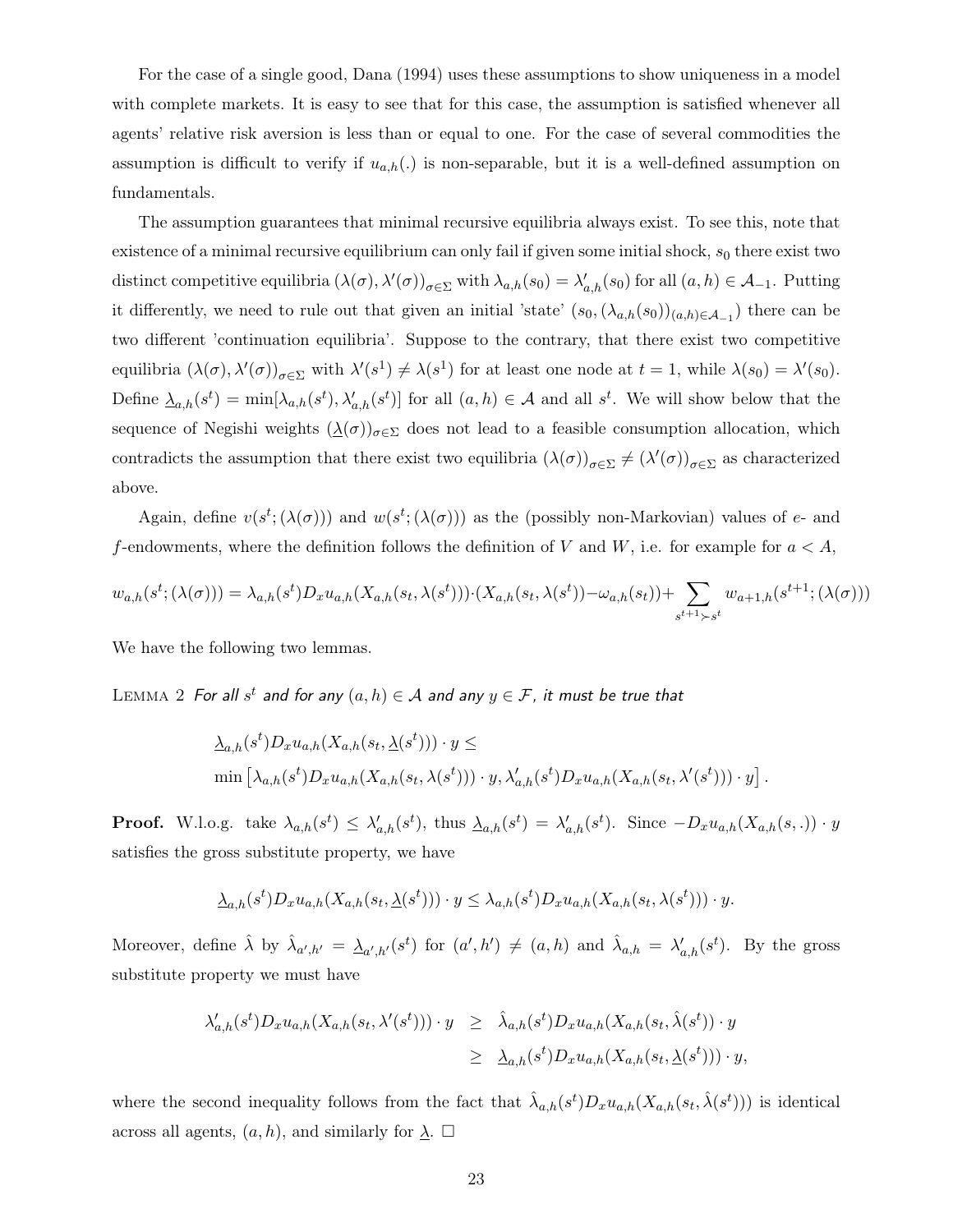LEMMA 3 For all  $s^t$  and all  $(a, h)$ ,

$$
w_{a,h}(s^t; (\underline{\lambda}(\sigma))) \ge \min \left[ w_{a,h}(s^t; (\lambda(\sigma))), w_{a,h}(s^t; (\lambda'(\sigma))) \right],
$$
\n<sup>(9)</sup>

with the inequality holding strict for some  $s^t$  and some  $h$ .

Proof. Applying Assumption 1 and Lemma 2 to

$$
v_{A,h}(s^t; \underline{\lambda}(\sigma)) = \underline{\lambda}_{A,h}(s^t) D_x u_{A,h}(X_{A,h}(s_t, \underline{\lambda}(s^t))) \cdot (X_{A,h}(s_t, \underline{\lambda}(s^t)) - e_{a,h}(s_t)),
$$

we find that the following is satisfied for  $a = A$ :

$$
v_{a,h}(s^t; \underline{\lambda}(\sigma)) \ge \begin{cases} v_{a,h}(s^t; \lambda(\sigma)), & \text{if } \underline{\lambda}_{A,h} = \lambda_{A,h}, \\ v_{a,h}(s^t; \lambda'(\sigma)), & \text{if } \underline{\lambda}_{A,h} = \lambda'_{A,h}, \end{cases} \text{ for all } \sigma \text{ and } h. \tag{10}
$$

We now show that if (10) holds for  $a + 1$ , then it also does for a. Suppose w.l.o.g. that  $\Delta_{a,h}(s^t) =$  $\lambda_{a,h}(s^t)$ . For each  $s^{t+1} > s^t$  there are two cases possible. In the first case,  $\lambda_{a+1,h}(s^{t+1}) =$  $\delta_{a+1,h}(s_{t+1}, s_t) \lambda_{a,h}(s^t)$ , then  $\underline{\lambda}_{a+1,h}(s^{t+1}) = \lambda_{a+1,h}(s^t)$ , and thus  $v_{a+1,h}(s^{t+1}; \underline{\lambda}(\sigma)) \ge v_{a+1,h}(s^{t+1}; \lambda(\sigma))$ by the induction hypothesis. In the second case,  $\lambda_{a+1,h}(s^{t+1}) > \delta_{a+1,h}(s_{t+1}, s_t) \lambda_{a,h}(s^t)$ , then  $v_{a+1,h}(s^{t+1};\underline{\lambda}(\sigma)) \ge v_{a+1,h}(s^{t+1};\lambda(\sigma)) = 0.$  Summing up, we find that (10) holds for a. Again suppose w.l.o.g. that  $\underline{\lambda}_{a,h}(s^t) = \lambda_{a,h}(s^t)$ . By (10) and Lemma 2, we have for all  $\sigma$  and h:

$$
w_{a,h}(s^t; \underline{\lambda}(\sigma)) = v_{a,h}(s^t; \underline{\lambda}(\sigma)) - \sum_{i=0}^{A-a-1} \sum_{s^{t+i} \ge s^t} \underline{\lambda}_{i,h}(s^{t+i}) D_x u_{a+i,h}(X_{a+i,h}(s_{t+i}, \underline{\lambda}(s^{t+i})) \cdot f_{a+i,h}(s_{t+i})
$$
  
\n
$$
\ge v_{a,h}(s^t; \lambda(\sigma)) - \sum_{i=0}^{A-a-1} \sum_{s^{t+i} \ge s^t} \lambda_{i,h}(s^{t+i}) D_x u_{a+i,h}(X_{a+i,h}(s_{t+i}, \lambda(s^{t+i})) \cdot f_{a+i,h}(s_{t+i})
$$
  
\n
$$
= w_{a,h}(s^t; \lambda(\sigma)).
$$

This finishes the proof.  $\square$ 

The equilibrium conditions require that

$$
w_{1,h}(s_0; (\lambda(\sigma))) = 0, \sum_{(a,h)\in\mathcal{A}_{-1}} w_{a,h}(s_0, \lambda(\sigma)) - \lambda_{a,h}(s_0)D_x u_{a,h}(c_{a,h}(s_0)) (q(s_0; (\lambda(\sigma))) + d(s_0)) = 0,
$$

and similarly for  $\lambda'$ . Using Lemmas 2 and 3, this implies that

$$
\sum_{(a,h)\in\mathcal{A}} w_{a,h}(s_0, \underline{\lambda}(\sigma)) - \underline{\lambda}_{a,h}(s_0) D_x u_{a,h}(c_{a,h}(s_0)) (q(s_0; (\underline{\lambda}(\sigma))) + d(s_0)) > 0,
$$
\n(11)

where we use that

$$
q(s_0; (\lambda(\sigma))) = \sum_{t'>0} \sum_{s^{t'} > s_0} \frac{D_x u_{1,1}(X_{1,1}(s'_t, \lambda(s^{t'}))}{D_x u_{1,1}(X_{1,1}(s_0, \lambda(s_0)))} \lambda_{1,1}(s^{t'}) d(s_{t'}).
$$

As (11) is a contradiction to feasibility of  $(\underline{\lambda}(\sigma))_{\sigma \in \Sigma}$  we have proved that there cannot be two continuation equilibria and thus there exists a minimal recursive equilibrium.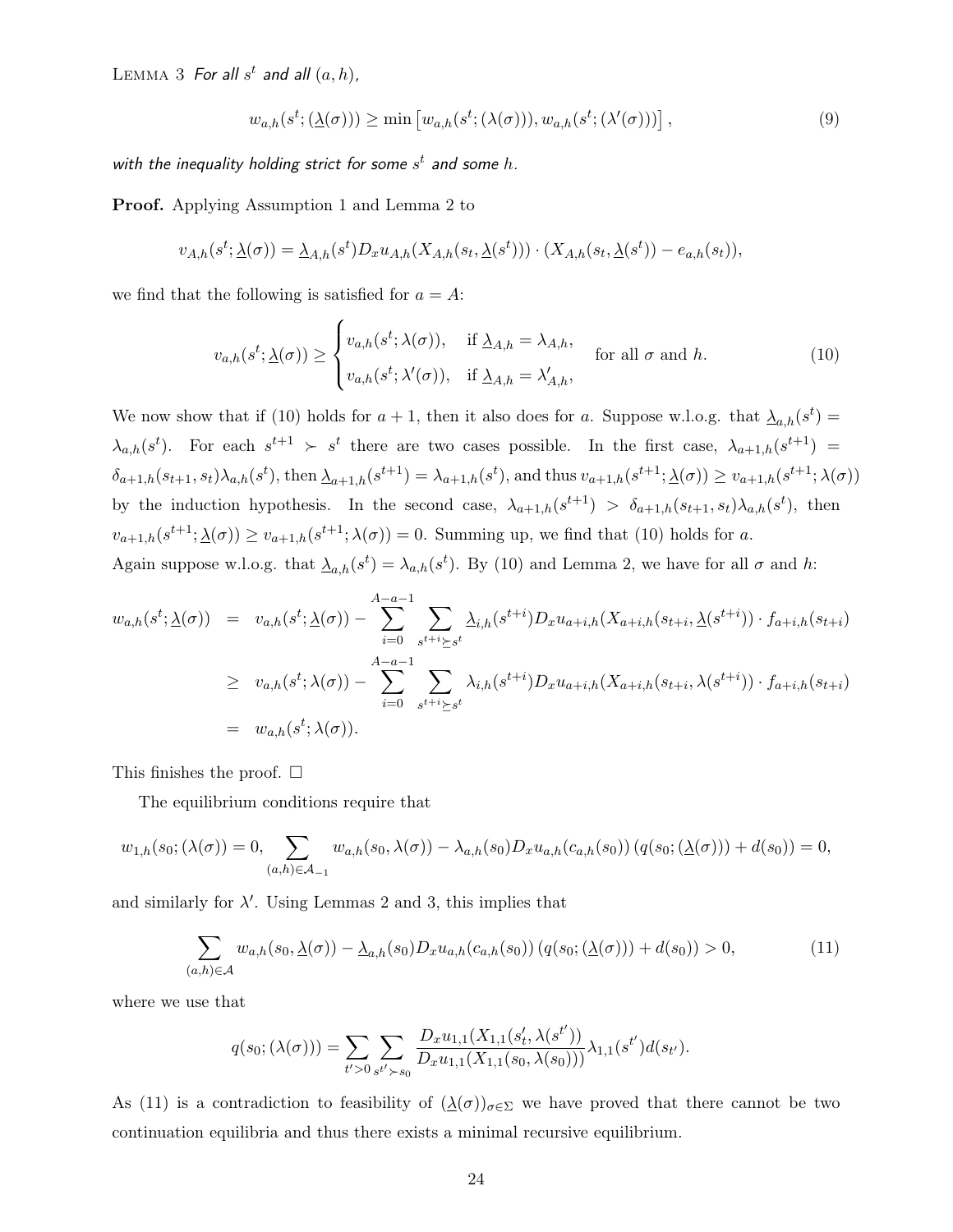## 4.2.2 Computation

As before we consider a simple time-iteration collocation method. Since there are important differences to the unconstrained case, it is useful to describe the algorithm in some detail. The main steps are as follows.

- 1. Set  $n=0$  and start with initial guesses  $\hat{W}^0$  :  $S \times \mathbb{R}^{(A-1)H}_+ \to \mathbb{R}^{(A-1)H}$  and  $\hat{V}^0$  :  $S \times \mathbb{R}^{(A-1)H}_+ \to$  $\mathbb{R}^{(A-1)H}$ .
- 2. Given  $\hat{V}^n$ , for each  $s \in \mathcal{S}$  and each  $\tilde{\lambda}^i \in \mathcal{G}$ , compute  $\hat{\eta}^n(s, \tilde{\lambda}^i)$  as a solution to the non-linear complementarity problem

$$
\hat{V}^n(s, \tilde{\lambda}^i + \hat{\eta}^n(s, \tilde{\lambda}^i)) \ge 0, \quad \hat{\eta}^n(s, \tilde{\lambda}^i)) \ge 0
$$
  

$$
\hat{V}^n_{a,h}(s, \tilde{\lambda}^i + \hat{\eta}^n(s, \tilde{\lambda}^i))\hat{\eta}^n_{a,h}(s, \tilde{\lambda}^i)) = 0 \text{ for all } (a, h) \in \mathcal{A}_{-1}
$$

Interpolate  $\{\hat{\eta}^n(s, \tilde{\lambda}^i), i = 1, ..., G\}$  to obtain approximating functions  $\hat{\eta}^n(s, \cdot)$ .

3. Given  $\hat{\eta}^n$ ,  $\hat{V}^n$  and  $\hat{W}^n$ , for each  $s \in \mathcal{S}$  and each  $\tilde{\lambda}^i \in \mathcal{G}$ , compute  $\hat{\ell}^{n+1}(s, \tilde{\lambda}^i)$  as the solution to  $\hat{\ell}^{n+1}(s,\tilde{\lambda}^i)D_xu_{1,h}(X_{1,h}(s,\lambda^i))\cdot(X_{1,h}(s,\lambda^i)-\omega_{1,h})+\sum\limits_{\sigma}$  $\delta_{2,h}(s,s')\hat{W}_{2,h}^n(s',\tilde{\lambda}(s'))=0, \,\,h\in \mathcal{H},$ 

where 
$$
\lambda^{i} = (\hat{\ell}^{n+1}(s, \tilde{\lambda}^{i}), \tilde{\lambda}^{i})
$$
 and  $\tilde{\lambda}^{i}(s') = (\delta_{a,h}(s, s')\lambda_{a-1,h}^{i} + \hat{\eta}^{n}(s', \delta_{a,h}(s, s')\lambda_{a,h}^{i}))_{(a,h) \in \mathcal{A}_{-1}}.$ 

With these values for 
$$
\lambda^i
$$
 and  $\tilde{\lambda}^i(s')$  compute for all  $(a, h) \in \mathcal{A}_{-1}$   
\n
$$
\hat{W}_{a,h}^{n+1}(s, \tilde{\lambda}^i) = \lambda_{a,h} D_x u_{a,h}(X_{a,h}(s, \lambda^i)) \cdot (X_{a,h}(s, \lambda^i) - \omega_{a,h}) + \sum_{s'} \delta_{a+1,h}(s, s') \hat{W}_{a+1,h}^n(s', \tilde{\lambda}^i(s')),
$$
\n
$$
\hat{V}_{a,h}^{n+1}(s, \tilde{\lambda}^i) = \lambda_{a,h} D_x u_{a,h}(X_{a,h}(s, \lambda^i)) \cdot (X_{a,h}(s, \lambda^i) - e_{a,h}) + \sum_{s'} \delta_{a+1,h}(s, s') \hat{V}_{a+1,h}^n(s', \tilde{\lambda}^i(s')),
$$

 $s'$ 

where  $\hat{W}_{A+1,h}^{n+1}(s,\tilde{\lambda}^i) := 0$ , and  $\hat{V}_{A+1,h}^{n+1}(s,\tilde{\lambda}^i) := 0$ .

- 4. For each  $s \in \mathcal{S}$ , interpolate  $\{\hat{W}^{n+1}(s, \tilde{\lambda}^i), i = 1, ..., G\}$  to obtain approximating functions  $\hat{W}^{n+1}(s,.)$  and interpolate  $\{\hat{V}^{n+1}(s,\tilde{\lambda}^i), i=1,...,G\}$  to obtain approximating functions  $\hat{V}^{n+1}(s,.)$ .
- 5. Check some error criterion. If error criterion not met, increase  $n$  by 1 and go to 2.
- 6. Set  $\hat{W}^* = \hat{W}^{n+1}$ ,  $\hat{V}^* = \hat{V}^{n+1}$  and interpolate  $\hat{\ell}^n(s, \tilde{\lambda}^i)$  to obtain  $\hat{\ell}^*(s, \cdot)$ .

While the algorithm appears more complicated than for the case of complete markets, it is actually only Step 2 that is different and that is computationally expensive. For many realistic calibrations one can expect the borrowing constraint to bind rarely for older agents which can simplify the computations in Step 2 considerably.

Under the gross substitute assumption from above, we can prove that the algorithm converges under the idealized scenario where the function approximation is exact. To formalize this, let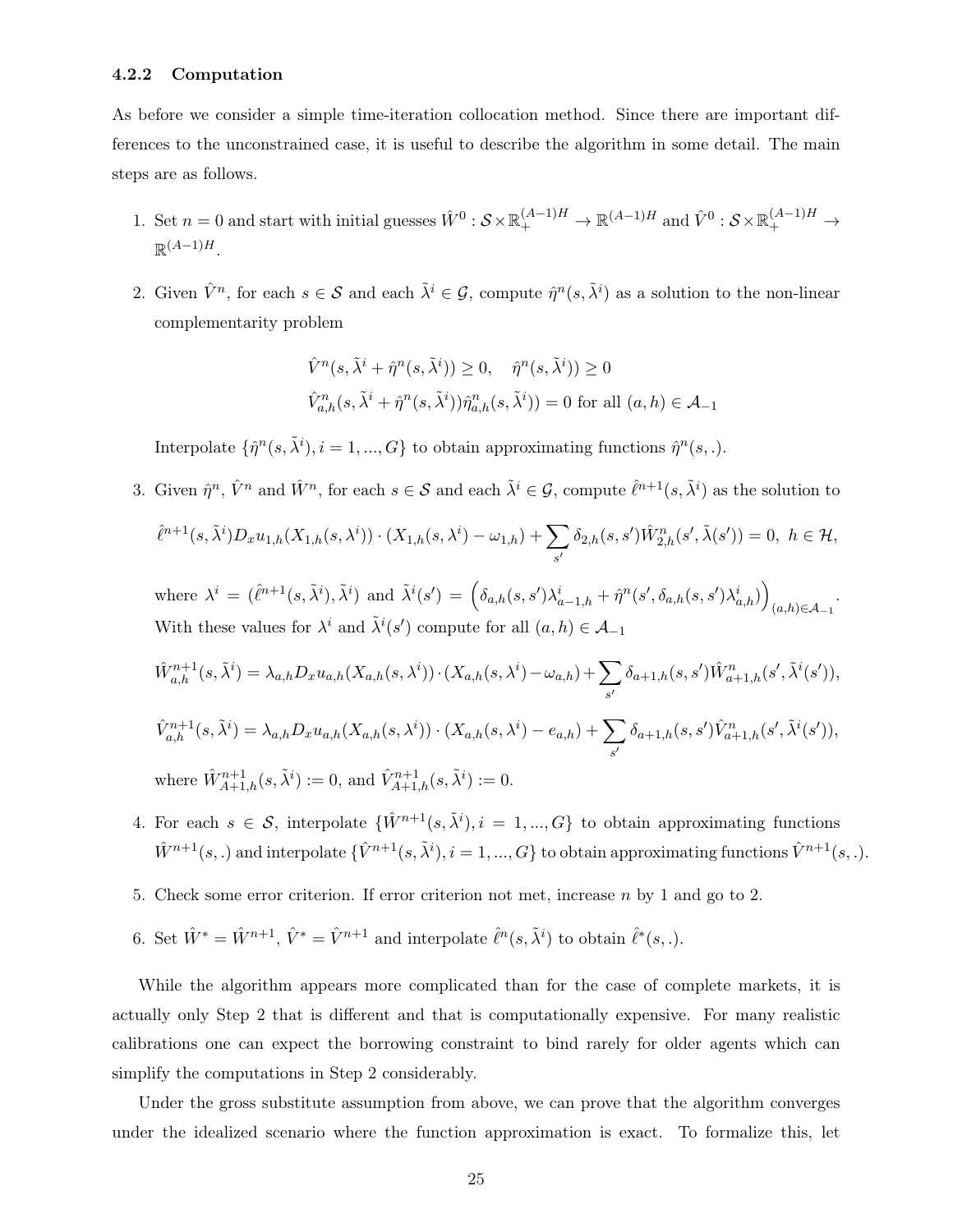$W_{a,h}^0(\lambda,s) = \lambda_{a,h} D_x u_{a,h}(X_{a,h}(s,\lambda)) \cdot (X_{a,h}(s,\lambda) - \omega_{a,h})$  and  $V_{a,h}^0(\lambda,s) = \lambda_{a,h} D_x u_{a,h}(X_{a,h}(s,\lambda))$ .  $(X_{a,h}(s,\lambda)-e_{a,h})$  and define  $\eta^{n}(s,\lambda)$  as well as  $V^{n}(s,\lambda)$  and  $W^{n}(s,\lambda)$  to solve Steps 2 and 3 of the algorithm exactly (i.e. for all  $\lambda$ ). We prove the following theorem in the Appendix.

THEOREM 1 Under Assumption 1, for each  $n = 1,...$  the functions  $V^n$  and  $W^n$  are well defined and as  $n \to \infty$ ,  $V^n \to V^*$  and  $W^n \to W^*$  for some function  $V^*, W^*$  that describe a recursive equilibrium.

# 5 Interpretation

The planner's maximization problem (1) obviously only has a solution if Pareto-weights are summable. While this is guaranteed in the presence of a Lucas tree, Pareto-efficiency of equilibrium allocations itself is not enough to ensure this. However, in the absence of a tree as long as markets are complete, one can always, even if the equilibrium allocation is dynamically inefficient work with the concept of Malinvaud efficiency (see e.g. Aliprantis et al. (1990)). An allocation is Malinvaud efficient if there exist no Pareto-dominating allocation that differs at only finitely many nodes. For these allocations one can construct Negishi-weights through a limit argument. The analysis in Section 2 goes through without any changes.

More interestingly, in models with incomplete markets and in models with borrowing constraints (see Gottardi and Kubler (2012)) competitive equilibria are typically constrained suboptimal – there is no social planner's problem that determines the equilibrium allocation. Nevertheless, we show in this paper that it can be useful to employ (instantaneous) Negishi weights as a state variable. The question then arises what these weights 'represent' and how errors in the computations can be interpreted economically (recall that for the case of complete markets and efficient equilibria a straightforward interpretation was possible). Although sequential equilibria are not (constrained) Pareto-efficient for the model where agents live for A periods, they are efficient if we reformulate the model and assume that agents only live for one period while *dynasties* live for A periods. Within a dynasty, an agent derives utility from his consumption and the consumption of his successors in the dynasty. But of course, Pareto-optimality means that it is impossible to improve all agents, not all dynasties. More formally, an agent is now identified by the date-event of the birth of his dynasty,  $s<sup>t</sup>$ , by the age of his dynasty, a and by the type, h. He derives utility from his own consumption and the consumption of successors within the dynasty:

$$
U_{a,h,s^t}(x) = \delta_{a,h}(s^t)u_{a,h}(x(s^t)) + \sum_{i=a+1}^A \delta_{i,h}(s^{t+i})u_{i,h}(x(s^{t+i})).
$$

We say that an allocation  $(x_{a,h}(s^t))$  is D-Pareto-efficient if there is no allocation where all agents  $(a, h, s<sup>t</sup>)$  are weakly better off and some strictly.

Given a summable sequence of instantaneous Negishi-weights  $(\lambda(\sigma))_{\sigma \in \Sigma}$  the allocation  $(x(\sigma))$ with  $x_{a,h}(s^t) = X_{a,h}(s_t, \lambda(s^t))$  for all  $(a, h)$  and all  $s^t$  must be the solution to the maximization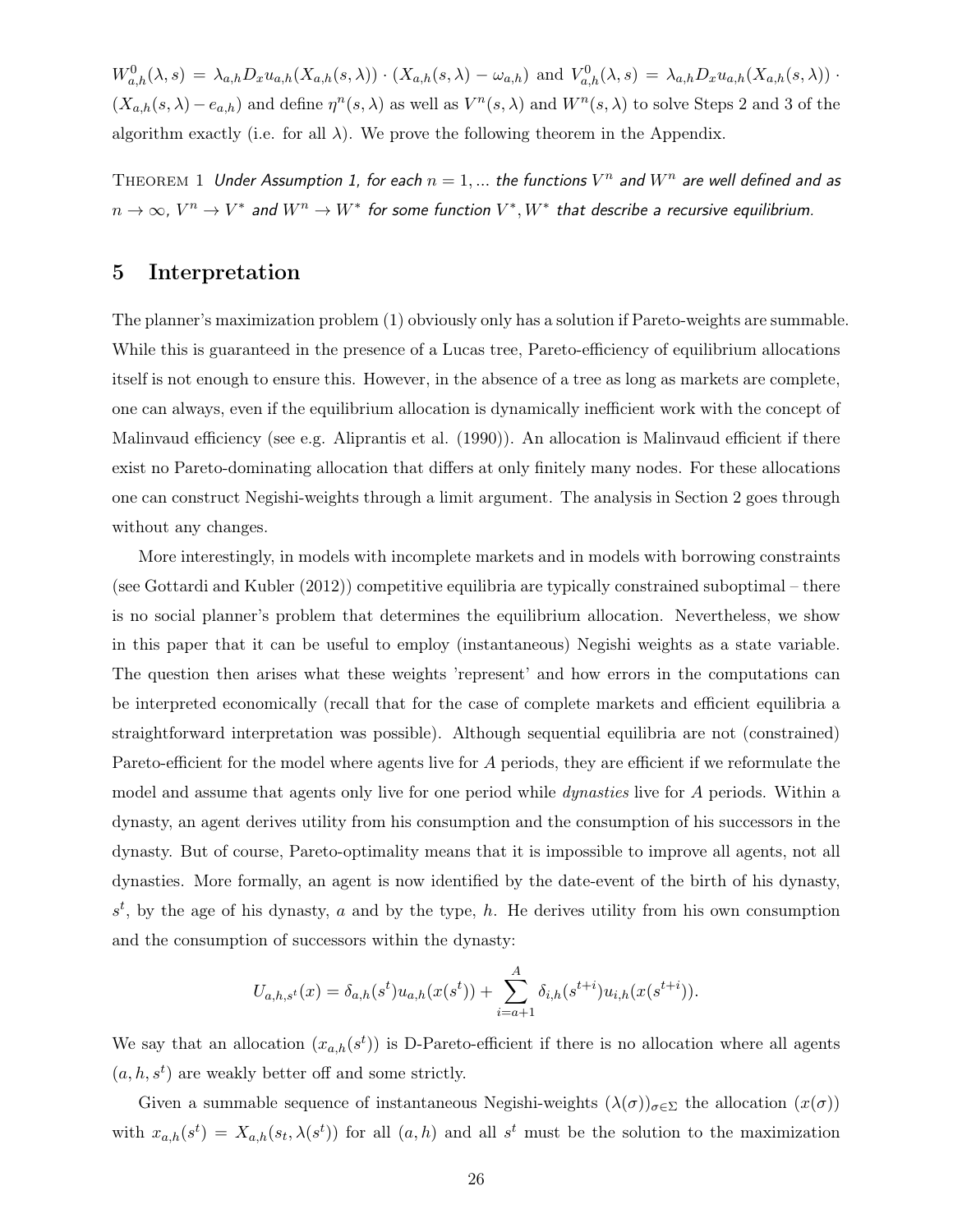problem

$$
\max_{x} \sum_{(a,h)\in\mathcal{A},s^t} \lambda_{a,h}(s^t) u_{a,h}(x_{a,h}(s^t)) \text{ s.t. } \sum_{(a,h)\in\mathcal{A}} x_{a,h}(s^t) = \bar{\omega}(s_t) \text{ for all } s^t,
$$

which can be rewritten as

$$
\max_{x} \sum_{(a,h)\in\mathcal{A},s^t} \eta_{a,h}(s^t) U_{a,h,s^t}(x) \text{ s.t. } \sum_{(a,h)\in\mathcal{A}} x_{a,h}(s^t) = \bar{\omega}(s_t) \text{ for all } s^t,
$$

where

$$
\eta_{1,h}(s^t) = \lambda_{1,h}(s^t), \quad \eta_{a,h} = \lambda_{a,h}(s^t) - \delta_{a,h}(s_{t-1}, s_t)\lambda_{a-1,h}(s^{t-1}), a = 2, \ldots, A.
$$

An allocation is D-Pareto-efficient if for summable  $(\lambda_{a,h}(s^t))$  the resulting weights satisfy  $\eta_{a,h}(s^t) \ge 0$ for all  $(a, h) \in \mathcal{A}$  and all  $s^t$ . Since we can normalize instantaneous Negishi weights node by node, the requirement that  $(\lambda_{a,h}(\sigma))$  are summable in itself is vacuous – given a sequence that is not summable, we can define a new sequence that characterizes the same allocation and is summable. However, the crucial requirement is that the resulting  $\eta_{a,h}(\sigma)$  are non-negative, i.e. that  $\lambda_{a,h}(s^t) \geq$  $\delta_{a,h}(s_t, s_{t-1})\lambda_{a-1,h}(s^{t-1})$  for all  $(a, h) \in \mathcal{A}_{-1}$  and all  $s^t$ . This alone imposes no restrictions, as any allocation characterized by a sequence of Negishi-weights is D-Malinvaud efficient, in the sense that there is no other allocation that D-Pareto-dominates it and differs only at finitely many nodes.

When there is a complete set of Arrow-securities our construction of  $\lambda$  in the definition of recursive equilibrium ensures that the welfare weights for the dynasty model,  $(\eta_{a,h}(s^t))$ , are always positive. Moreover, the weights must be summable because the price of the tree is finite and we have

$$
\lambda_{1,1}(s^t)\partial_{1,1}(s^t)q(s^t) \ge \sum_{\sigma \succ s^t} \lambda_{1,1}(\sigma)\partial_{1,1}(\sigma)d(\sigma).
$$

When markets are incomplete the allocation might fail to be D-Pareto optimal and welfare weights need to be interpreted as limits as in the Malinvaud case. Different assumptions on financial markets and borrowing constraints then simply translate into different restrictions on bequest. To see that it is useful to define an agent's optimization problem recursively. Given prices  $(q(\sigma), p(\sigma), \pi(\sigma))$ , define  $U_{A+1,h}(s^t, \kappa) = 0$ , and for  $a = 1, ..., A$ , define

$$
\mathbf{U}_{a,h}(s^t,\kappa) = \max_{x \in \mathbb{R}_+^L, \theta \ge 0, \phi} u_{a,h}(x) + \sum_{s^{t+1} \ge s^t} \delta_{a+1,h}(s_t, s_{t+1}) \mathbf{U}_{a+1,h}(s^{t+1}, \kappa(s^{t+1})) \text{ subject to}
$$
\n
$$
\kappa + \pi(s^t) \cdot \omega_{a,h}(s_t) = \pi(s^t) \cdot x + q(s^t)\theta + p(s^t) \cdot \phi
$$
\n
$$
\kappa(s^{t+1}) = \theta(q(s^{t+1}) + \pi(s^t) \cdot d(s_{t+1})) + \phi \cdot b(s_{t+1}) \text{ for all } s^{t+1} \ge s^t
$$
\n
$$
\kappa(s^{t+1}) \in \mathcal{K}_{a+1,h}(s^{t+1}),
$$

where  $\mathcal{K}(s^t)$  is some set that can depend on current and future prices as well as on agents' endowments. A competitive equilibrium for the dynasty economy consists of asset prices and agents' choices, i.e. consumption choices and bequest-portfolios so that markets clear and all agents maximize their utility. It is easy to see that depending on the market structure and on the specification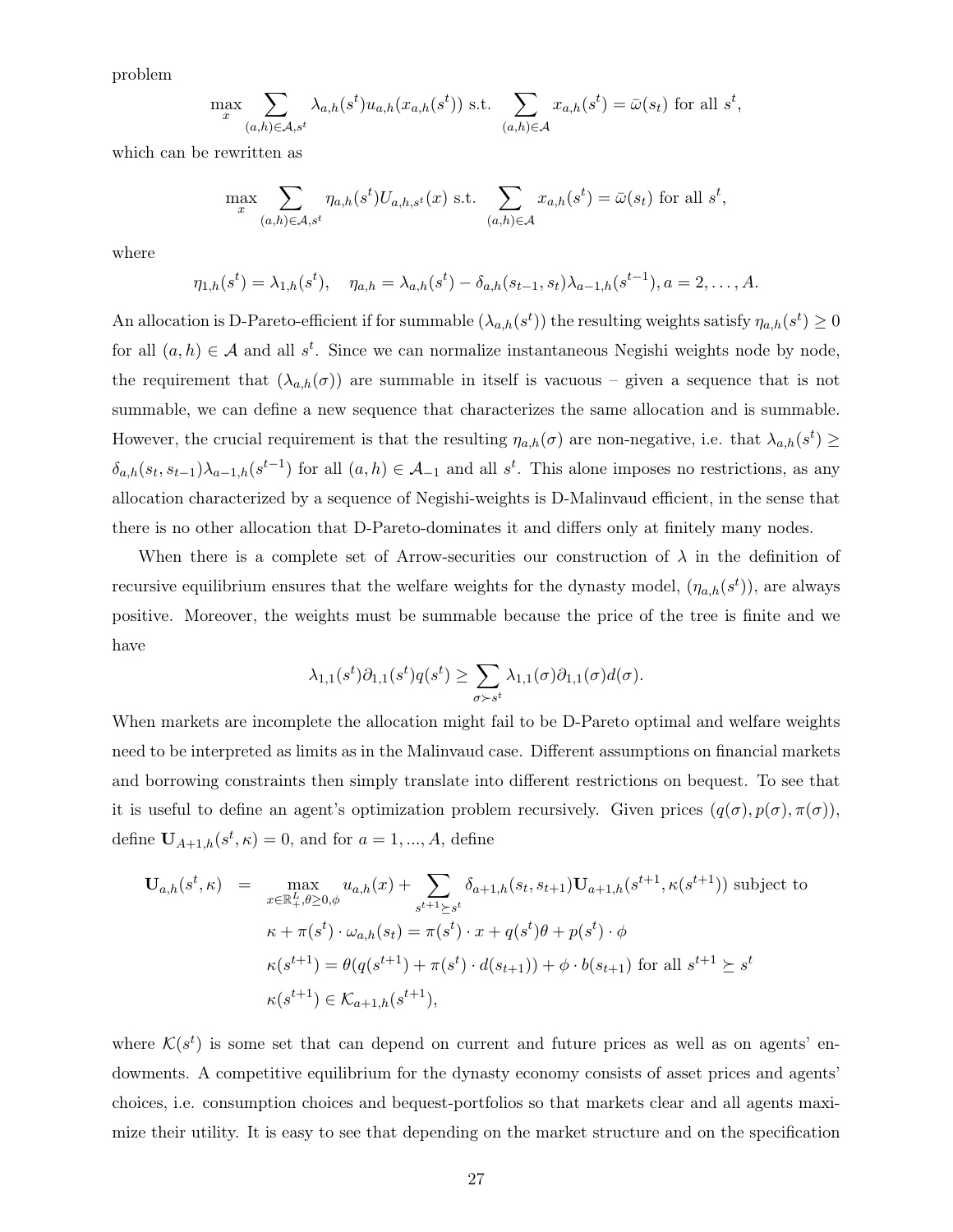of the sets  $\mathcal{K}(s^t)$  we can construct economies for which equilibrium allocations and prices will be identical to the ones in the various OLG economies considered in this paper.

As in the case discussed in Section 2, approximation errors in computations can now be interpreted as transfers necessary to obtain the computed D-efficient allocation as an equilibrium allocation.

# 6 Appendix A: Proof of Theorem 1

To prove the theorem we require two lemmas. Yet first of all, we introduce the following notation: For  $\alpha, x, y \in \mathbb{R}^{AH}$  we write  $x = (x_{a,h})_{(a,h)\in\mathcal{A}}$  and define

$$
z = x \oplus_{\alpha} y \Leftrightarrow \text{ for all } h = 1, \dots, H : z_{1,h} = y_{1,h} \text{ and } z_{a,h} = \alpha_{a,h} x_{a-1,h} + y_{a,h}, \ a = 2, \dots, A.
$$

 ${\rm LEMMA}$   $4\;$  Suppose  $F: \R^{AH}_+ \to \R^{AH}$  satisfies the strict gross substitute property and is homogeneous of degree zero. Given any  $x,\alpha\in\mathbb{R}_{++}^{AH}$  suppose there exist  $\eta,\eta'\in\mathbb{R}_{+}^{AH}\setminus\mathbb{R}_{++}^{AH}$  with  $\eta_{a,h}>0,\eta'_{a,h}>0$  for some  $(a, h) \in \mathcal{A}$ . If  $F(x \oplus_{\alpha} \eta) \ge 0$ ,  $F(x \oplus_{\alpha} \eta') \ge 0$  and  $\eta_{a,h} F_{a,h}(x \oplus_{\alpha} \eta) = 0$ ,  $\eta'_{a,h} F_{a,h}(x \oplus_{\alpha} \eta') = 0$ , for all  $(a, h) \in \mathcal{A}$ , then  $\eta = \eta'$ .

**Proof.** Suppose to the contrary that  $\eta, \eta' \notin \mathbb{R}_{++}^{AH}$  and  $\eta \neq \eta'$ . Then there is an  $(a, h)$  and a  $\xi > 0$ such that  $\eta_{a,h} > 0$ ,  $(x \oplus_{\alpha} \eta)_{a,h} = \xi(x \oplus_{\alpha} \eta')_{a,h}$ , and  $\xi(x \oplus_{\alpha} \eta') > x \oplus_{\alpha} \eta$ . The latter inequality holds strict because  $\eta \neq \eta'$  and because both are not strictly positive. But since  $F(.)$  is homogeneous of degree zero we must have that

$$
F_{a,h}(\xi(x\oplus_\alpha \eta'))=F_{a,h}(x\oplus_\alpha \eta')\geq 0.
$$

On the other hand, by the strict gross substitute property and since  $\eta_{a,h} > 0$  we must have

$$
F_{a,h}(\xi(x\oplus_\alpha \eta')) < F_{a,h}(x\oplus_\alpha \eta) = 0,
$$

which is a contradiction.  $\square$ 

 ${\rm LEMMA}$   $5\;$  Suppose  $F: \mathbb{R}^{AH}_+ \to \mathbb{R}^{AH}$  satisfies the strict gross substitute property and is homogeneous of degree zero. For any  $\alpha,x,y\,\in\,\mathbb{R}^{AH}_{++}$  with  $y\,>\,x$  suppose there exist  $\eta^x,\eta^y\,\in\,\mathbb{R}^{AH}_{+}$  such that  $F(x \oplus_{\alpha} \eta^x) \ge 0$ ,  $F(y \oplus_{\alpha} \eta^y) \ge 0$  and  $\eta^x_{a,h}F_{a,h}(x \oplus_{\alpha} \eta^x) = 0$  and  $\eta^y_{a,h}F_{a,h}(y \oplus_{\alpha} \eta^y) = 0$  for all  $(a, h) \in \mathcal{A}$ . If  $x_{a,h} = y_{a,h}$  for some  $a, h$  then it must hold that

$$
F_{a,h}(x \oplus_{\alpha} \eta^x) \ge F_{a,h}(y \oplus_{\alpha} \eta^y).
$$

**Proof.** If  $\eta_{a,h}^y > 0$  or if  $\eta_{a,h}^y = 0$  and  $\eta^x = 0$ , then the result holds by construction.

If  $\eta_{a,h}^y = 0$  and  $\eta^x > 0$ , then we must have  $x \oplus_{\alpha} \eta^x = y \oplus_{\alpha} \eta^y$ . If this were not the case, there must exist an  $(a, h)$  with  $\eta_{a,h}^x > 0$  and a  $\xi > 0$  such that  $(x \oplus_{\alpha} \eta^x)_{a,h} = \xi(y \oplus_{\alpha} \eta^y)_{a,h}$  and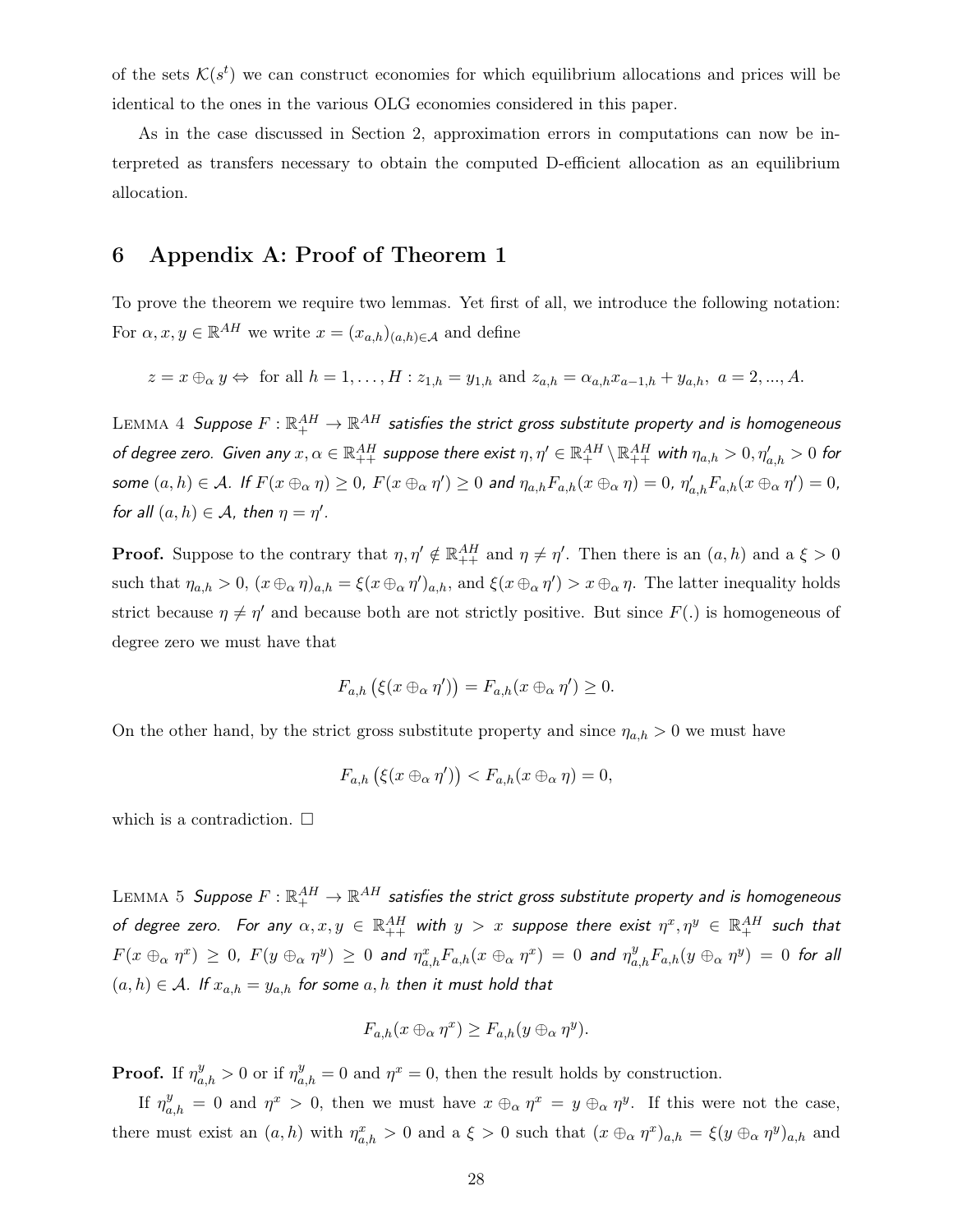$\xi(y \oplus_\alpha \eta^y) > (x \oplus_\alpha \eta^x)$ . As in the previous proof this leads to a contradiction since  $F_{a,h}(\xi(y \oplus_\alpha \eta^y)) =$  $F_{a,h}(y \oplus_{\alpha} \eta^y) \ge 0$  while  $F_{a,h}(\xi(y \oplus_{\alpha} \eta^y)) < F_{a,h}(x \oplus_{\alpha} \eta^x) = 0.$ 

To prove the theorem first note that under Assumption 1,  $W^0$  and  $V^0$  satisfy the gross substitute property. It is a standard argument to show that equilibrium exists for each finitely truncated economy and that therefore the complementarity problem that determines  $\eta^0(s,\lambda)$  has a solution. By Lemma 4 this solution must be unique. Given  $W^n$ ,  $V^n$  and  $\eta^n$  with  $V^n$ ,  $W^n$  satisfying the gross substitute property, by existence there must exist  $\ell^{n+1}(s, \lambda)$ .  $W^{n+1}$  and  $V^{n+1}$  are well defined and Lemma 5 implies that they satisfy the gross substitute property. Normalizing  $\lambda$  to lie in a compact set, it is easy to see that  $\ell^{n}(s, \lambda)$  is uniformly bounded across n. Therefore there must exist some finite liminf and some finite limsup as  $n \to \infty$ . It is easy to see that both must describe a competitive equilibrium. Our argument in Section 4.2.1 implies that under Assumption 1 there must be a unique equilibrium and hence the liminf must equal to the limsup. With  $\ell^n$  converging one can then verify that also  $W^n$  and  $V^n$  must converge.

# References

- [1] Aliprantis, C.D., D.J. Brown and O. Burkinshaw, (1990), "Valuation and optimality in the overlapping generations model", International Economic Review 31, 275–288.
- [2] Auerbach, A. and L. Kotlikoff (1987), Dynamic Fiscal Policy, Cambridge University Press, Cambridge.
- [3] Balasko, Y., D. Cass and K. Shell, "Existence of Competitive Equilibrium in Overlapping Generations Models", Journal of Economic Theory 23, 307–322.
- [4] Cass, D., (2006), "Musings on the Cass Trick", Journal of Mathematical Economics 42, 374-383.
- [5] Chien, Y, H. Cole and H. Lustig (2011), "A Multiplier Approach to Understanding the Macro Implications of Household Finance", Review of Economic Studies 78, 199–234.
- [6] Chien, Y. and H. Lustig (2011), "The Market Price of Aggregate Risk and the Wealth Distribution,"The Review of Financial Studies 23, 1596-1650.
- [7] Citanna, A. and P. Siconolfi (2010), "Recursive Equilibrium in Stochastic Overlapping-Generations Economies "Econometrica 78, 309 – 347.
- [8] Cuoco, D. and H. He (1994), "Dynamic Equilibrium in Infinite-Dimensional Economies with Incomplete Financial Markets", unpublished manuscript, University of Pennsylvania.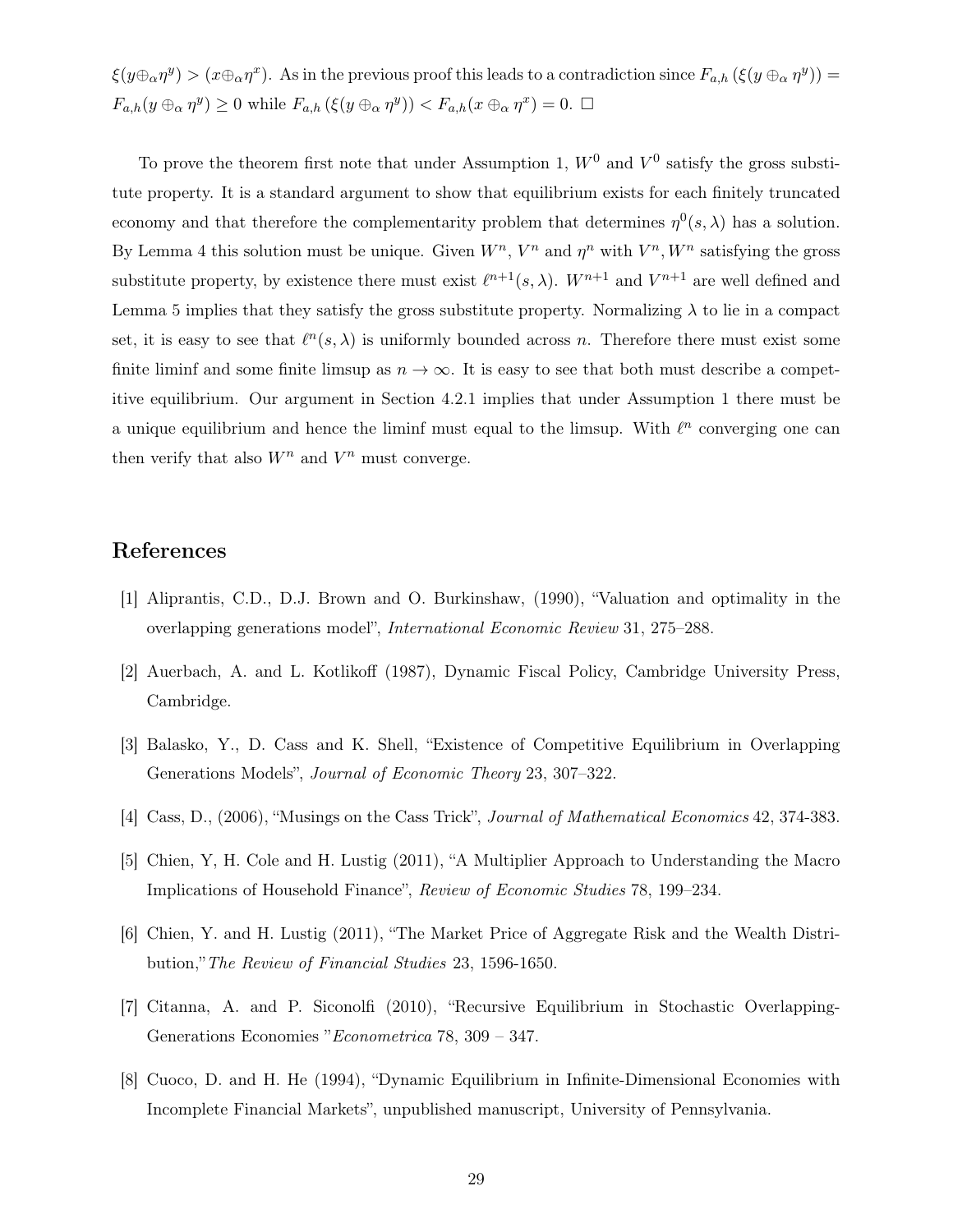- [9] Cuoco, D. and H. He (2001), "Dynamic Aggregation and the Computation of Equilibria in Finite-Dimensional Economies with Incomplete Financial Markets", Annals of Economics and Finance 2, 265–296.
- [10] Dana, R.A. (1993), "Existence and Uniqueness of Equilibria when Preferences are Additively Separable", Econometrica 61, 953–957.
- [11] Demange, G. (2002) "On Optimality in Intergenerational Risk Sharing", Economic Theory 20, 1–27.
- [12] Duffie, D., J. Geanakoplos, A. Mas-Colell, and A. McLennan (1994) "Stationary Markov Equilibria,"Econometrica 62, 745–781.
- [13] Dumas, B. and A. Lyasoff (2012), "Incomplete-Market Equilibria Solved Recursively on an Event Tree", Journal of Finance 67, 1897 – 1941.
- [14] Feng, Z., J. Miao, A. Peralta-Alva and M. Santos, (2013), "Numerical Simulation of Non-optimal Dynamic Equilibrium Models, " International Economic Review, forthcoming.
- [15] Gottardi, P. and F. Kubler (2012) "Dynamic Competitive Economies with Complete Markets and Collateral Constraints" working paper.
- [16] Huffman, G. (1987) "A Dynamic Equilibrium Model of Asset Prices and Transaction Volume", Journal of Political Economy 95(1), 138-59.
- [17] Kehoe, T.J., D.K. Levine, A. Mas-Colell and M. Woodford (1991), "Gross-Substitutability in Large-Square Economies", Journal of Economic Theory 54, 1-25.
- [18] Kehoe, T., D. Levine and P. Romer (1992) "On characterizing equilibria of economies with externalities and taxes as solutions to optimization problems", Economic Theory 2, 43–68.
- [19] Krueger, D. and F. Kubler, (2004), "Computing equilibrium in OLG models with stochastic produc- tion", Journal of Economic Dynamics and Control 28, 1411-1436.
- [20] Kubler, F. and H.M. Polemarchakis (2004), "Stationary Markov equilibria for overlapping generations", Economic Theory 24, 623–643.
- [21] Kubler, F. and K. Schmedders (2005), "Approximate versus exact equilibria in dynamic economies", Econometrica 73, 1205–1235..
- [22] Judd, K., F. Kubler and K. Schmedders (2003), "Computational Methods for Dynamic Equilibria with Heterogeneous Agents ", Advances in Economics and Econometrics: Theory and Applications, Eighth World Congress (edited by Mathias Dewatripont, Lars Peter Hansen, Stephen J. Turnovsky). Cambridge University Press.